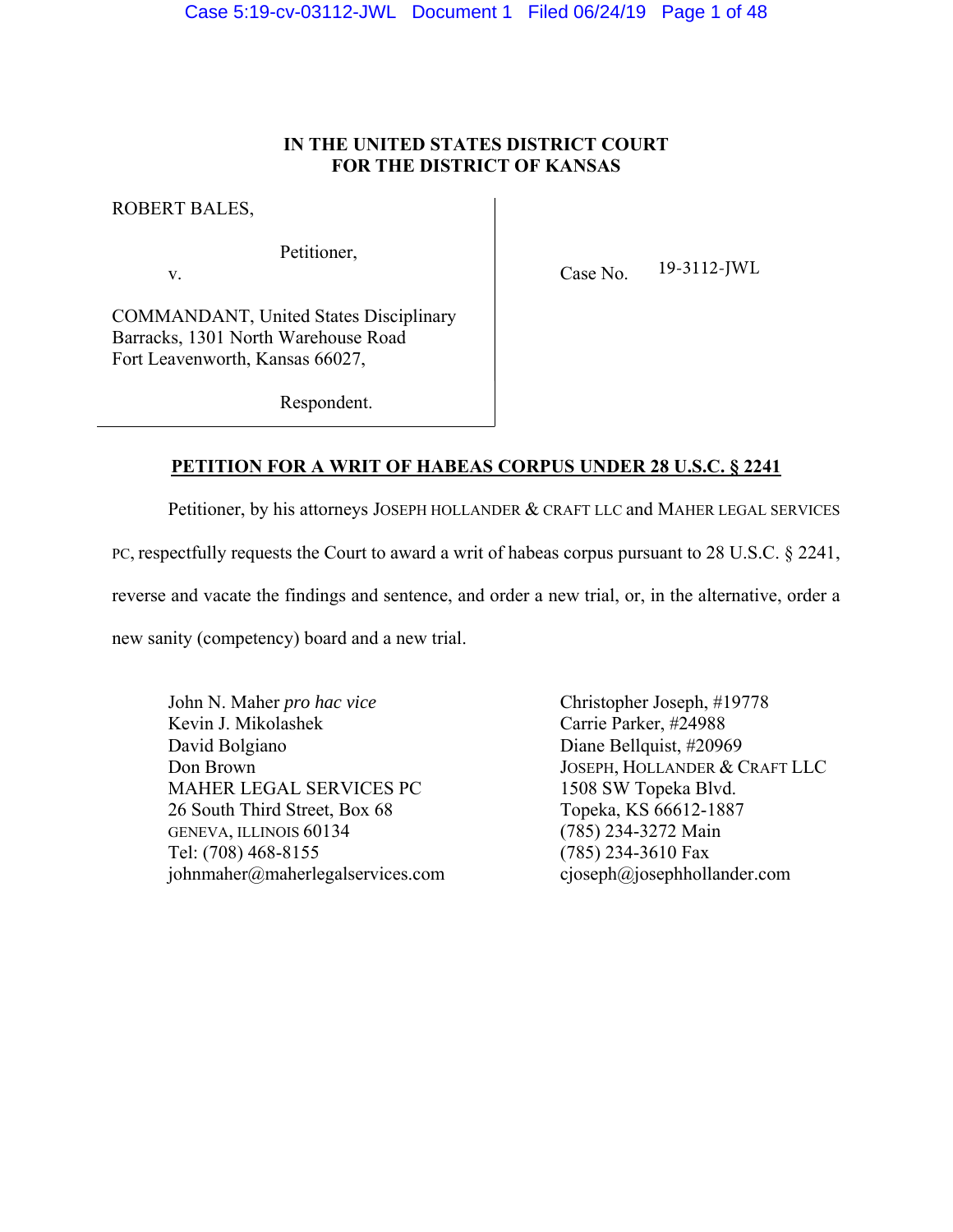# **TABLE OF CONTENTS**

|                                                                                                                                                                                                                                                                                                                                         | $\mathbf{1}$   |
|-----------------------------------------------------------------------------------------------------------------------------------------------------------------------------------------------------------------------------------------------------------------------------------------------------------------------------------------|----------------|
|                                                                                                                                                                                                                                                                                                                                         | 1              |
|                                                                                                                                                                                                                                                                                                                                         | $\overline{2}$ |
| <b>IV. PROCEDURAL HISTORY</b>                                                                                                                                                                                                                                                                                                           | $\overline{2}$ |
|                                                                                                                                                                                                                                                                                                                                         | 3              |
|                                                                                                                                                                                                                                                                                                                                         | 6              |
| A. The Sanity (Competency) Board Unreasonably Failed To Assess Evidence of<br>Mefloquine Psychosis In Addition to Traumatic Brain Injury and Post Traumatic Stress<br>Disorder Bearing on Bales's Mens Rea to Commit Multiple Premeditated Murders After<br>Four Combat Tours and Whether His Guilty Plea Was Knowing, Intelligent, and | 8              |
| B. The Prosecution Flew Terrorist Bombmakers Into the United States Under False Names<br>And Alias Social Security Numbers On Delta Airlines Among The American Flying Public                                                                                                                                                           | 13             |
| C. Dr. Pitman, Professor of Psychiatry at Harvard University, Found Bales Had No                                                                                                                                                                                                                                                        | 15             |
| D. The Army Court's Review Was Neither Full Nor Fair Because It Failed To Follow<br>Prevailing Legal Precedents, Discounted Unchallenged Expert Medical (Mefloquine) and<br>Biometrics (Fingerprint and DNA) Evidence, and Adopted Large Portions of the<br>Prosecution's Narrative In the Face Of Undisputed Defense Evidence          | 16             |
| E. The Army Court Refused To Remand The Case To A Trial Judge For A Fact-Finding<br>Hearing on Mefloquine Poisoning And Mens Rea To Commit Multiple Premeditated<br>Murders In The Face Of Clear And Unchallenged Evidence Of Mefloquine Intoxication                                                                                   | 17             |
| 1. Gregory Rayho's Declaration About Involuntary Mefloquine Ingestion By Order                                                                                                                                                                                                                                                          | 17             |
| 2. Remington L. Nevin, M.D., M.P.H., Dr. PH's Unchallenged Conclusion That<br>Bales' Mens Rea Was Compromised On The Night In Question                                                                                                                                                                                                  | 18             |
| 3. Stephen M. Stahl, M.D., Ph.D.'s Unchallenged Finding That Mefloquine                                                                                                                                                                                                                                                                 | 19             |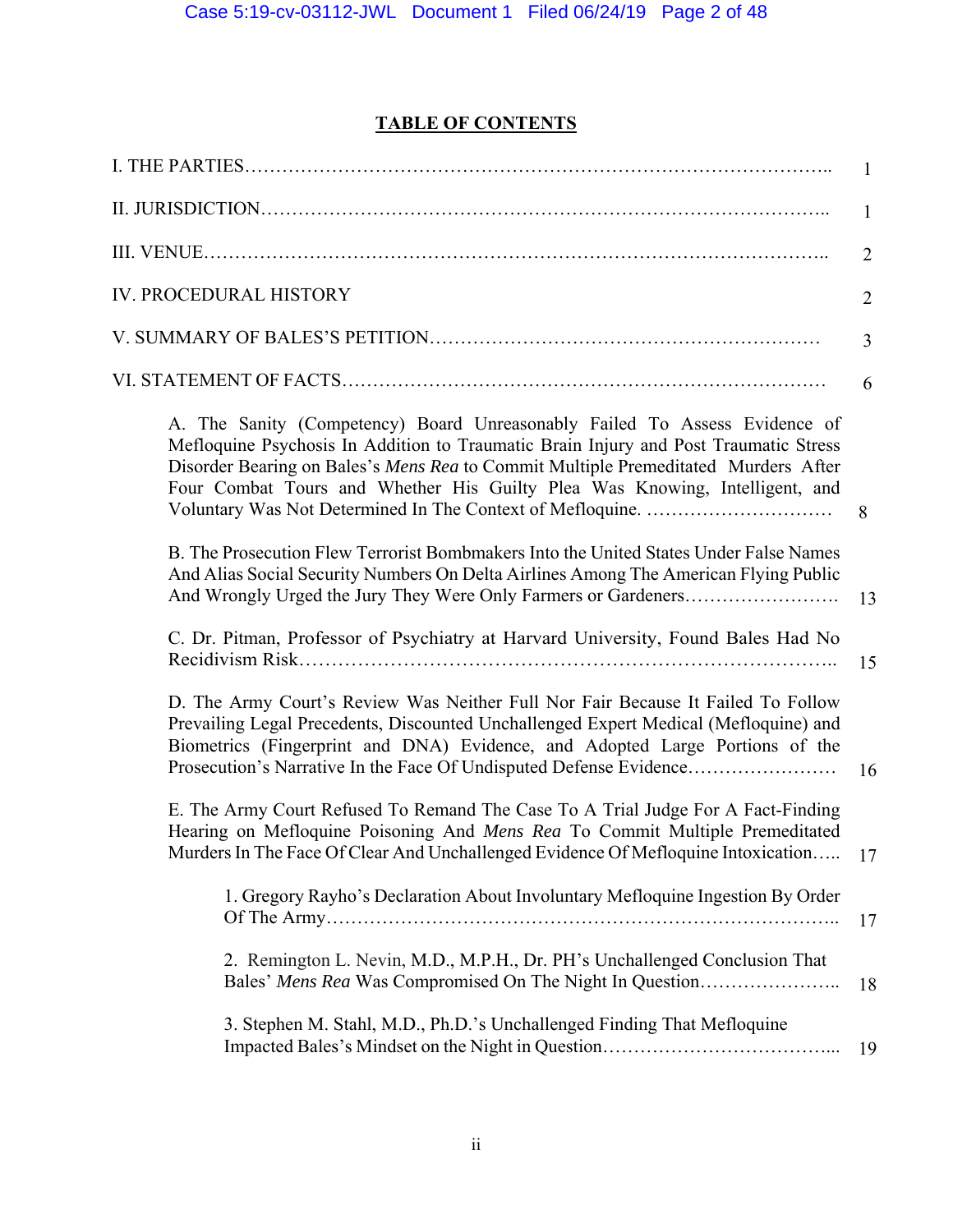| F. The Army Court Wrongly Devalued Bales's Unchallenged Biometrics Expert's<br>Affidavit That At Least Three Afghan Sentencing Witnesses Left Their Fingerprints or                                                                                                                                                                                                                                                                       | 20 |
|-------------------------------------------------------------------------------------------------------------------------------------------------------------------------------------------------------------------------------------------------------------------------------------------------------------------------------------------------------------------------------------------------------------------------------------------|----|
| G. The Army Court's Decision Departs From Judicial Norms of Objectivity and<br>Fairness By Adopting the Prosecution's Narrative In the Face of Unchallenged                                                                                                                                                                                                                                                                               | 22 |
| H. The CAAF Denied Any Relief in Light of the Constitutional Errors Presented                                                                                                                                                                                                                                                                                                                                                             | 24 |
|                                                                                                                                                                                                                                                                                                                                                                                                                                           | 24 |
| J. As Part Of A Freedom of Information Act Lawsuit, The US Department Of State<br>Required Bales To Secure Privacy Act Releases From Bombmaking Terrorists Before<br>It Would Release Records About Their Alias Social Security Numbers, Alias Names, And<br>False Visas The Prosecution Used To Bring Them Into the United States And To The                                                                                             | 24 |
| VII. THIS COURT IS EMPOWERED BY THE CONSTITUTION, FEDERAL STATUTES,<br>AND TENTH CIRCUIT PRECEDENT TO REACH THE MERITS OF BALES'S<br>CONSTITUTIONAL CLAIMS THAT WERE NEITHER FULLY NOR FAIRLY REVIEWED<br>BY ARTICLE I MILITARY COURTS AND GRANT THE WRIT                                                                                                                                                                                 | 25 |
| VIII. ARTICLE I REVIEW OF BALES'S CONSTITUTIONAL CLAIMS DEPARTED FROM<br>PREVAILING LEGAL PRECEDENT AND IGNORED THE MOST CRITICAL                                                                                                                                                                                                                                                                                                         | 30 |
| A. The Army Court Ignored And Misapplied Binding Legal Standards in its Evaluation of<br>the Prosecution's Failure to Disclose Information Favorable to Bales                                                                                                                                                                                                                                                                             | 31 |
| B. The Army Court Ignored Unchallenged Expert Medical Evidence That Mefloquine<br>Psychosis Compromised Bales Mens Rea to Commit Multiple Premeditated Murders And<br>Whether His Guilty Plea Was Truly Knowing, Voluntary, and Intelligent                                                                                                                                                                                               | 33 |
| C. The Military Justice System Has Not Kept Pace With Biometrics in Criminal                                                                                                                                                                                                                                                                                                                                                              | 35 |
| D. The Trial Judge Turned a Blind Eye to Terrorist Bombmaking Evidence When He<br>Accepted The Lead Prosecutor's Proffer That The State Department Refused To Disclose<br>Terror Information About Mullah Baraan (Prosecution Witness Number One) And The<br>Army Court Failed To Apply Kyles v. Whitley to the Prosecution's Admitted Coordination<br>With The State Department To Respond To The Defense's Written Pretrial Request for |    |
|                                                                                                                                                                                                                                                                                                                                                                                                                                           | 37 |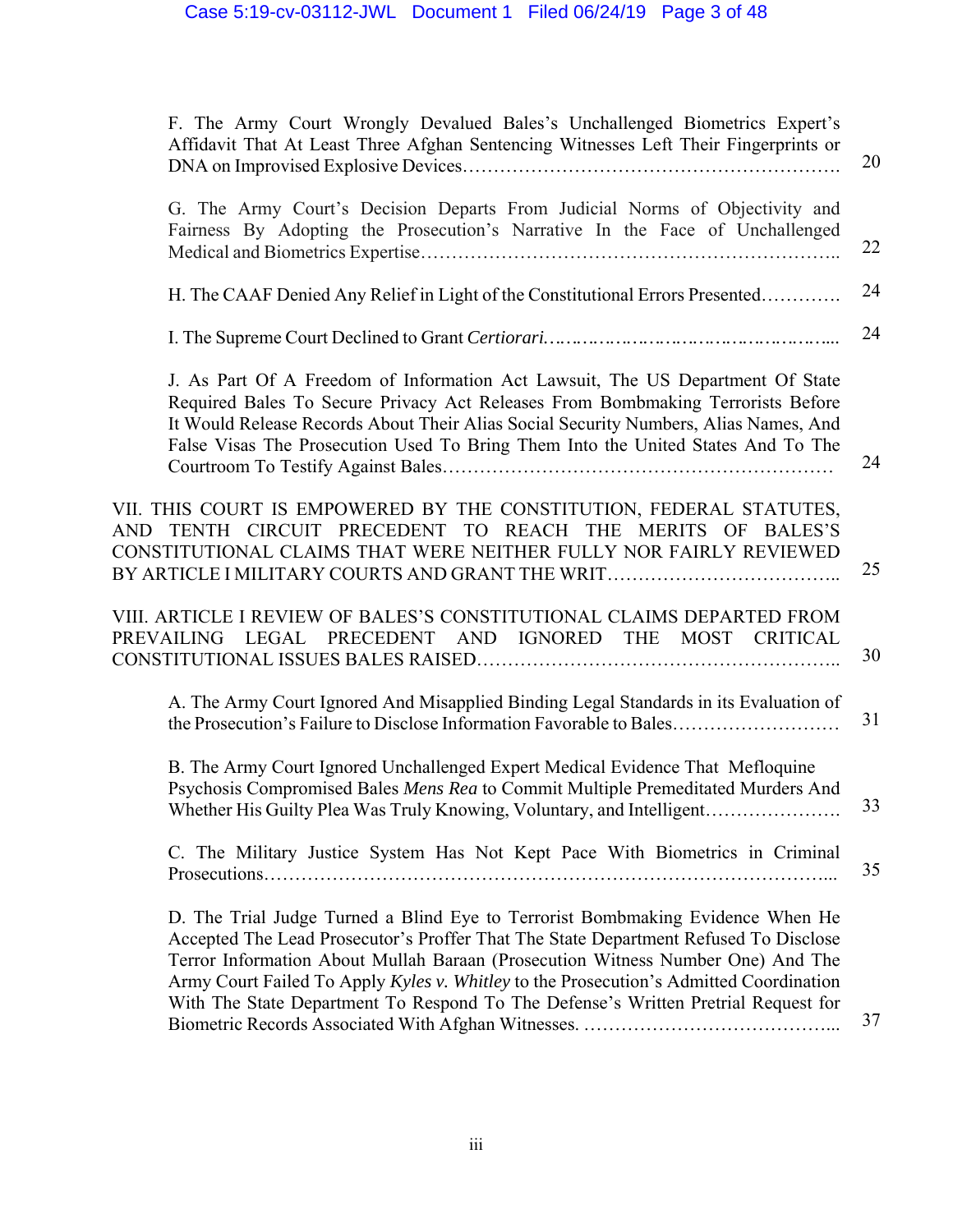| IX. CONCLUSION - ARTICLE I REVIEW WAS NEITHER FULL NOR FAIR, DEPARTED                                            |    |
|------------------------------------------------------------------------------------------------------------------|----|
| FROM PREVAILING LEGAL STANDARDS, LACKED OBJECTIVE APPELLATE                                                      |    |
| ANALYSIS, SUCH THAT THIS ARTICLE III COURT MAY RIGHTLY DETERMINE THE                                             |    |
|                                                                                                                  | 41 |
|                                                                                                                  | 42 |
|                                                                                                                  | 42 |
|                                                                                                                  |    |
| 2. The Court Should Authorize a New Trial and a New Sanity (Competency) Board                                    | 42 |
|                                                                                                                  | 44 |
|                                                                                                                  | 44 |
| ATTACHMENT A – DECLARATION OF DR. REMINGTON L. NEVIN W/EXHIBITS                                                  |    |
| ATTACHMENT B - STATE DEPARTMENT FREEDOM OF INFORMATION ACT<br>RESPONSE REQUIRING PRIVACY RELEASES FOR TERRORISTS |    |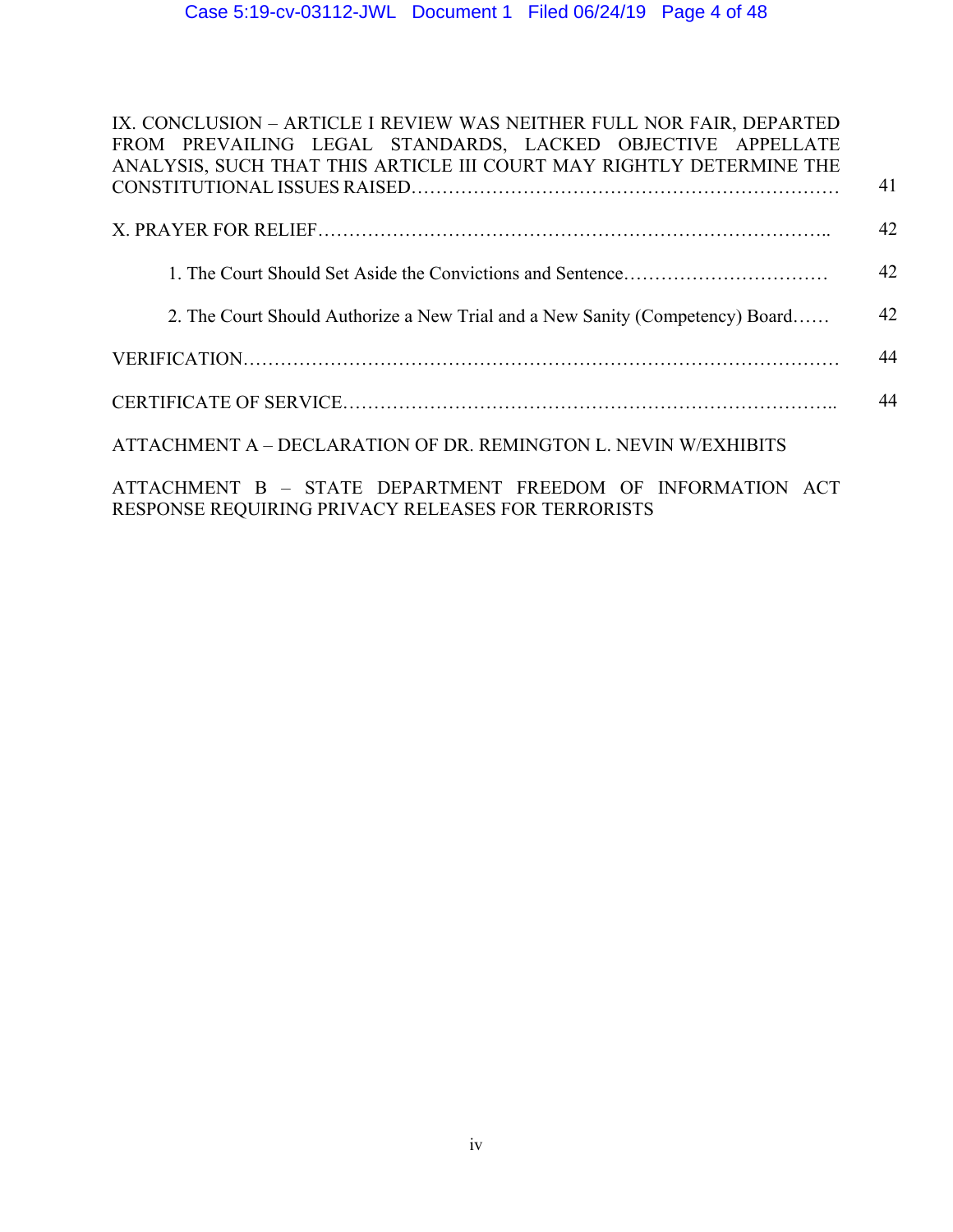### **I. THE PARTIES**

 Petitioner Robert Bales, formerly Staff Sergeant Robert Bales, 2nd Battalion, 3rd Infantry Regiment, I Corps, United States Army (Bales), is incarcerated by Federal officials in the United States Disciplinary Barracks (USDB) on Fort Leavenworth, Kansas with Registration Number 91675. Respondent is the senior Federal officer responsible for the Military Corrections Complex in which Bales is confined. The United States Army Litigation Division, United States Army Legal Services Agency, 9275 Gunston Road, Fort Belvoir, Virginia 22060, and The United States Attorney's Office for the District of Kansas, 444 S.E. Quincy, Suite 290, Topeka, Kansas 66683, represent Respondent.

### **II. JURISDICTION**

 The Court possesses subject matter jurisdiction pursuant to 28 U.S.C. § 2241, habeas corpus for servicemembers. The Court is authorized to grant relief as law and justice require pursuant to 28 U.S.C. § 2243, as Bales has completed direct military review (Article I) and seeks collateral civilian review (Article III) of his court-martial convictions and sentence.

 On June 25, 2018, the United States Supreme Court denied Bales's Petition for a Writ of Certiorari brought pursuant to 28 U.S.C. § 1259. On February 15, 2018, pursuant to 10 U.S.C. § 867 (2012), the U.S. Court of Appeals for the Armed Forces (CAAF) granted Bales's Petition for a Grant of Review but summarily affirmed the convictions and sentence in the same one-page action. *United States v. Bales*, ARMY 20130743.<sup>1</sup> On September 27, 2017, the U.S. Army Court

<sup>&</sup>lt;sup>1</sup> The first level of appeal in the military process involves the Court of Criminal Appeals for the servicemember's branch, for example, the Army Court. 10 U.S.C. § 866 (2012). This court consists of uniformed Judge Advocates appointed by The Judge Advocate General. *Id*. Review at the first level is mandatory for sentences involving death, confinement in excess of one year, dismissal of an officer, or a punitive discharge (bad conduct discharge or dishonorable discharge) for an enlisted servicemember where the right to appellate review has not been waived. *Id*. The second level of appeal involves the CAAF, consisting of five civilian judges appointed by the President. 10 U.S.C. § 867. Review at the second level is largely discretionary. *Id*. If the CAAF denies review, the military appellate process is concluded and access to the United States Supreme Court is not available. *Id*. If the CAAF grants review, appeal of its decision can be pursued before the United States Supreme Court. 28 U.S.C. § 1259 (2012).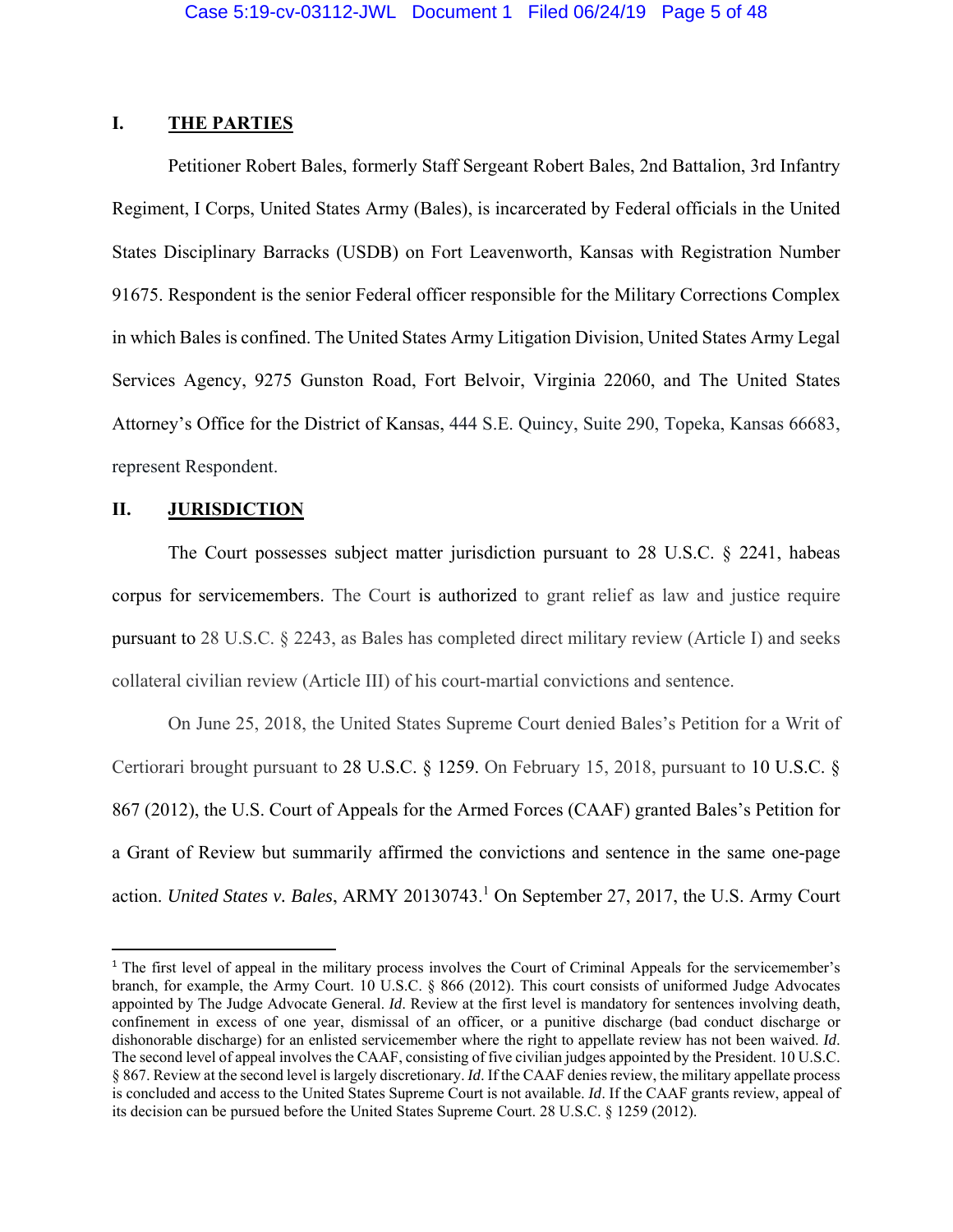of Criminal Appeals (Army Court), denied each of Bales's assignments of error brought pursuant to 10 U.S.C. 866 (2012).

### **III. VENUE**

 Because Bales is confined by Federal officials in Leavenworth, Kansas, venue is proper in this district pursuant to 28 U.S.C. § 2241.

### **IV. PROCEDURAL HISTORY**

On January 17, April 23, June 5, 7, and 13, and August  $19 - 23$  2013, a jury sitting as a general court-martial on Joint Base Lewis-McChord, Washington convicted Bales, pursuant to his plea, of attempted premeditated murder (six specifications), violating a general order by drinking, using and possessing steroids, premeditated murder (sixteen specifications), assault, assault by battery, aggravated assault (five specifications), impeding an investigation, and wrongfully burning bodies in violation of Articles 80, 92, 112a, 118, 128, and 134, Uniform Code of Military Justice ("UCMJ"), 10 U.S.C. §§ 880, 892, 912a, 918, 928, 934 (2012).

 The jury sentenced Bales to be reduced to the most junior enlisted grade of Private (E-1), to forfeit all pay and allowances, to be confined for life without eligibility of parole, and to be dishonorably discharged from the Army. The military judge credited Bales with 527 days' confinement credit against his sentence to confinement. The convening authority approved the sentence as adjudged.

### **V. SUMMARY OF BALES'S PETITION**

 In criminal cases involving the prosecution's failure to disclose exculpatory or mitigating evidence, or produce evidence favorable to the defense in response to pretrial requests, United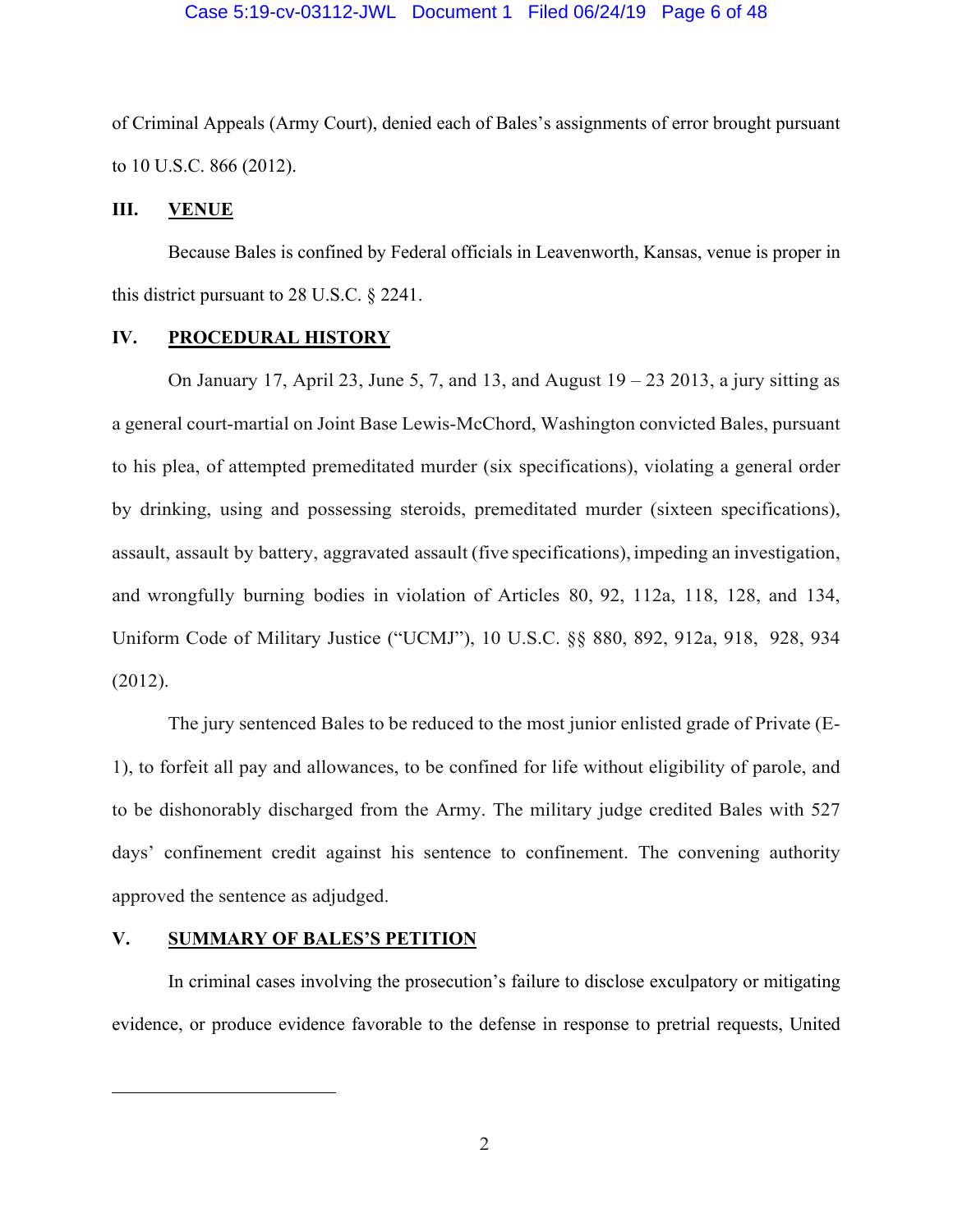#### Case 5:19-cv-03112-JWL Document 1 Filed 06/24/19 Page 7 of 48

States Courts of Appeals either order a new trial or remand the case where the net effect of evidence the prosecution withheld raises a reasonable probability that its disclosure would have produced a different result. *See, e.g., Browning v. Trammell*, 717 F.3d 1092 (10th Cir. 2013) (prosecution withheld witness psychiatric records); *Thomas v. Westbrooks*, 849 F.3d 659 (6th Cir. 2017) (prosecution suppressed evidence that witness had been paid by the FBI).

 The military appellate courts reviewing Bales's convictions and sentence took a different tack, however. Bales presented the Army Court with unchallenged expert medical affidavits by the Nation's premier experts in Mefloquine poisoning that the Army administered the anti-malarial drug mefloquine as part of Bales's multiple combat deployments, and that the drug had longlasting adverse psychiatric effects on him, including symptoms of psychosis and tendencies to engage in violence. The unchallenged evidence further showed that these psychiatric effects continued to impact Bales during his fourth combat tour, during which he left his post believing he saw lights in the distance and killed 16 Afghans.

 Neither the fact that the Army administered the mefloquine to Bales, nor the Army's knowledge of the very real dangers of mefloquine's long-term, medically-substantiated psychotic side-effects, were disclosed to the defense or the court. Moreover, these medical facts bearing on *mens rea* were not evaluated by responsible medical and legal authorities prior to the prosecution's determination to seek the death penalty, suggesting a rush to judgment before a complete and professional investigation.

 Indeed, without the benefit of his defense counsel's use of the mefloquine evidence in coordination with medical experts, Bales ultimately pled guilty to stop the Army from killing him. But, given mefloquine poisoning, whether his plea was truly knowing, voluntary, and intelligent was not fully developed. *See, i.e. Ivy v. Caspari*, 173 F.3d 1136 (8th Cir. 1999) (habeas corpus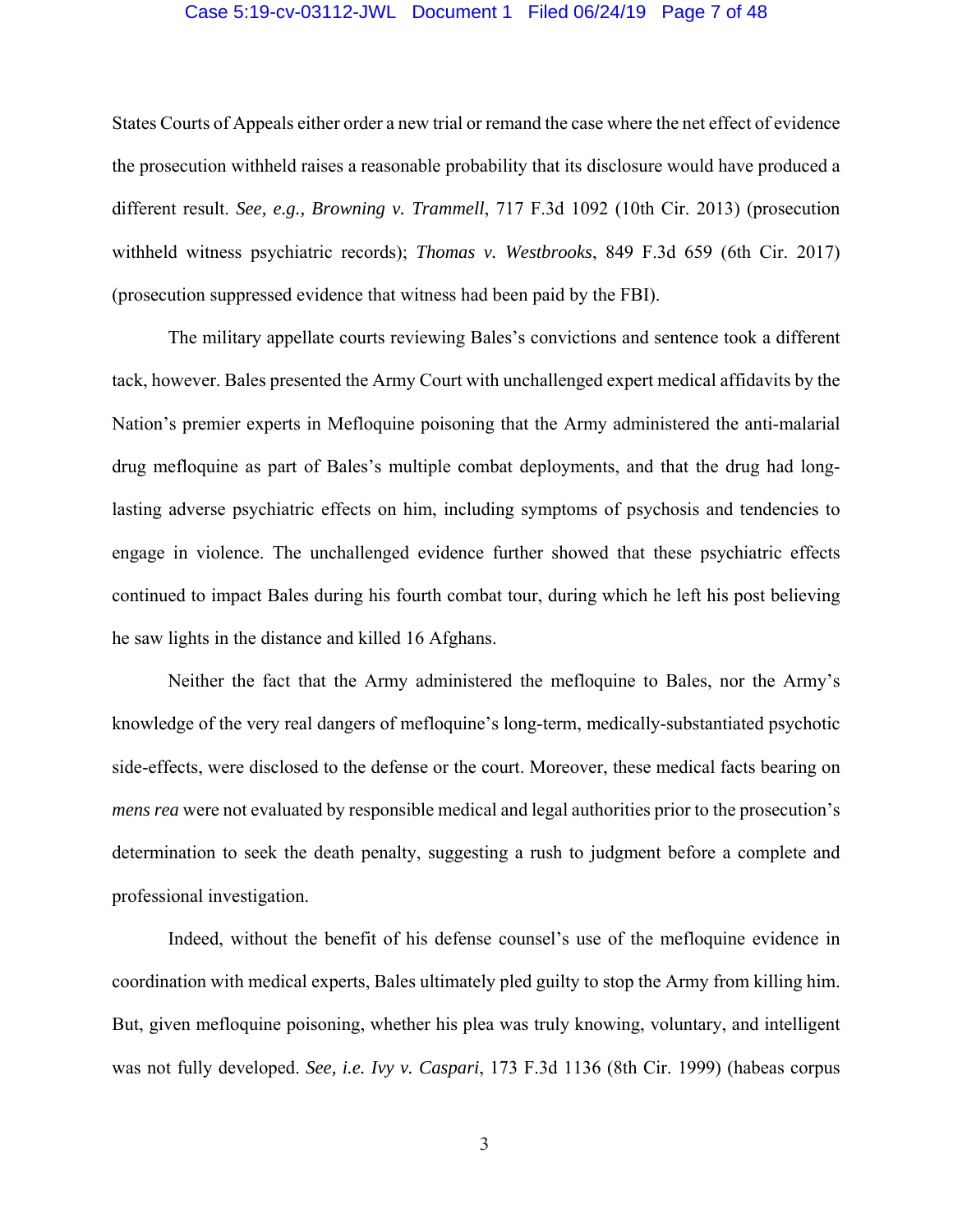#### Case 5:19-cv-03112-JWL Document 1 Filed 06/24/19 Page 8 of 48

granted because guilty plea not voluntary, knowing, and intelligent where petitioner was diagnosed by psychiatrist as having mental illness). The pleas Bales entered without knowledge that the Army had administered upon him a psychosis inducing drug that affected the requisite mental state for his crimes cannot be termed knowing, voluntary, or intelligent—particularly not when that information was unavailable to him because it was omitted from his medical records by the administering agency.

 The after-acquired evidence of involuntary mefloquine intoxication gives rise to Bales's request that this Court analyze the prosecution's conduct not only in the context of due process disclosure and production obligations, but also as evidence of actual innocence under Article I, Section 9 of the Constitution. The Supreme Court in *Boumediene v. Bush,* 553 U.S. 723 (2008), held that the Suspension Clause found in the habeas grant of judicial review in Article I not only extended habeas protections to noncitizen detainees at Guantanamo Bay, but also provided a separate and distinct basis for traditional habeas review to focus only on whether the detention was legally and factually authorized.

 The unchallenged medical evidence reveals a compromised mental state on the night in question, which was of sufficient significance to negate the *mens rea* necessary to support his convictions. Once compelled by mefloquine induced delusions, Bales's ability to know and to form intent was impaired. And, because he was acting involuntarily, he was deprived of the ability to understand that what he was doing was wrong. His convictions, which required proof that Bales acted intentionally and with premeditation, cannot stand in the face of new evidence indicating that his mind was not his own that night—but instead overcome by the psychotic effects of a drug the Army made him take despite knowledge of the danger it posed. It also calls into question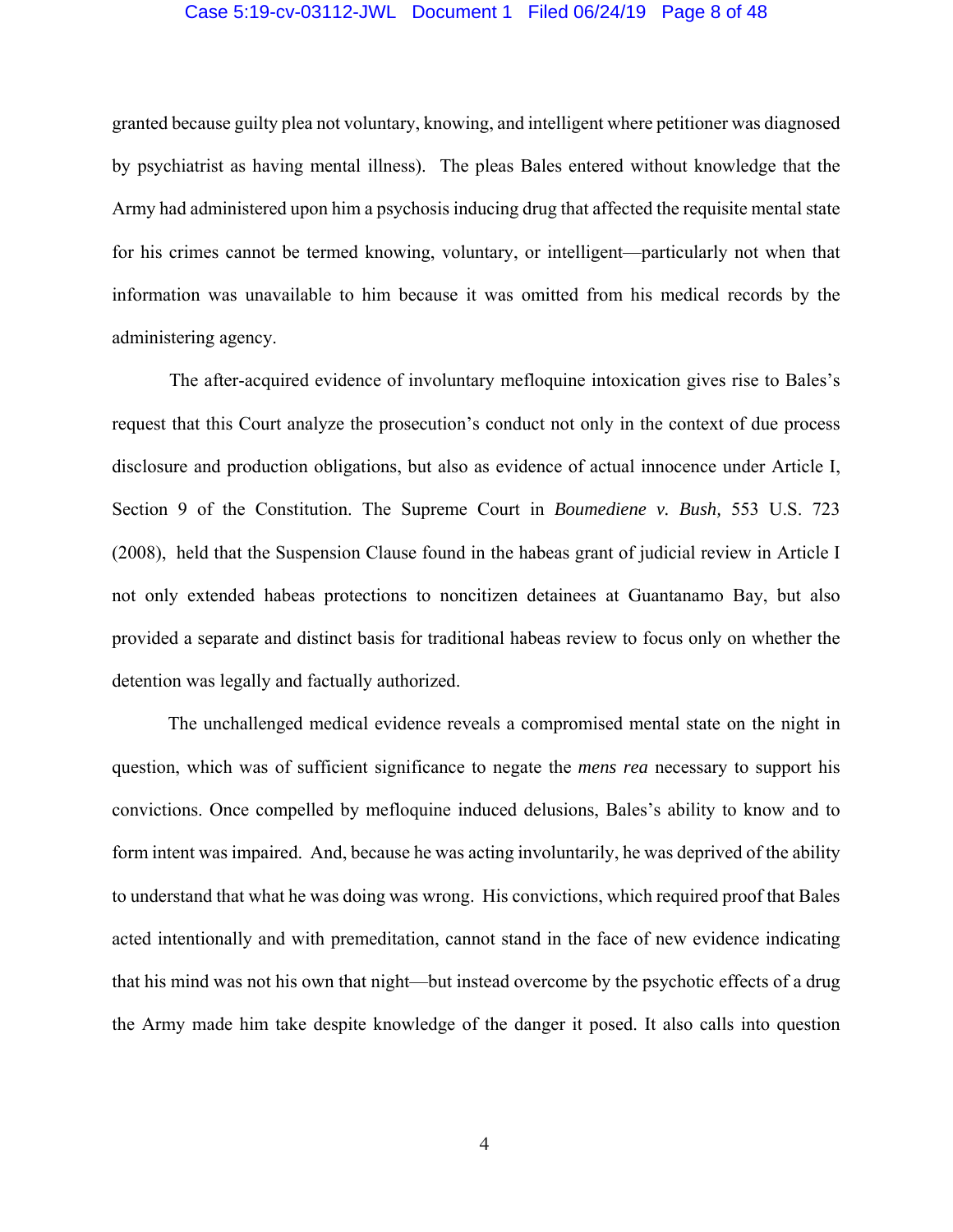#### Case 5:19-cv-03112-JWL Document 1 Filed 06/24/19 Page 9 of 48

whether Bales's continued incarceration is lawful in the face of a guilty plea entered into while Bales remained under the effects of mefloquine intoxication.

 Bales also presented the Army Court with uncontroverted expert evidence that the prosecution brought Afghan sentencing witnesses from the battlefields of Afghanistan into the United States under alias names, alias social security numbers, under the false representations that they were "government employees," using contrived entry and exit visas, and booked them on domestic airliners among the American flying public. The prosecution portrayed them to the jury as "innocent farmers" and "gardeners."

 What went undisclosed, however, was that some of these Afghan sentencing witnesses had left their fingerprints and DNA on improvised explosive devices, that is, on bombs on the fields of battle in Afghanistan. These suppressed facts changed their legal status from noncombatants under International Humanitarian Law to that of unlawful belligerents or brigands, potentially targetable under the Law of War, long-recognized legal principles the Army Court declined to factor into its affirmance.

 The Army Court seemingly sought to create a false narrative of how biometrics work in Afghanistan by suggesting fingerprint and DNA evidence is something more complicated and mysterious than it really is. Demonstrating how reliable and trustworthy fingerprint and DNA evidence is within the Federal government in the context of accurately identifying those responsible for making IEDs are the Director of the FBI's public comments on October 26, 2018. As he stood with the Attorney General of the United States at a press conference to discuss how the FBI worked with other agencies to arrest the Florida bombmaker who mailed bombs to prominent public figures, Cesar Sayoc, the Director stated, "[w]e can confirm that 13 IEDs were sent to various individuals across the country," and based on investigation, agents: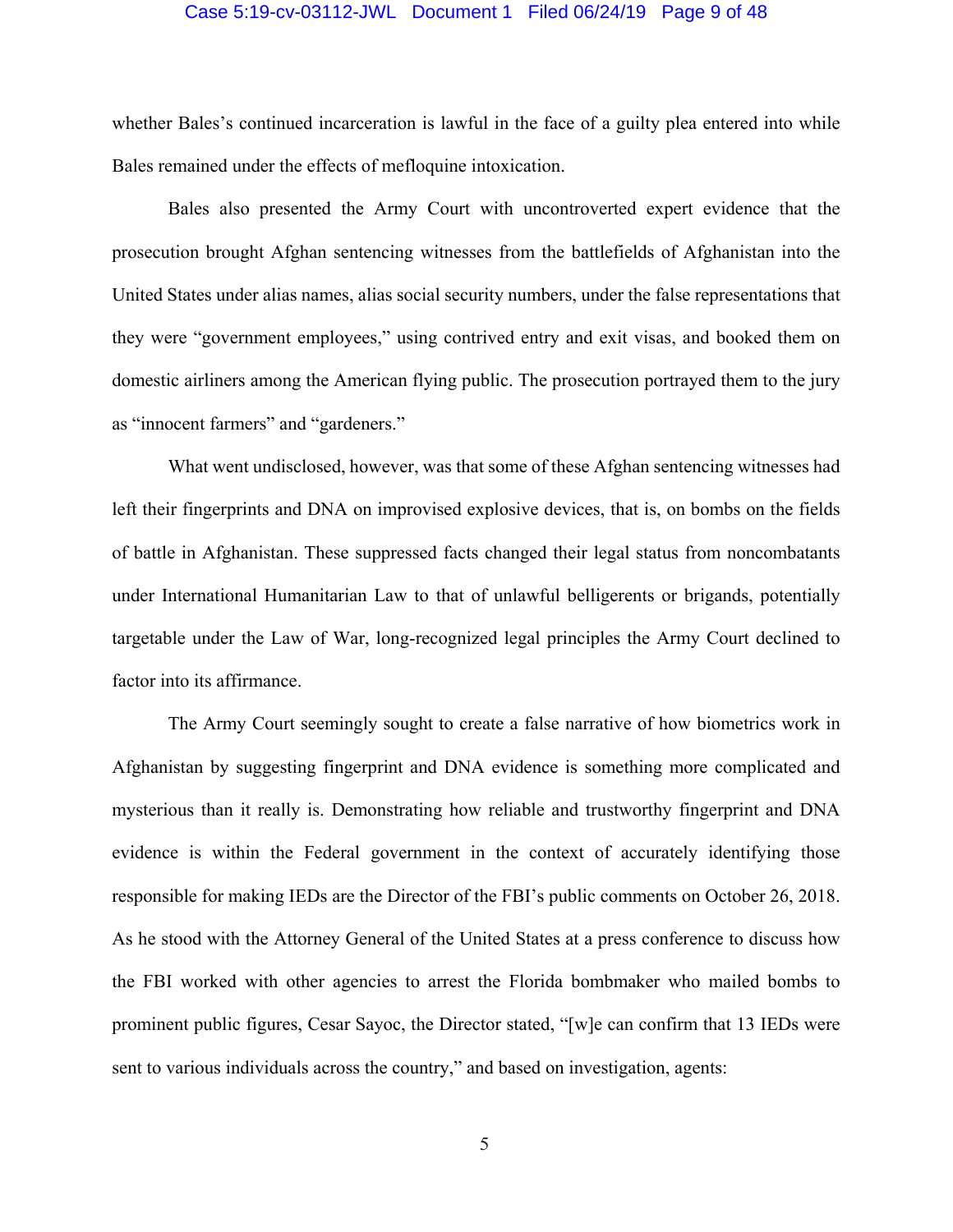Uncovered a latent fingerprint from one of the envelopes containing an IED that had been sent to Congresswoman Maxine Waters. We have confirmed this fingerprint is that of Cesar Sayoc. There is also a possible DNA connection between samples collected from pieces of two different IEDs, mailed in separate envelopes, and a sample previously collected from Sayoc in connection with an earlier arrest in Florida.

FBI Director Christopher Wray's October 26, 2018, Press Release.<sup>2</sup>

 The fingerprint and DNA technology used daily in Afghanistan to identify those responsible for making IEDs is the same type and quality that the FBI used in the Cesar Sayoc case, and at times, directly involves the FBI, *e.g. Combined Joint Task Force Palladin*. Far from the Army Court's characterization of an "abyss," the methodology is proven, accepted, and in widespread use.

The Army Court chose to discount Bales's biometric expert's sworn declaration,<sup>3</sup> not only in the face of weighty Army doctrine and US Government investment in biometrics, but also where there was no countervailing sworn declaration that challenged the methodology or conclusions. Stated differently, the Appellee did not challenge or dispute the validity of Bales's evidence, yet, the Army Court chose to disbelieve unchallenged sworn evidence.

 Accordingly, Army Court erred when it departed from binding Fifth Amendment (due process) and Sixth Amendment (confrontation and right to present a complete defense) precedents to devalue the significance involuntary mefloquine intoxication would have had on the most significant parts of the trial, to include: (1) appropriate lesser charges; (2) taking the death penalty off the table; (3) different sanity (competency) board findings; (4) different plea negotiation

<sup>2</sup> FBI National Press Office, *FBI Director Christopher Wray's Remarks Regarding Arrest of Cesar Sayoc in Suspicious Package Investigation, available at*: https://www.fbi.gov/news/pressrel/press-releases/fbidirectorchristopher-wrays-remarks-regarding-arrest-of-cesar-sayoc-in-suspicious-package-investigation <sup>3</sup> Under Article 66, UCMJ, 10 USC § 866, a military appellate court may properly receive after-acquired evidence on claims that the prosecution violated a defendant's Fifth Amendment rights by granting a "motion to attach."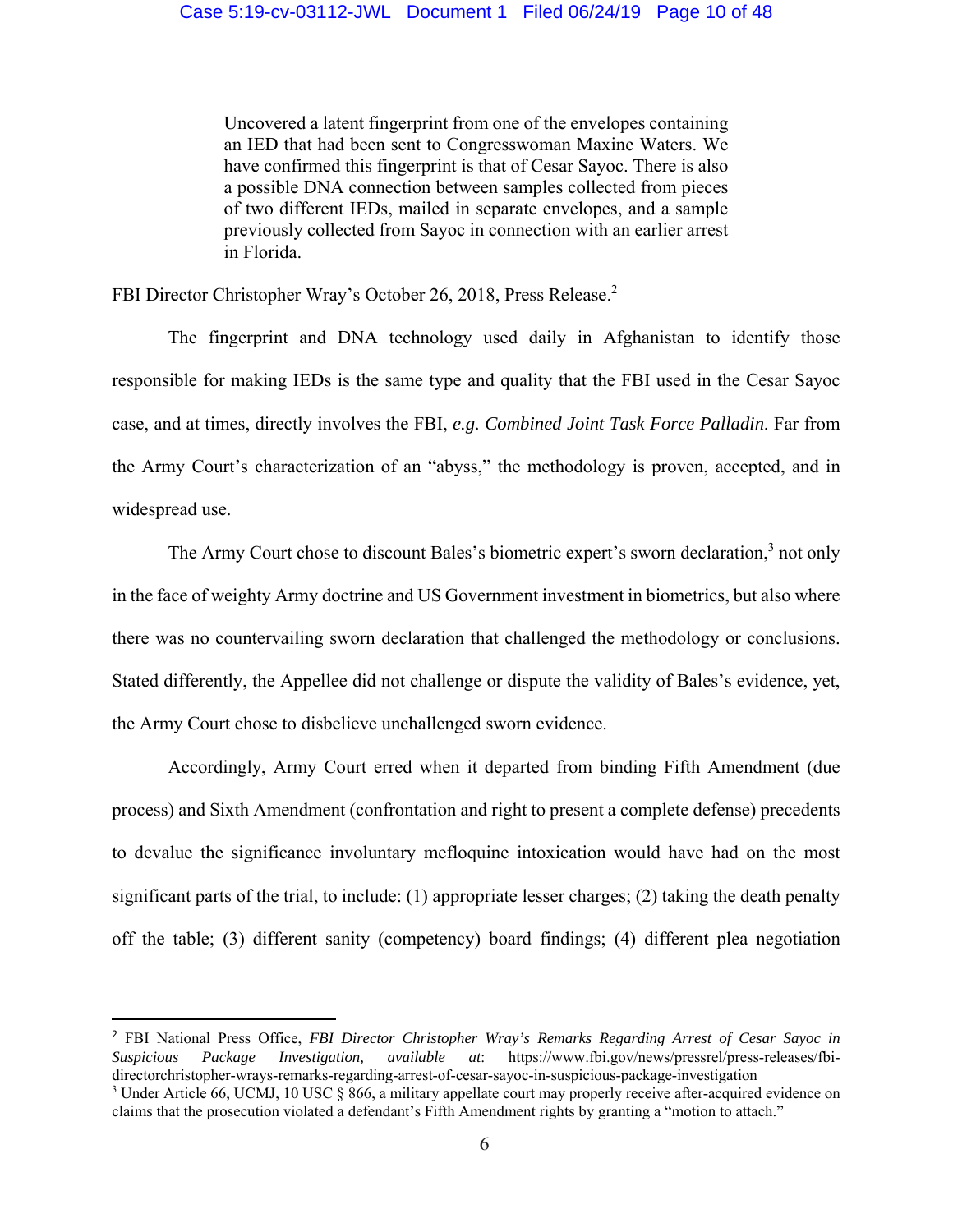#### Case 5:19-cv-03112-JWL Document 1 Filed 06/24/19 Page 11 of 48

positions; (5) defense tactical development; (6) plea of not guilty for lack of mental responsibility; (7) affirmative defense of involuntary mefloquine intoxication at trial; and (8) mitigation during sentencing. *See, i.e. Parle v. Runnels*, 505 F.3d 922 (9th Cir. 2007) (habeas corpus granted where cumulative effects of multiple errors violated due process).

 The Army Court erred again when it discounted the landscape-changing effects disclosure of terrorist bombmaking, by such reliable and trusted evidence as fingerprints and DNA, would have had on the sentence, especially where the prosecution recognized just how "material" the bombmaking evidence was when, rather than disclosing it, the prosecution filed a motion to prevent the defense from using biometrics in the first place.

 The Army Court wrongly decided important Fifth and Sixth Amendment questions inconsistently with prevailing Supreme Court precedent by endorsing the prosecution's seeking of the death penalty without evaluating the impact of mefloquine on Bales, trying Bales without disclosing mefloquine and its psychotic effects to Bales before trial for his defense counsel's use and development, and its failure to disclose the fingerprint and/or DNA evidence linking the victim-witnesses to bombs created to kill American troops. The Army Court's decision conflicts with relevant decisions of this Court under *Brady v. Maryland*, 373 U.S. 83 (1963) and *Boykin v. Alabama*, 395 U.S. 238 (1969) (guilty plea must be knowing, intelligent, and voluntary); *Tollett v. Henderson*, 411 U.S. 258 (1973) (accused entitled to effective assistance of counsel in order to ensure a knowing and intelligent plea of guilty).

 Accordingly, Bales respectfully requests the Court to vacate and set aside the findings of guilty, set aside the sentence, and order a new trial.

### **VI. STATEMENT OF FACTS**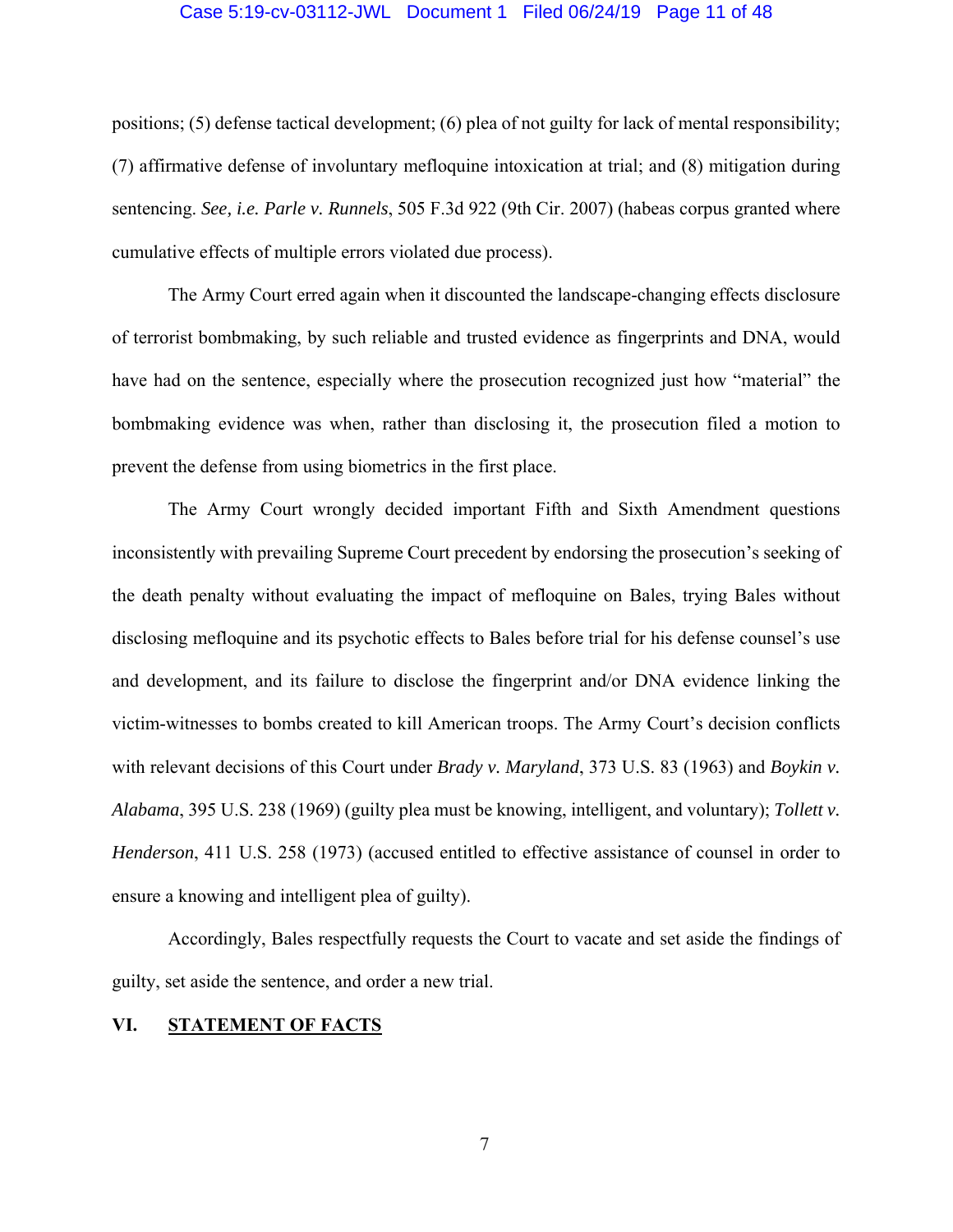#### Case 5:19-cv-03112-JWL Document 1 Filed 06/24/19 Page 12 of 48

 A native Ohioan, Bales is the married father of two school-aged children, a boy and a girl, whose spouse has moved close to Leavenworth, Kansas, so that Bales may continue to be involved in the lives and development of his children.

 After September 11, 2001, Bales enlisted in the Army and rose to the rank of Staff Sergeant in the Infantry. By 2011, he had completed three combat tours in Iraq and was starting a fourth in Afghanistan. Beginning after his first deployment to Iraq in 2004, Bales complained of memory impairment and depression, and following subsequent combat deployments, he complained of additional symptoms of insomnia, irritability, anger, decreased ability to concentrate, and memory impairment, which the United States did not attribute to any psychiatric diagnosis.

 Despite experiencing these seemingly medically unexplained symptoms, the Army deployed Bales for a fourth combat tour to the Panjwai District of Kandahar Provence, Afghanistan, the birthplace of the Taliban. The village stability platform to which the Army assigned Bales was a fixed position located within and surrounded by the local population, where the enemy blends in. Roads and trails were littered with IEDs; the insurgents changed the locations of these IEDs nightly to confuse American forces and increase the effectiveness of the IEDs. Gunfights with the enemy occurred daily.

 On March 11, 2012, in the middle of the night, in Bales's 42nd month of combat service in the midst of his fourth combat deployment, Bales dropped his protective gear (ballistic vest, plates, and helmet), left the village stability platform, and killed 16 persons of, as the United States termed them, "apparent Afghan descent." (R. Charge Sheet).

 Worldwide media attention followed. *See, e.g*., Craig Whitlock and Richard Leiby, *Army Staff Sgt. Robert Bales Charged With Murdering 1[6] Afghans*, Washington Post, March 24, 2012.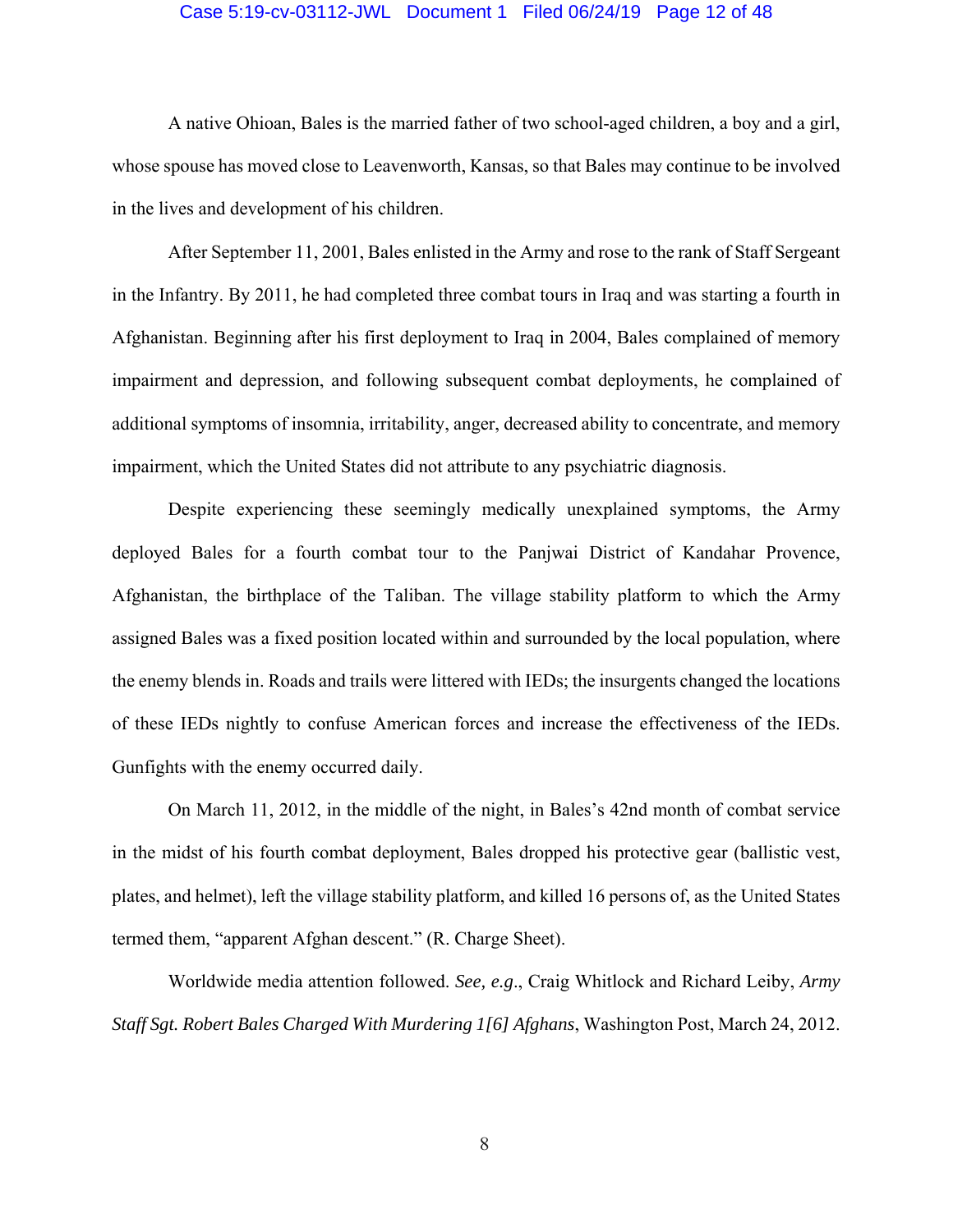#### Case 5:19-cv-03112-JWL Document 1 Filed 06/24/19 Page 13 of 48

Afghan and Coalition nations publicly expressed outrage. Afghan President Hamid Karzai wanted Bales tried and hanged.

 The United States Secretary of Defense at the time, Leon Panetta, announced before any criminal investigation was concluded, before any sanity (competency) board results were completed, and before any foreign witnesses were interviewed or vetted for bombmaking terrorist activities, that the United States would seek the death penalty. *See* Reuters Staff*, Who's to Blame When an Injured Soldier Kills Civilians?* Reuters, March 12, 2012. Apparently making good on that public pledge, in January 2013, the United States assigned a team of four prosecutors, referred this 16-count premeditated murder case to trial, and authorized imposition of the death penalty.

## **A. The Sanity (Competency) Board Unreasonably Failed To Assess Evidence of Mefloquine Psychosis In Addition to Traumatic Brain Injury and Post Traumatic Stress Disorder Bearing on Bales's** *Mens Rea* **to Commit Multiple Premeditated Murders After Four Combat Tours and Whether His Guilty Plea Was Knowing, Intelligent, and Voluntary Was Not Determined In The Context of Mefloquine.**

 On January 17, 2012, approximately two months prior to the incident giving rise to this trial, the Assistant Secretary of Defense (Health Affairs) wrote in a memorandum addressed to the Assistant Secretary of the Army (Manpower & Reserve Affairs) that "[s]ome deploying Service members have been provided mefloquine for malaria prophylaxis without appropriate documentation in their medical record," and directed a review of mefloquine prescribing practices be performed in deployed locations. Attachment A, Declaration of Dr. Remington Nevin (Nevin Decl.) ¶ 43, Ex. D.

 The results of this review were due in April 2012 and were not widely publicized, but only known by the government, such that only the prosecution had access to this information while the defense did not and was therefore, unable to make a more specific request for it. The United States therefore knew or should have known at the time of the incident that Bales may have been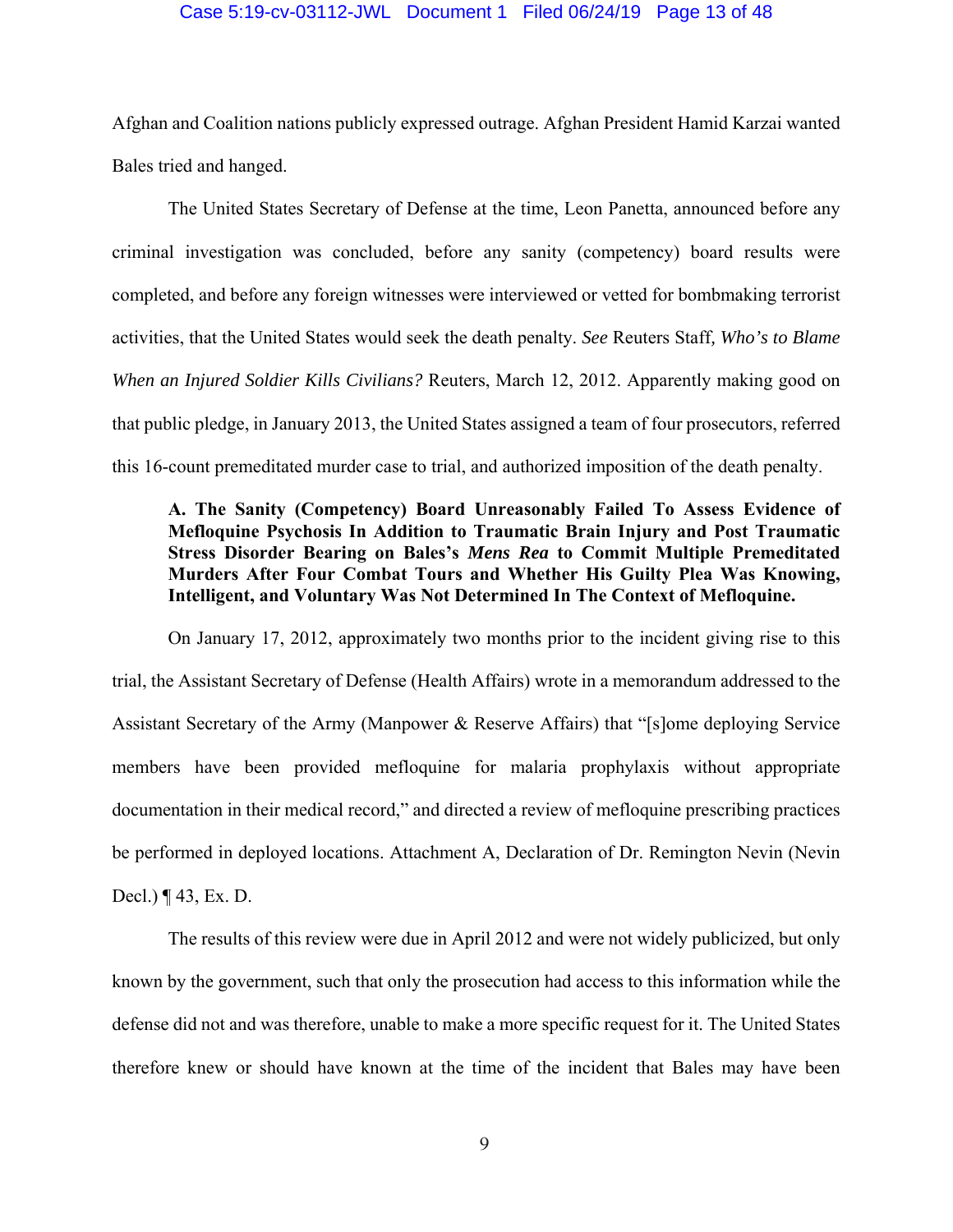#### Case 5:19-cv-03112-JWL Document 1 Filed 06/24/19 Page 14 of 48

prescribed mefloquine without documentation in his medical records. However, this memorandum and the results of the United States' review, which presumably included a potentially exculpatory contemporaneous review of mefloquine prescribing practices in Afghanistan, was never provided to Bales by the prosecution.

 After arraignment and deferral of pleas to the Charges, the trial judge directed that a sanity board (ordinarily a three-member panel consisting of a psychiatrist, physician, and/or clinical psychologist) convene and report to the court and the parties if Bales were competent to stand trial, participate in his own defense, and whether or not he had a severe mental disease or defect on the night in question. As a matter of law, anything an accused says to the sanity board is privileged and cannot be used against him.

 As these preliminary trial phases were unfolding, the U.S. Food and Drug Administration (FDA) was reviewing a report originally received on April 11, 2012. In the report, which was described as "medically confirmed," Roche, the original manufacturer of mefloquine, reported that an unnamed U.S. soldier "was treated with Mefloquine Hydrochloride ... and led to Homicide killing of 17." *Id*. ¶ 44, Ex. E. Initial reports incorrectly cited that Bales had killed 17, rather than 16.

 The Army, as a holder of a then-current FDA marketing authorization for mefloquine, was or should have been aware of this "medically confirmed" report that clearly suggested that the United States had issued mefloquine to Bales. This report was never provided to Bales nor to the sanity (competency) board by the United States.

 While Bales's trial was underway, on June 25, 2013, the FDA responded to a Freedom of Information Act request (FOIA), and released this adverse event report publicly. *Id*. ¶¶ 18, 44, 45. Ex. E.

10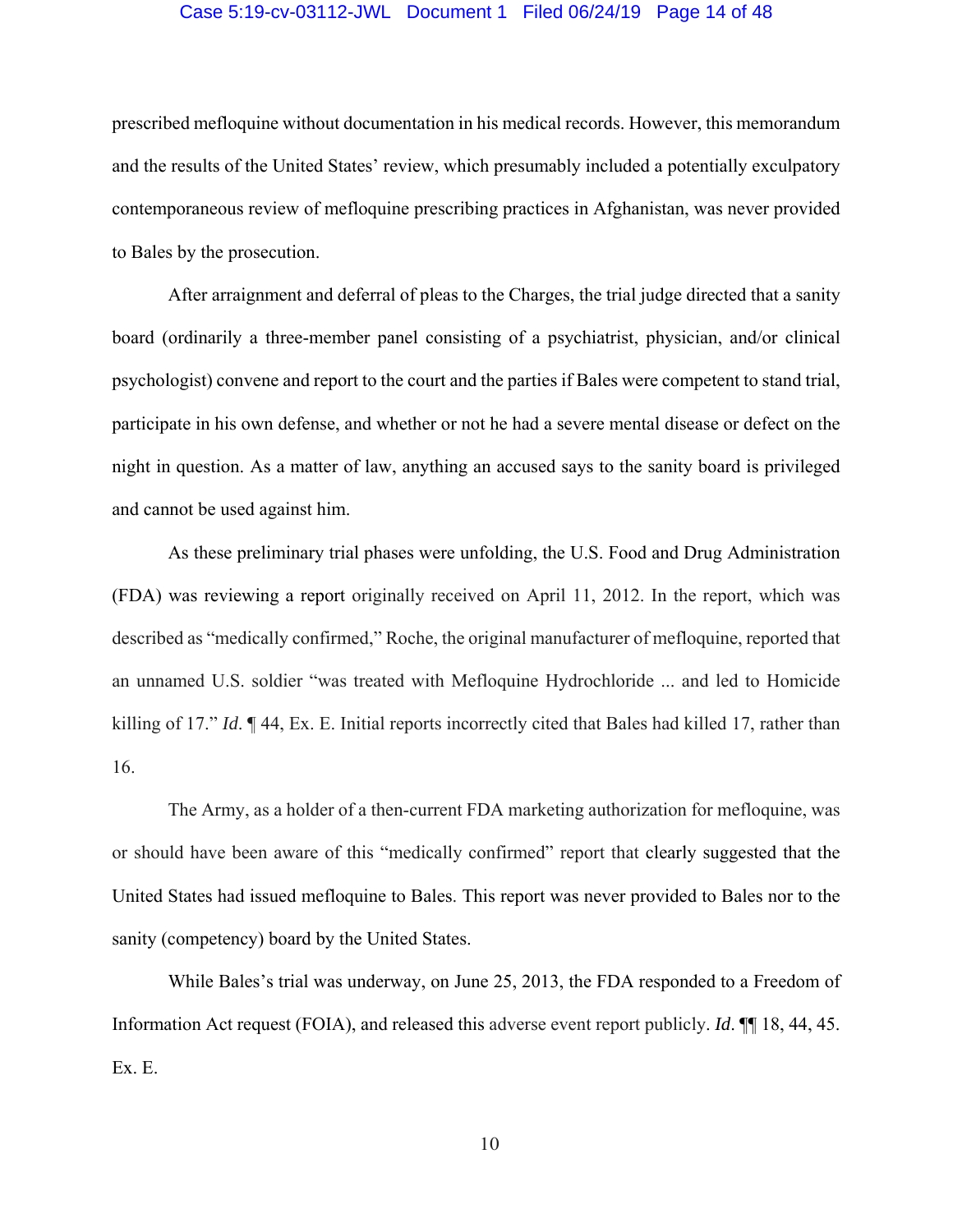#### Case 5:19-cv-03112-JWL Document 1 Filed 06/24/19 Page 15 of 48

 Approximately one month later, on July 29, 2013, the FDA issued a Drug Safety Communication, advising the public about "strengthened and updated warnings regarding neurologic and psychiatric side effects associated with the antimalarial drug mefloquine," including requiring the addition of a boxed warning, the most serious kind of warning about these potential problems." *Id*. ¶¶ 14, 18, Ex. E.

 In its review of reported adverse events associated with mefloquine, the FDA noted that "some of the psychiatric symptoms persisted for months or years after mefloquine was discontinued," and warned that "[t]he psychiatric side effects can include feeling anxious, mistrustful, depressed, or having hallucinations." *Id*. ¶ 18.

 The Army, as a holder of a then-current FDA marketing authorization for mefloquine, knew or should have known of this Drug Safety Communication and the FDA's deliberations preceding its issuance, including deliberations concerning the drug's long-lasting psychiatric side effects. *Id*. ¶ 44. However, neither the Drug Safety Communication nor information related to these deliberations were provided to Bales or to the sanity board by the United States.

 Consequently, the sanity (competency) board did not evaluate evidence that the United States had ordered Bales to be exposed to mefloquine or that he may have been laboring under symptoms of psychosis caused by exposure to the drug, even years previously. That is, the defense and the court remained unaware of mefloquine and its medical impact compromising *mens rea* for premeditated murders, and accordingly, whether his pleas to multiple murders were knowing, voluntary, and intelligent.

 The sanity board completed its work on May 3, 2013, and reported to the court that Bales was competent to stand trial and possessed no mental disease or defects on the night in question. However, the sanity board was not aware of the June 2012 adverse event report that clearly

11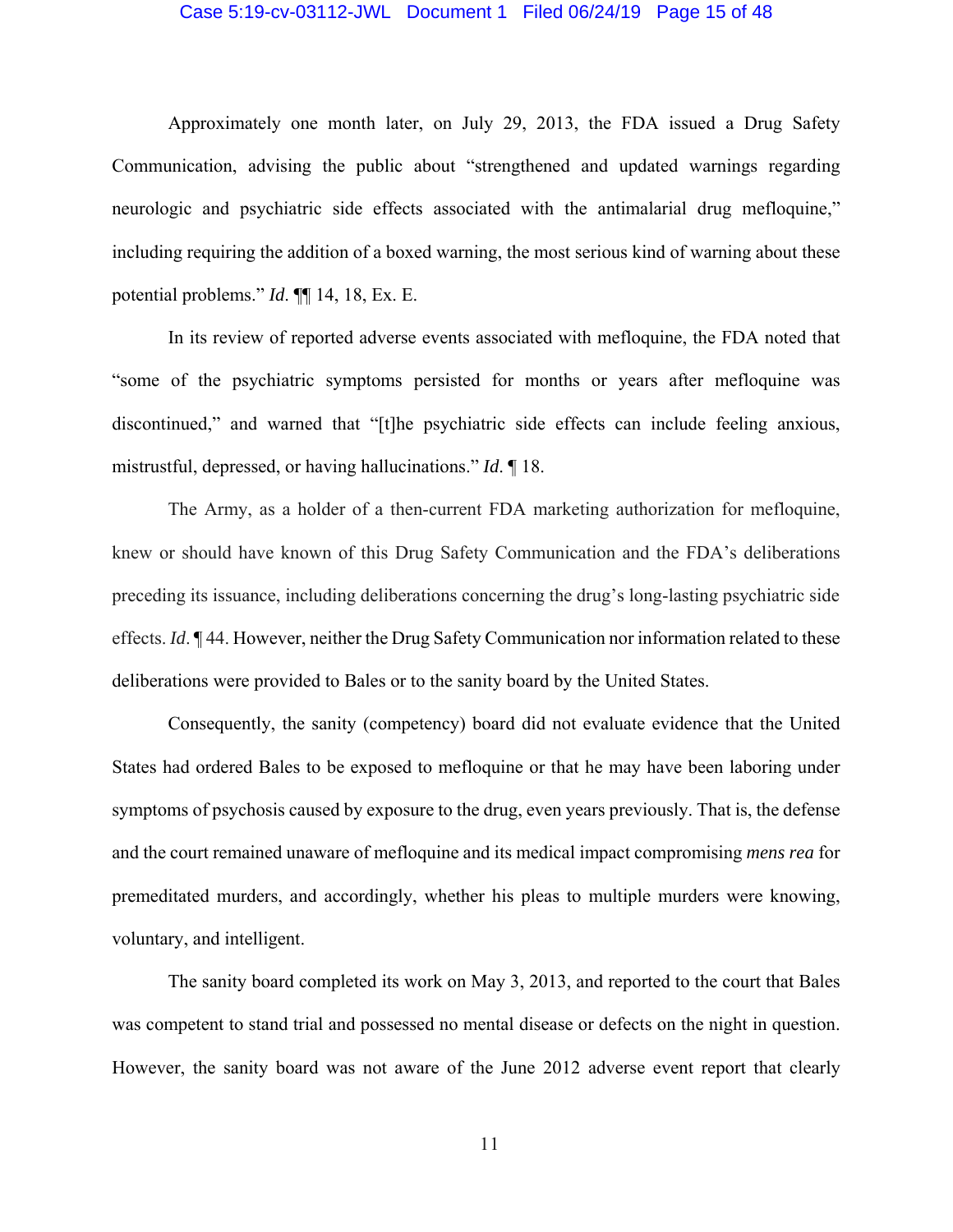#### Case 5:19-cv-03112-JWL Document 1 Filed 06/24/19 Page 16 of 48

suggested that the United States had issued mefloquine to Bales. Nor was the sanity board, having concluded its work, able to consider the significance of the July 2013 FDA Drug Safety Communication in assessing the impact that prior exposure to mefloquine may have had on Bales, including what impact symptoms of psychosis caused by use of the drug even years earlier could have had on Bales's state-of-mind on the night in question. *Id*. **¶** 42, 56.

 The trial judge, for reasons unexplained on the record, later provided to the four prosecutors 78 statements from Bales derived from the court-ordered sanity board. The prosecutors admitted in open court that they read the 78 statements, but the trial judge refused to recuse the four prosecutors and substitute a "taint-team." *See Kastigar v. United States*, 406 U.S. 441 (1972) (use of "taint-team" recommended to ensure compelled statements from a criminal accused are not used unfairly by the prosecution).

 The trial judge did not determine whether or not the prosecution "used" derivative information for "non-evidentiary" purposes, "altered" the prosecution's strategy, and/or the extent of the prejudice to Bales. The defense moved to "fact-check" what the United States may have already known prior to the disclosures, which the trial judge denied. The defense also moved to conduct a *Kastigar* hearing, which would have provided the trial-level procedure to account for the 16 compelled statements, which the trial judge denied.

 The defense further moved to recuse the trial judge and the four prosecutors who admitted to reading and reviewing the entirety of the 78 compelled statements from Bales. The trial judge denied that motion as well, disregarding the Constitution.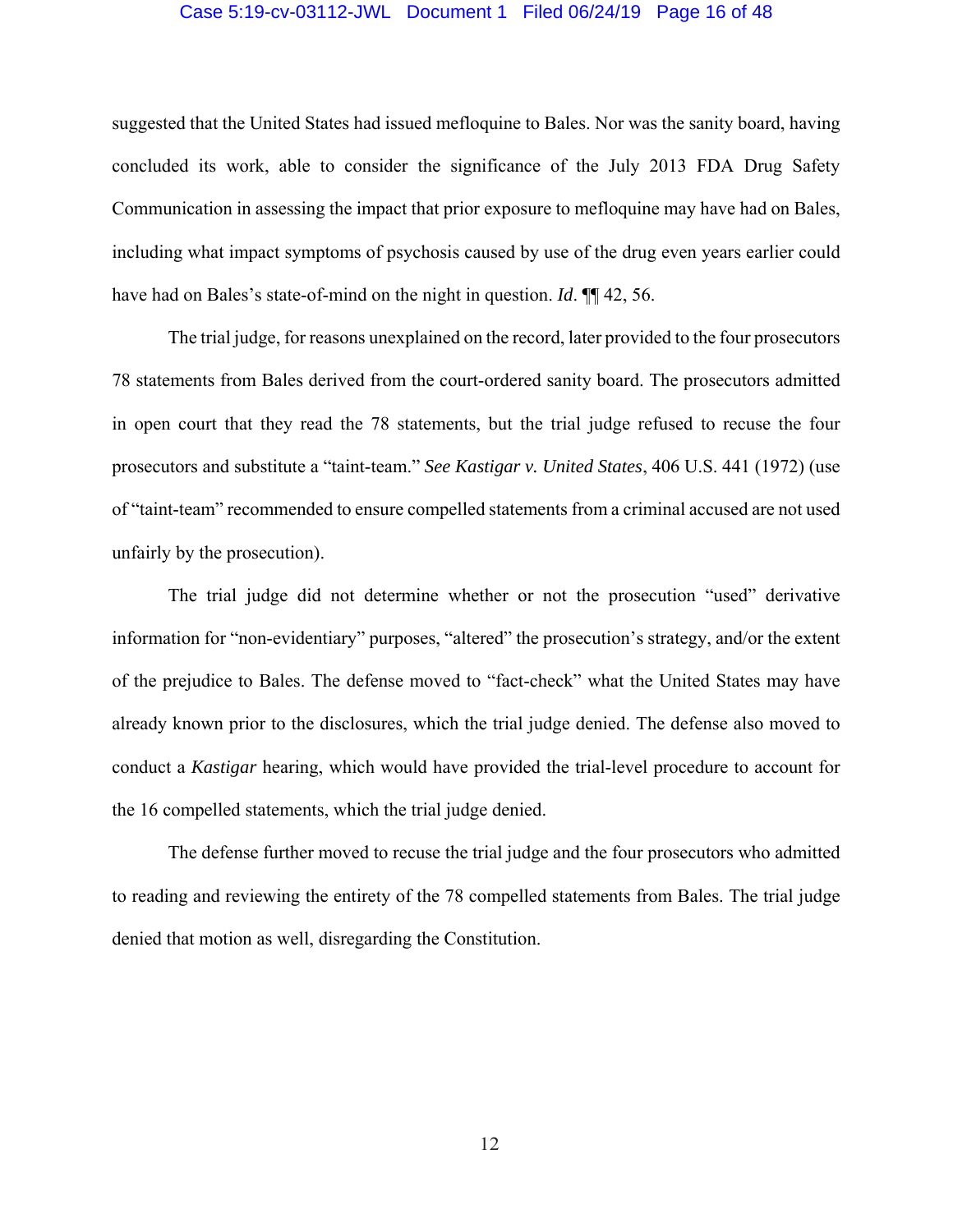## **B. The Prosecution Flew Terrorist Bombmakers Into the United States Under False Names And Alias Social Security Numbers On Delta Airlines Among The American Flying Public And Wrongly Urged the Jury They Were Only Farmers or Gardeners.**

 The defense propounded written discovery seeking from the prosecution not only Bales's medical records, but also biometric evidence (namely fingerprints and/or DNA left on IED components or evidence of detention by coalition forces for terror activities in Afghanistan) in connection with any and all witness the United States intended to call.

 Concerning biometrics, the defense request used common terms to defense biometrics suggesting where the information could be reasonably located. The prosecutors did not provide any biometric information in response to the defense requests, however.<sup>4</sup> This in spite of the fact that at the same time, the prosecutors were actively working with the U.S. Department of State to identify Afghan aggravation witnesses, secure visas, obtain travel documentation, order military personnel to escort the witnesses from Afghanistan to the United States, usher them in and around Joint Base Lewis-McChord, and accompany them on the return trip to Afghanistan after they testified at the sentencing phase of the trial.

 The prosecution learned from the U.S. Department of State that biometric evidence existed concerning at least one Afghan witness, Mullah Baraan, and that he may have been a coalition detainee in Afghanistan (suggestive of a biometric "hit"). The prosecution did not disclose this

<sup>4</sup> At base, biometrics is largely fingerprint and/or DNA. Biometric evidence as used in Afghanistan to fight the war involves two main components: enrollment and match or "hit." Enrollment occurs when coalition personnel take fingerprints, an iris scan, a digital image, a saliva swab, and background information and upload the data into an authoritative database. A match or "hit" occurs when an IED explodes or is diffused, and upon a sensitive site exploitation, the forensic tidbits are dusted for prints and evidence of skin (from twisting wires on bombs) is run against enrollment records. A "hit" occurs when there is a match, proving by fingerprint and/or DNA evidence that the person made the bomb. The converse is also true. Fingerprints and DNA from bombs can be uploaded to the database, and later, when a local individual is enrolled, a match or "hit" might occur in that manner.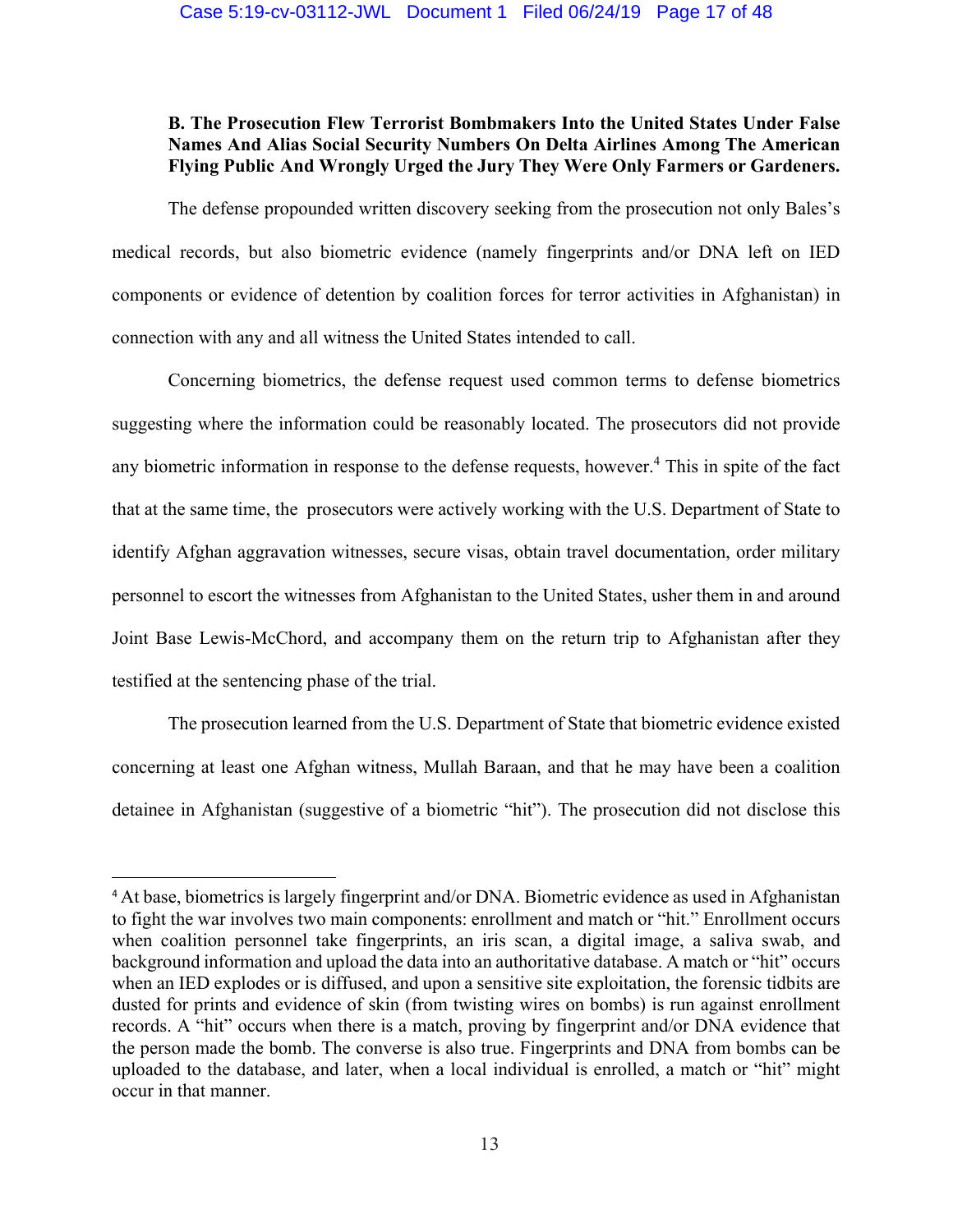#### Case 5:19-cv-03112-JWL Document 1 Filed 06/24/19 Page 18 of 48

evidence to the defense. Nor apparently did the prosecution run biometric database searches (fingerprints/DNA) of its own to pursue the evidence to its logical ends.

 Instead, the prosecution filed a motion in limine seeking *to prevent* the defense from using any biometric evidence associated with Mullah Baraan, *i.e*., that he had been a coalition detainee, or had been involved in terrorism or bombmaking. This was just one aspect of the shell game the prosecution played regarding the biometric (i.e., DNA and fingerprint) evidence the defense sought. At a hearing on the biometric issue before the trial judge, the defense urged the court to direct that the United States produce the biometric records, but the prosecutor insisted that the U.S. Department of State refused to provide them. (R. at 405).

 Prosecutors deemed defense suggestions that these witnesses could be Taliban or terrorists as "innuendo and rumor," or "purely speculative," and "lack[ing] any reasonable indicia of reliability." (R. at 406).

 The trial judge determined the matter "resolved" and that he was not going to make a "congressional investigation" about Mullah Baraan or the biometric impeachment evidence. (R. at 409).

 At this point, the defense did not have evidence of Bales's exposure to mefloquine or that sentencing witnesses were terrorist bomb-makers. The prosecution, however, still sought the death penalty. In exchange for the United States' removing the death penalty, Bales pled guilty to all charges and specifications.

 To bring the Afghan sentencing witnesses to the American courtroom, the United States issued a travel authorization using "pseudo names," "pseudo SSANs," for "Afghan civilian employees," and paid the witnesses cash for travel, meals, and incidentals. The United States booked passage from Afghanistan to Dubai, United Arab Emirates, then Dubai to Atlanta, Georgia.

14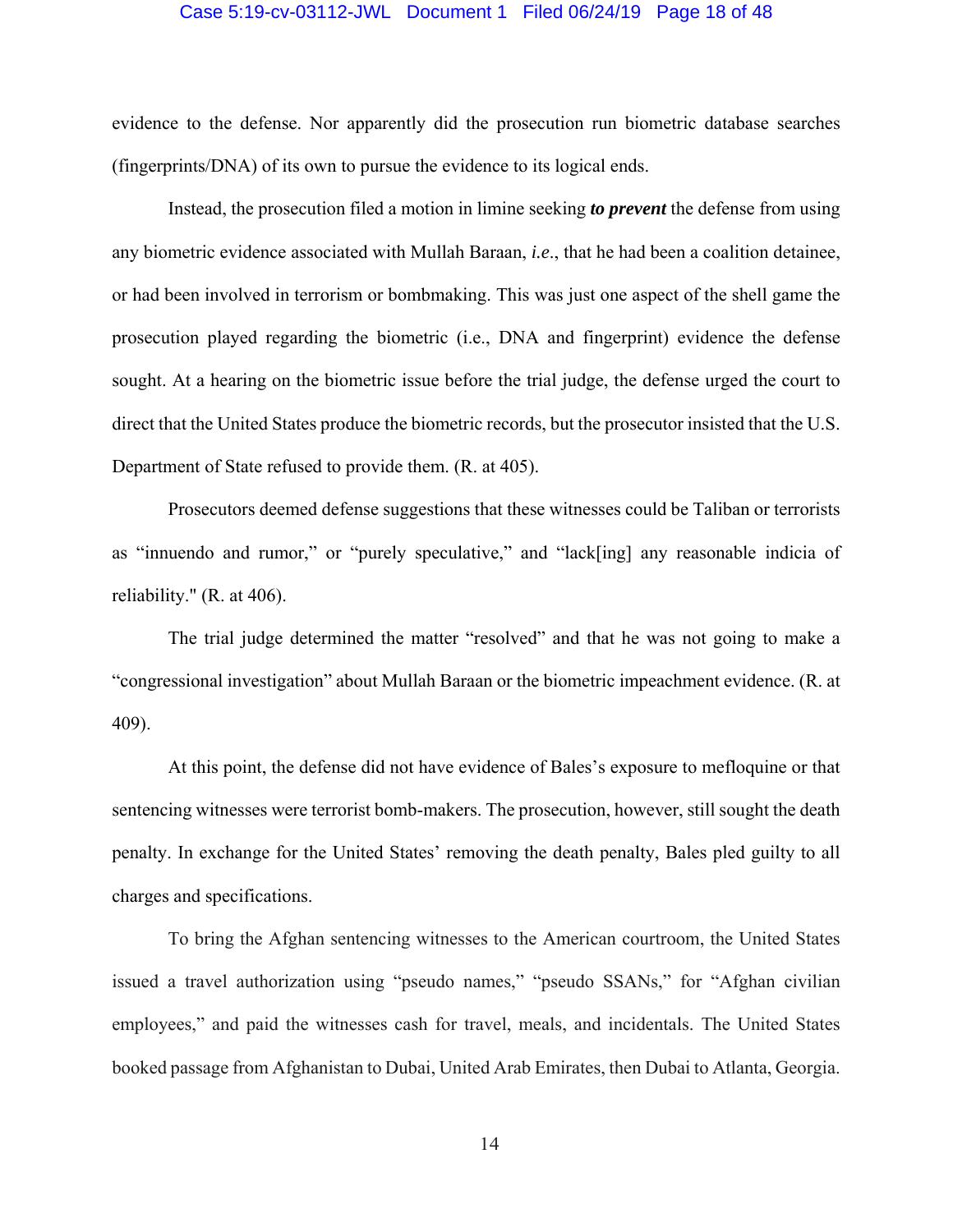### Case 5:19-cv-03112-JWL Document 1 Filed 06/24/19 Page 19 of 48

The final leg of the inbound journey was on August 18, 2013, aboard Delta Airlines Flight 1884 from Atlanta, Georgia, to Seattle, Washington. During the sentencing phase before a jury, Afghan witnesses testified against Bales.

 Upon direct examinations, the prosecution elicited answers from the Afghan witnesses, portraying them as "farmers." During sentencing arguments before the jury, the United States contended that the Afghan witnesses flown into the United States under alias social security numbers, false names, in a status as "government employees," and ticketed on domestic American airliners within the United States among the general flying public, were simply "farmers."

## **C. Dr. Pitman, Professor of Psychiatry at Harvard University, Found Bales Had No Recidivism Risk.**

Dr. Robert Pitman, Professor of Psychiatry at Harvard University offered the following medical opinion for Bales:

> The unique constellation of factors enumerated above that led SSG Bales' perpetrating the homicides, *will never occur again.*

> Prior to his combat in Iraq and Afghanistan, SSG Bales was not by nature a violent criminal I see little reason why he should be expected to engage in violent criminal activity should he be eventually paroled.

 On August 23, 2013, the jury sentenced Bales to confinement for life without the eligibility for parole.

Twenty-three days later, the U.S. Army Special Operations Command, under which Bales

had been assigned, ordered commanders and medical personnel to stop using mefloquine. Nevin

Decl. ¶ Ex.

Bales has been confined at Leavenworth, Kansas, ever since.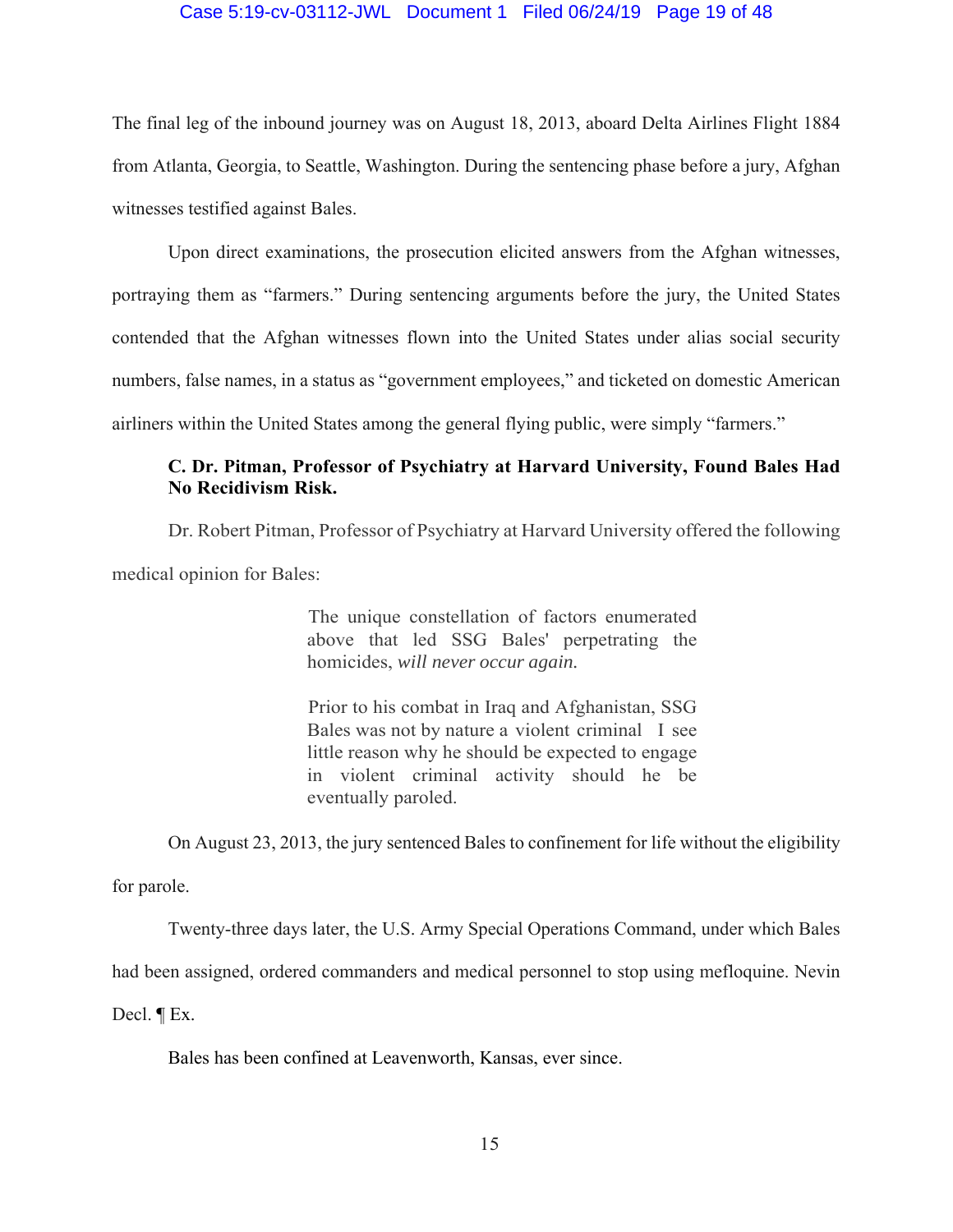## **D. The Army Court's Review Was Neither Full Nor Fair Because It Failed To Follow Prevailing Legal Precedents, Discounted Unchallenged Expert Medical (Mefloquine) and Biometrics (Fingerprint and DNA) Evidence, and Adopted Large Portions of the Prosecution's Narrative In the Face Of Undisputed Defense Evidence.**

 Upon direct appeal, Bales brought two main constitutional issues under the Fifth and Sixth Amendments. First, Bales claimed that his trial violated due process because the prosecution did not disclose, nor did it produce in response to defense request, evidence of involuntary mefloquine intoxication and poisoning bearing on the most significant aspects of the trial, to include (1) the special findings required by law to authorize the death penalty (RCM 1004); (2) the appropriateness of premeditated murder charges; (3) the sanity board's findings; (4) the defense of lack of mental responsibility; (5) the defense of involuntary mefloquine intoxication; (6) the assistance of counsel during plea negotiations; (7) the landscape of plea negotiations; (8) whether his plea was knowing, intelligent, and voluntary; and (9) the value of mefloquine as mitigation evidence on findings and during sentencing.

 Second, Bales noted that a prosecutor's due process disclosure and production obligations extend to the sentencing phase in a criminal proceeding. He claimed that his sentencing procedure violated due process because the prosecution failed to disclose that some Afghans it flew into the United States to testify as victim-impact witnesses left their fingerprints on IED components, proving that they were not "farmers" but bombmaking terrorists that probably could have been affirmatively targeted by coalition forces. Bales also claimed the prosecution again violated due process by failing to produce the biometric records in response to a written defense request.

 Bales argued that consideration of this material evidence favorable to the defense would have produced a different and more favorable result, noting that once a *Brady* violation is established, courts need not test for harmlessness. *Kyles v. Whitley*, 514 U.S. 419, 435-36 (1995).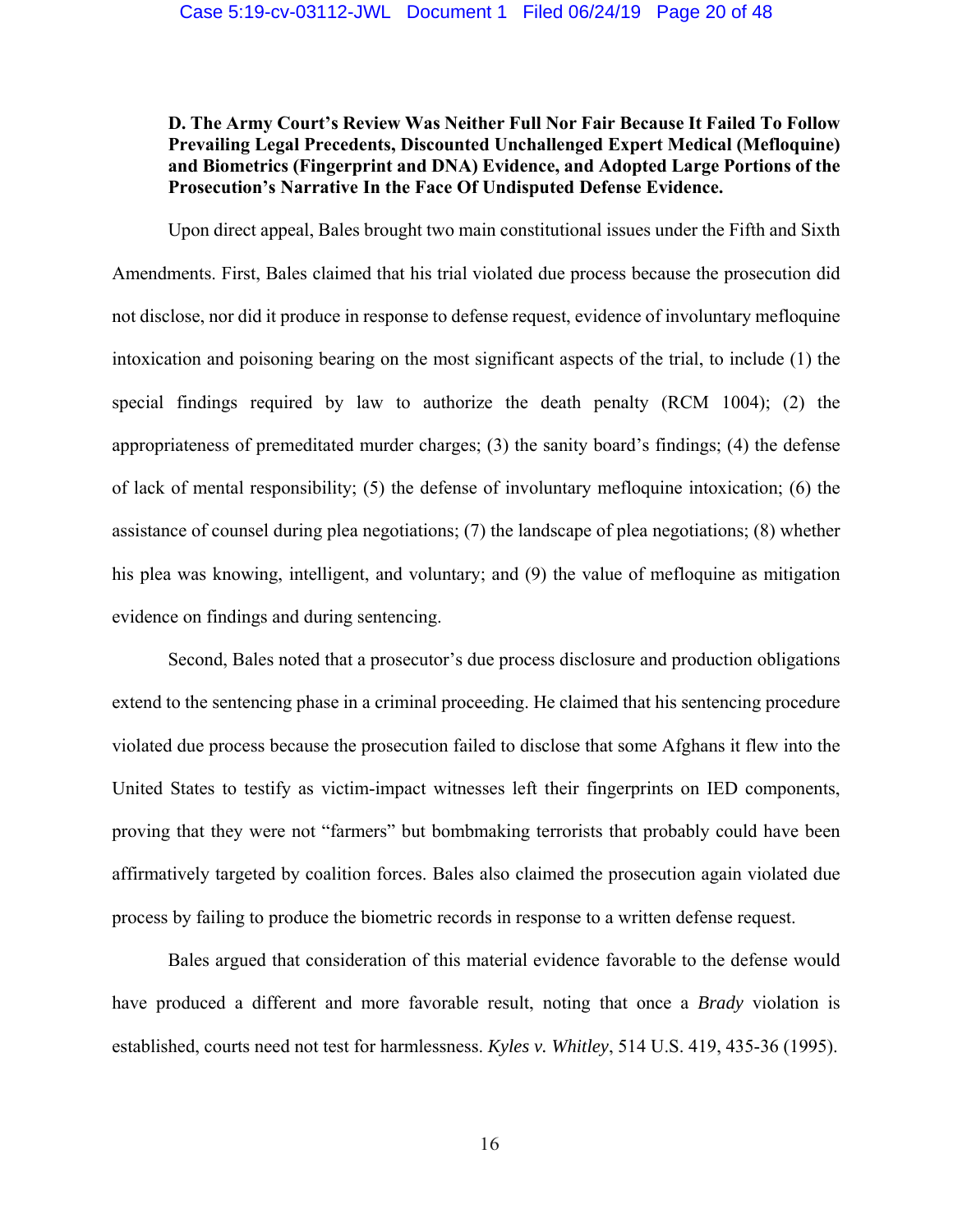**E. The Army Court Refused To Remand The Case To A Trial Judge For A Fact- Finding Hearing on Mefloquine Poisoning And** *Mens Rea* **To Commit Multiple Premeditated Murders In The Face Of Clear And Unchallenged Evidence Of Mefloquine Intoxication.** 

 Bales initially moved the Army Court to order appellate discovery into the facts and circumstances surrounding mefloquine. *See, e.g*., *United States v. Campbell*, 57 M.J. 134 (C.A.A.F. 2002) (ordering Air Force Court of Criminal Appeals to obtain government discovery related to appeal). The United States opposed the motion. The Army Court denied the motion in an order without providing any reasoning or rationale.

 Bales asked the Army Court for a new trial or to remand the case to a trial judge to conduct a factfinding hearing to determine if at the time of the killings, he was laboring under symptoms of psychosis caused by his exposure to and involuntary intoxication from mefloquine, such that his *mens rea* for premeditated murder was legally deficient to support a guilty plea or conviction. *See United States v. DuBay*, 17 CMR 147 (CMA 1967) (fact-finding hearing appropriate to determine issues raised collaterally which require findings of fact and conclusions of law). In support, Bales introduced mefloquine intoxication evidence in the form of unchallenged sworn affidavits the Army Court accepted and attached to the appellate record. Specifically, Bales produced evidence from three different individuals, two of whom were medical experts, on the impact mefloquine had on the charged conduct.

## **1. Gregory Rayho's Declaration About Involuntary Mefloquine Ingestion By Order Of The Army.**

 The first affiant, Mr. Gregory Rayho, served with Bales during combat operations in Iraq in 2004. Mr. Rayho confirmed that he stood with Bales in weekly formations wherein mefloquine was distributed, and that he and Bales were ordered to take mefloquine in 2004. Mr. Rayho believed that Bales would have been ordered to take mefloquine, and that he believed he it would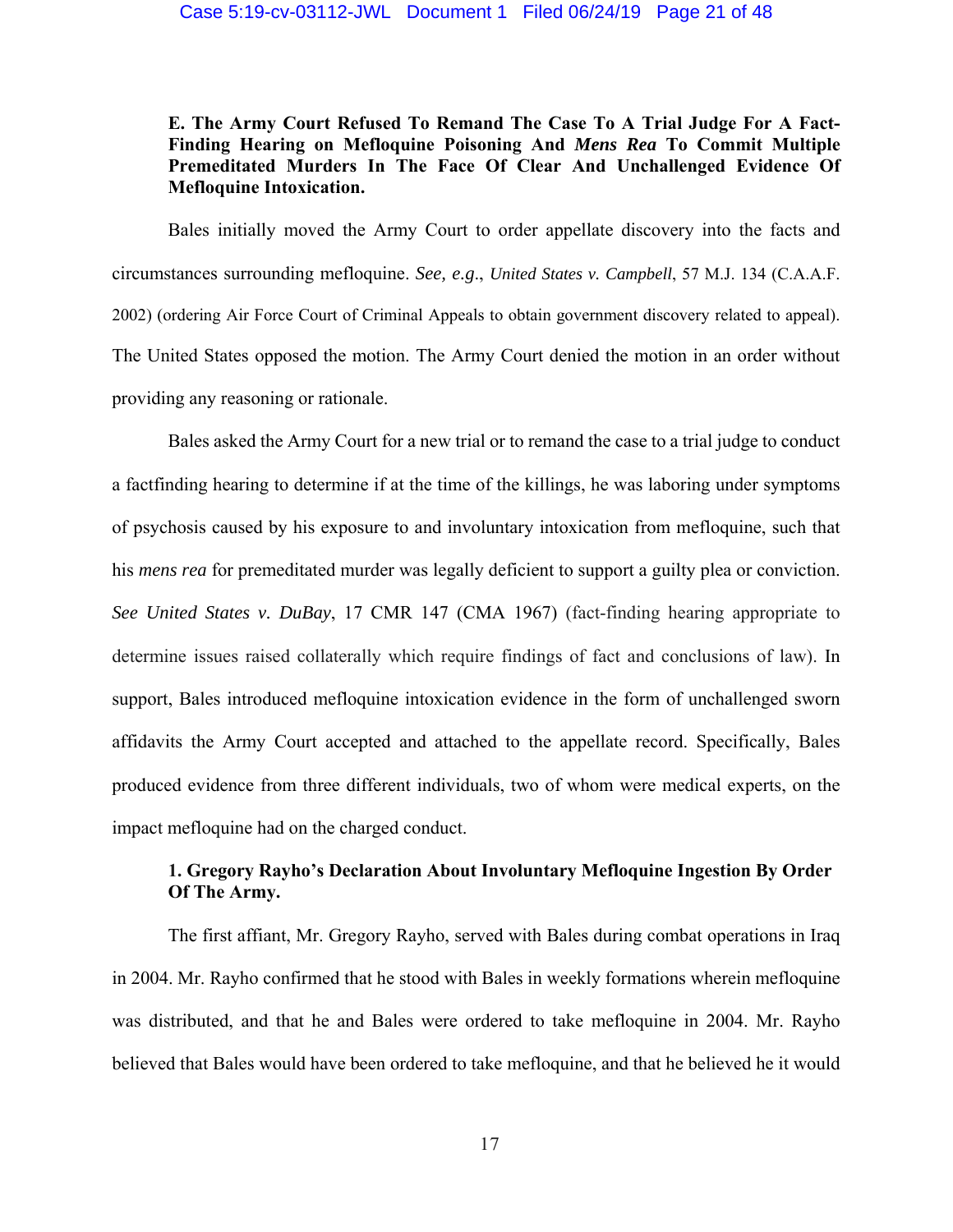#### Case 5:19-cv-03112-JWL Document 1 Filed 06/24/19 Page 22 of 48

have been very unlikely that Bales would have been given a different antimalarial medication, or no antimalarial medication.

## **2. Remington L. Nevin, M.D., M.P.H., DR. P.H.'s Unchallenged Conclusion That Bales's** *Mens Rea* **Was Compromised On The Night In Question.**

 Dr. Nevin is one of the world's most recognized experts in mefloquine and its adverse effects. He possesses specialized medical and public health training and experience as a preventive medicine physician, epidemiologist, and expertise in the adverse effects of antimalarial drugs, particularly mefloquine.

 He has published over 40 scientific and medical publications, including eight peerreviewed manuscripts and 11 letters in scientific and medical journals specifically on the topics of mefloquine or malaria, including an analysis of patterns of use of mefloquine in Afghanistan.

 Dr. Nevin has coauthored the first manuscript in the psychiatric literature on the forensic application of claims of mefloquine toxicity, which appears in the Journal of the American Academy of Psychiatry and the Law.

 In his unchallenged sworn affidavits to the Army Court, Dr. Nevin described that it was recognized within the medical community that adverse psychiatric effects of mefloquine, including symptoms of psychosis, may occur years after exposure to the drug.

 Prior to tendering the first of his affidavits, Dr. Nevin reviewed Bales' available medical records and other evidence including the Rayho affidavit. Dr. Nevin also spoke directly with Bales by telephone. Dr. Nevin concluded that it was likely that Bales was exposed to mefloquine during his deployment to Afghanistan, and that it was very likely that Bales had been previously exposed to mefloquine during his tour to Iraq in 2003-2004.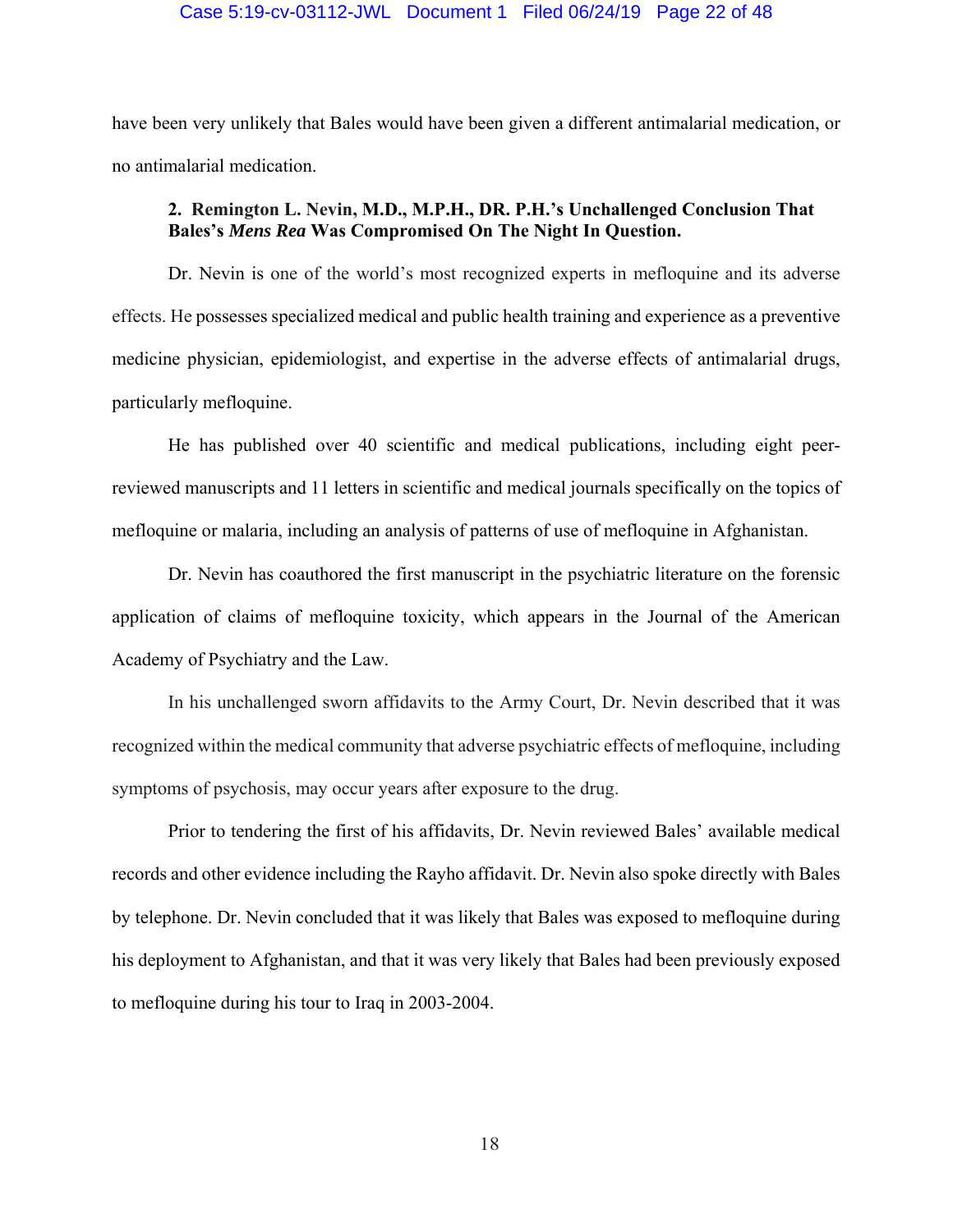#### Case 5:19-cv-03112-JWL Document 1 Filed 06/24/19 Page 23 of 48

 Dr. Nevin also concluded that it was very likely that Bales experienced adverse psychiatric effects as a direct result of his very likely exposure to mefloquine during this tour, and that this exposure very likely constituted involuntary intoxication.

 Prior to tendering the second of his affidavits, Dr. Nevin reviewed the sanity board the trial judge directed. He concluded that it was very likely that the adverse psychiatric effects of mefloquine on Bales had persisted, and that "it is likely that Bales did in fact experience visual hallucinations of flashing lights in the region of Alikozai during his guard shift the evening prior to the incident in question," and, "that Bales's visual hallucinations of flashing lights were accompanied by paranoia and bizarre, persecutory delusions that these constituted a highly dangerous threat, and that these perceptual disturbances compelled Bales to attack [the compounds]."

 Dr. Nevin further concluded that "Bales's perceptions were not likely based on reasonable, rational pieces of information, and that his thoughts and behaviors were instead likely influenced by delusional beliefs."

 It was also Dr. Nevin's opinion that Bales's "visual hallucinations, paranoia, persecutory delusions, and subsequent unusual behavior were signs and symptoms of psychosis consistent with a likely severe mental disease or defect at the time of the incident in question," and that these "were a direct result of involuntary intoxication resulting either from his very likely exposure to mefloquine in Iraq, or his likely exposure to mefloquine in Afghanistan, or both." The prosecution tendered no evidence to the contrary.

### **3. Stephen M. Stahl, M.D., Ph.D.'s Unchallenged Finding That Mefloquine Impacted Bales's Mindset on the Night in Question.**

 Dr. Stahl is a Professor of Psychiatry at the University of California, San Diego, an Honorary Fellow at the University of Cambridge, Editor-in-Chief of CNS Spectrums, Director of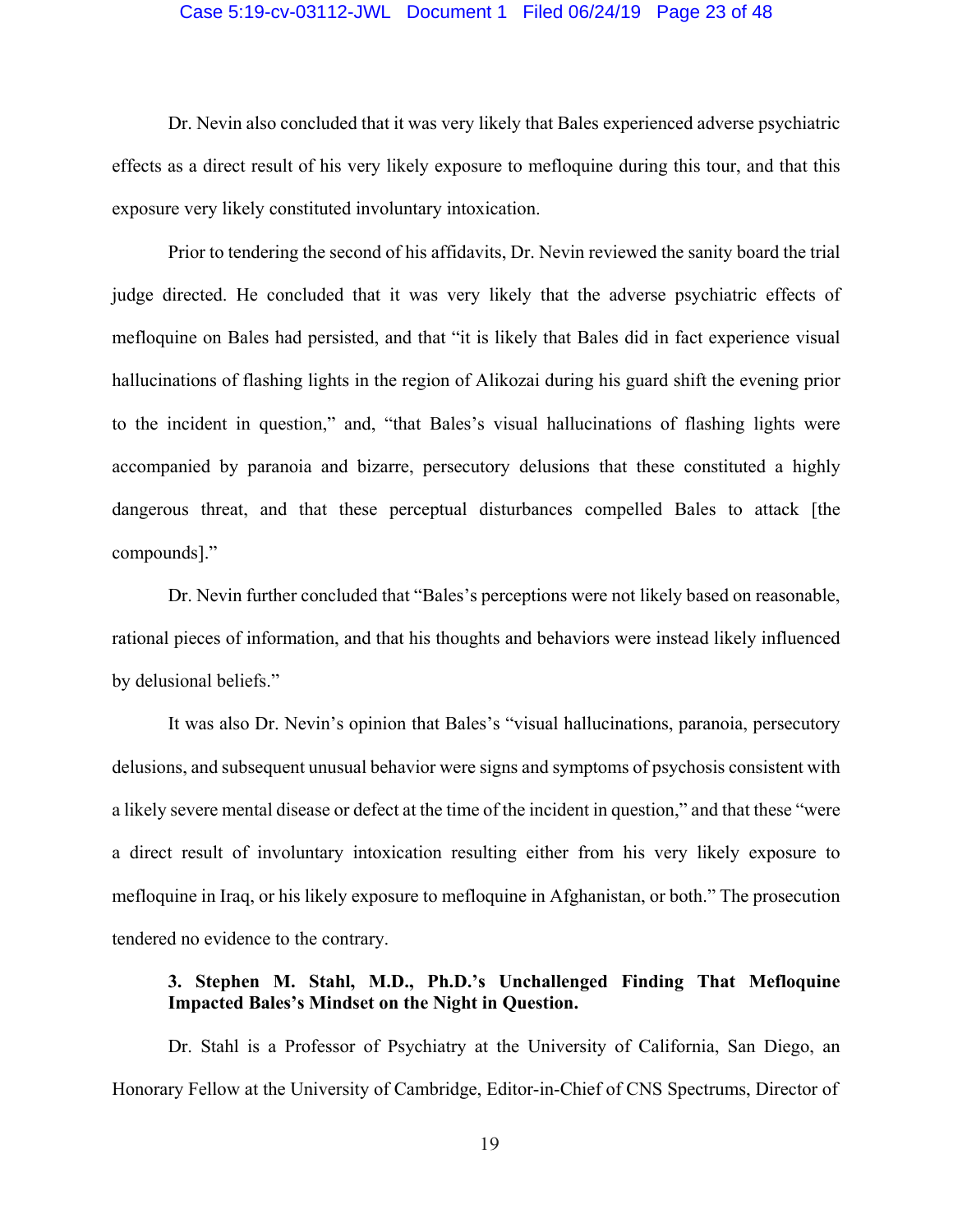#### Case 5:19-cv-03112-JWL Document 1 Filed 06/24/19 Page 24 of 48

Psychopharmacology and Senior Academic Advisor for the state of California's Department of State Hospitals, board certified in psychiatry, author of over 500 academic papers, editor of 12 textbooks and author of 35 textbooks, including two best sellers in psychiatry: *Stahl's Essential Psychopharmacology*, 4th edition, Cambridge University Press, and *Stahl's Prescriber's Guide*, 5th edition, Cambridge University Press.

 In his affidavit, Dr. Stahl wrote that "the potential changes in brain function and behavior that can accompany Mefloquine administration make it feasible that long lasting effects of this drug were contributors to Bales' behavior in Afghanistan."

## **F**. **The Army Court Wrongly Devalued Bales's Unchallenged Biometrics Expert's Affidavit That At Least Three Afghan Sentencing Witnesses Left Their Fingerprints or DNA on Improvised Explosive Devices.**

Bales moved the Army Court for appellate discovery<sup>5</sup> to compel production of the biometric evidence sought by the defense's written pretrial request, discussed by the lead prosecutor in open court (State Department "hit" on Mullah Barran), and discovered by Bales's appellate defense counsel. The United States opposed the motion. The Army Court denied the request by order without an opinion or rationale.

 Bales offered the expert affidavit of an American law enforcement officer, retired from a major metropolitan police department, who had spent the previous 10 years in Afghanistan using biometric evidence (fingerprints and DNA left on IED components) to develop and prosecute criminal cases against IED networks and terror cells. The United States did not challenge the authenticity or accuracy of the affidavit before the Army Court.

 His sworn expert affidavit not only confirmed, as the lead prosecutor mentioned in open court, that Mullah Barran was involved with terror activities (IEDs and bombmaking), but also

<sup>5</sup> *See, e.g*., *United States v. Campbell*, 57 M.J. 134 (C.A.A.F. 2002) (ordering Air Force Court of Criminal Appeals to obtain government discovery related to appeal).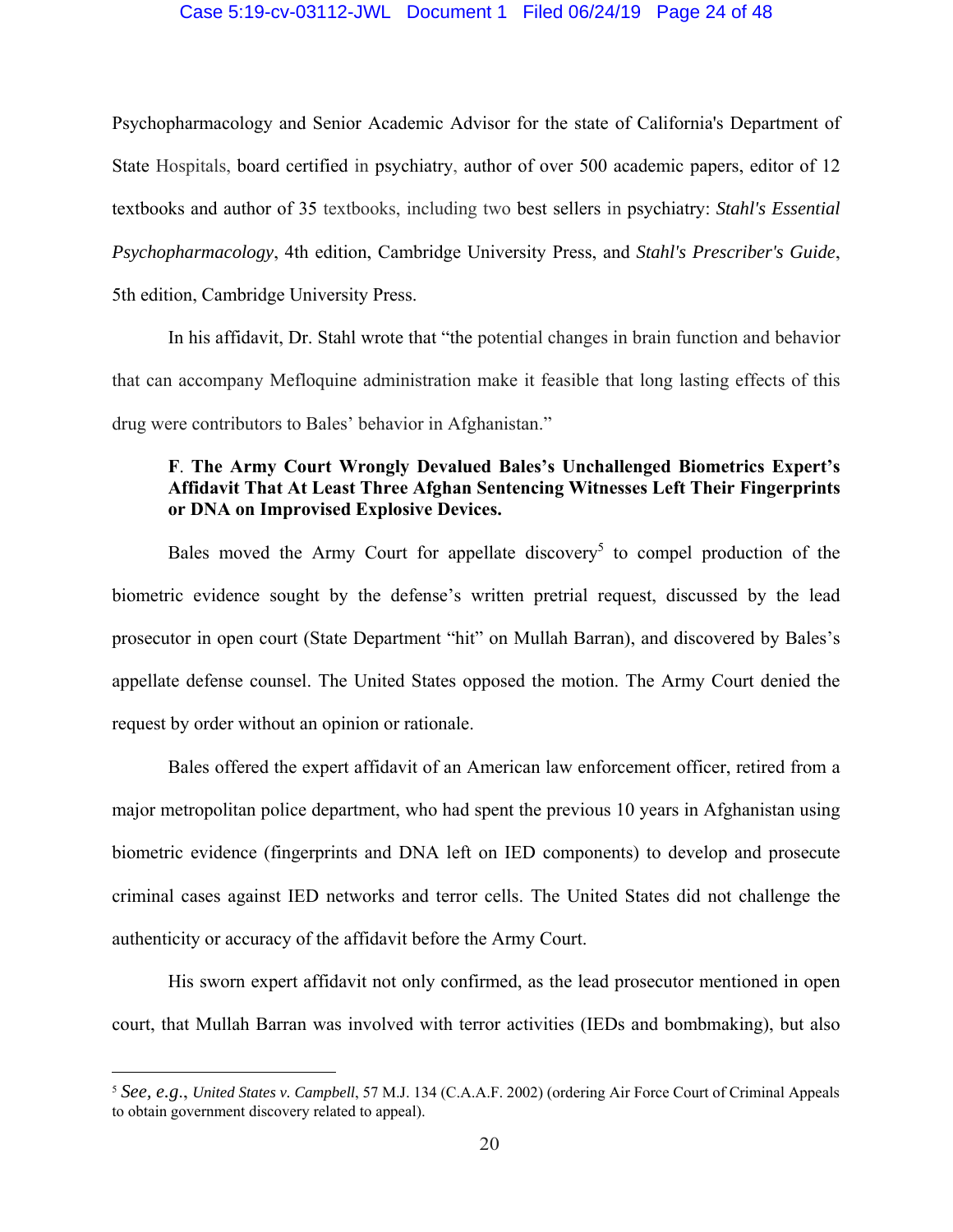#### Case 5:19-cv-03112-JWL Document 1 Filed 06/24/19 Page 25 of 48

that two other witnesses portrayed as innocent farmers by the United States participated in making

bombs--that is, they left their fingerprints and/or DNA on IED components. As the declarant

explained using data available on U.S. government databases marked "Unclassified // REL to

USA, AFGHAN:"

Prosecution witness Mullah Baran indeed, as the U.S. Department of State reported to the prosecution, was a "Coalition detainee" at the Detention Facility at Parwan, Afghanistan, or "DFIP." United States' biometric records show that he is a known associate of the Taliban, terror cells, insurgent groups, to include involvement with weapons caches throughout Kandahar Province.

Prosecution witness Hikmatullah was enrolled in the biometric system on July 27, 2012, with number B28JPGYG6. His fingerprints and DNA were matched to two IED events in Panjwai, Afghanistan. The first IED event occurred on September 14, 2011, at GRID coordinate 41RQQ16991283643. The IED event is referenced as 11/369595. The second IED event occurred on February 3, 2013, at GRID coordinate 41RQQ271849. The IED event is referenced as 11/0088.

Prosecution witness Rafiullah was enrolled in the biometric system on March 9, 2013, with number B2JKMH83. An IED event occurred on October 28, 2012, in Panjwai, Afghanistan at GRID coordinate 41RQQ1498082684. The IED event is referenced as 12/3538. Rafiullah left his DNA on the bomb and he was matched on March 13, 2013.

Bales argued that as a matter of reasonable diligence given the ubiquity of biometric use

in Afghanistan and the reliability of fingerprint and DNA evidence, this information should have

been in the prosecutor's own files in the first place, before any charging decisions were made or

the death penalty sought.

In an order that did not contain a rationale or discussion, the Army Court declined to

consider this sworn declaration of Bales's biometric expert, even though the United States did not

challenge its substance.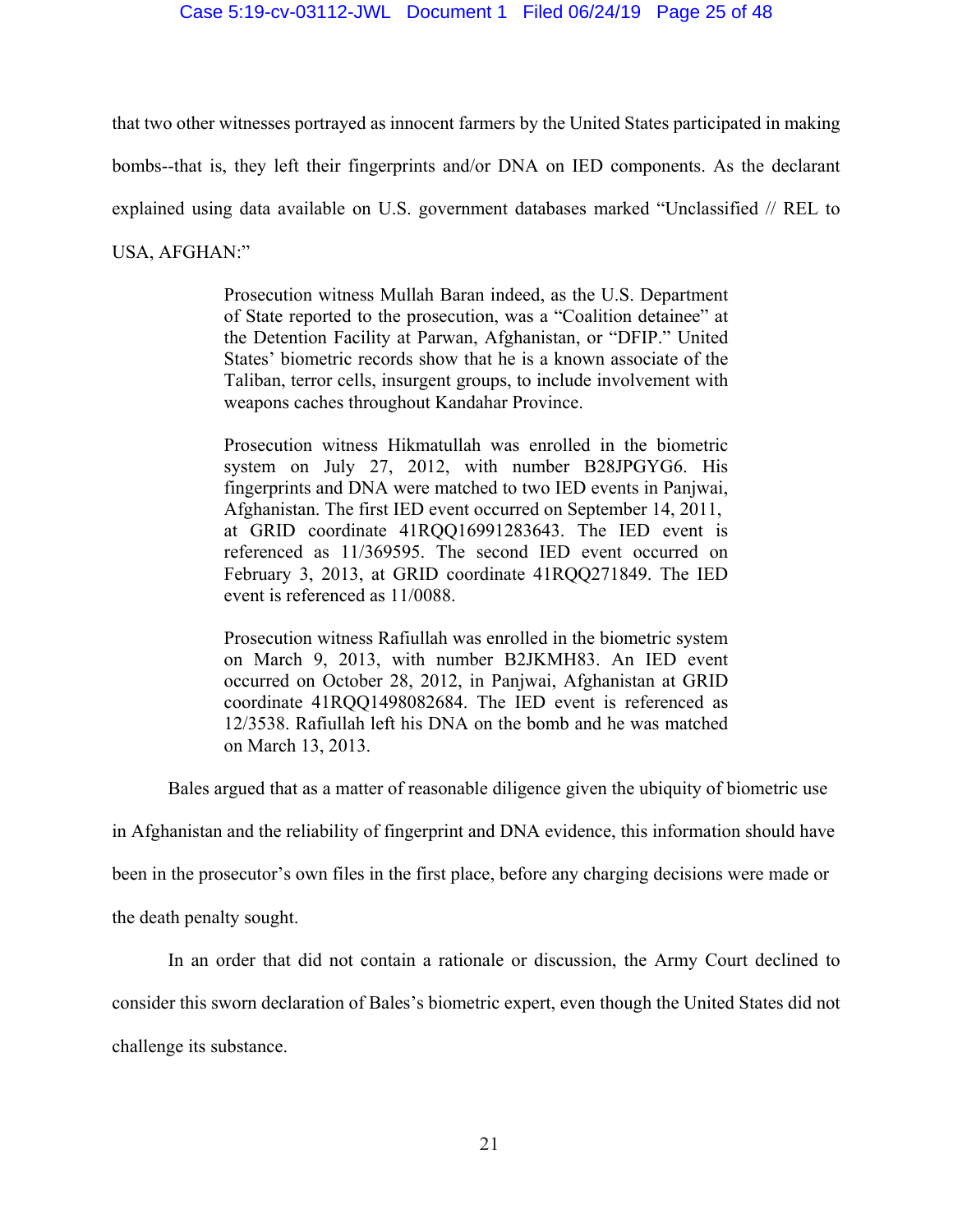#### Case 5:19-cv-03112-JWL Document 1 Filed 06/24/19 Page 26 of 48

### **G. The Army Court's Decision Departs From Judicial Norms of Objectivity and Fairness By Adopting the Prosecution's Narrative In the Face of Unchallenged Medical and Biometrics Expertise.**

 On September 27, 2017, the Army Court affirmed the findings and sentence. The Court concluded that the evidence presented relating to mefloquine "does not set forth specific facts but consist[s] instead of speculative [and] conclusory observations," and, that "the appellate filing and the record as a whole 'compellingly demonstrate' the improbability" of Bales's claims.

In arriving at this conclusion, the Army Court did not evaluate mefloquine's impacts in connection with the special circumstances required to authorize the death penalty (*Atkins v. Virginia*, 536 U.S. 304 (2002) (death penalty violates Eighth Amendment were accused has psychiatric challenges)), the appropriateness of premeditated murder charges, *mens rea* for premeditated murder, the development of the defenses of involuntary mefloquine intoxication and lack of mental responsibility, a knowing and intelligent plea of guilt, and/or mitigation as to sentencing. The Army Court addressed none of these substantial points bearing on the fairness of the trial and the reliability of the result and/or the sentence.

 That the impacts of undisputed medical evidence that *mens rea* was compromised due to a dangerous drug the Army administered are not a part of the Army Court's analysis is fairly seen as a departure from judicial norms of full and fair review, without justification.

 Concerning Bales's argument that he should have been entitled to present evidence that the prosecution's witnesses were, in fact, bombmaking terrorists, and that the prosecution had stymied Bales's attorneys at every corner in this regard, the Army Court made only passing reference. In its opinion, the Army Court referenced only a portion of the written defense discovery requests for biometrics, and failed to address the fact that the prosecution failed to provide relevant information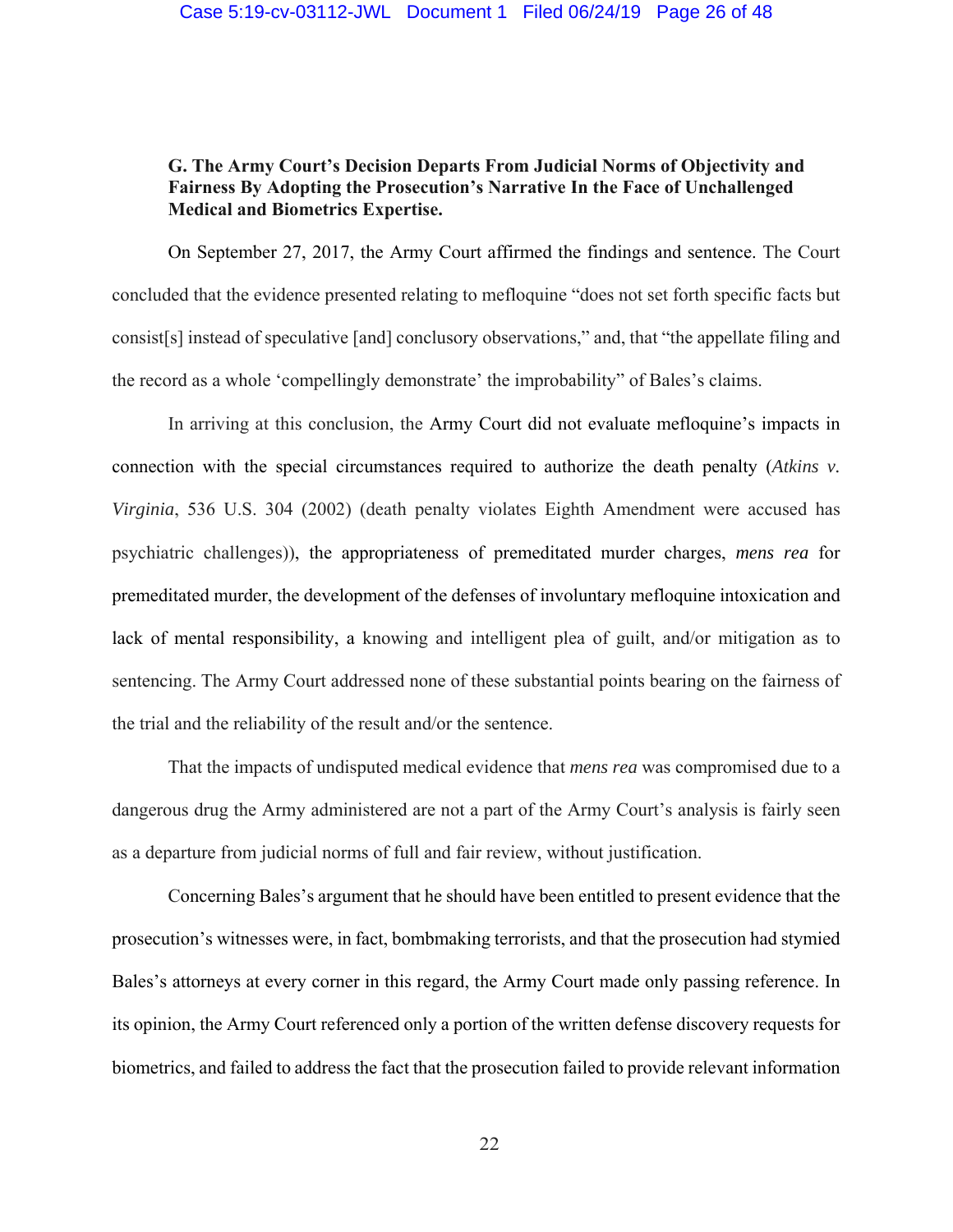#### Case 5:19-cv-03112-JWL Document 1 Filed 06/24/19 Page 27 of 48

despite the defense team's specific written requests that led the Government to the precise information the defense team sough. Specifically, Bales's requests for biometric information described the precise tools (e.g., the "BATS" and "HIIDES" biometric databases used to collect and store fingerprints and DNA) that would lead the prosecutor to the information sought. And though the Army Court's reasoning would lead the reader to believe that the biometric evidence sought is difficult to locate, the prosecutors needed only to perform the equivalent of a "Google" search as part of bringing a death penalty case.

 The Army Court concluded that "we can see no scenario for the use of [fingerprints and DNA on bombs] for impeachment during the sentencing phase of the trial." Surely, the evidence is directly relevant to rebut the prosecution's having elicited answers from the Afghan witnesses that they were simple farmers or gardeners. Even if the witnesses were farmers and gardeners, their prints and DNA were recovered from bombs designed to kill Americans and local-nationals. The Army Court's opinion misses the point that Bales should have been able to demonstrate to the jury that the witnesses testifying against him made bombs for the purpose of killing Americans and our Afghan partners. Had the jury known the prosecution brought the enemy and terrorists not only to the United States on domestic airlines, but also the courtroom, it stands to reason a lesser sentence would have resulted.

 The Army Court also concluded that Bales waived his right to assert this argument because he failed to object to the Afghan witnesses' testimony at trial. What the Army Court overlooked, however, was the fundamental point that Bales had no basis to object because the biometric records had not been disclosed or produced as constitutionally required. Bales therefore had no basis on which to object to the prosecution's holding the Afghan witnesses out as farmers and gardeners. The Army Court's opinion itself tacitly illustrates the gravity of the prosecution's misconduct, and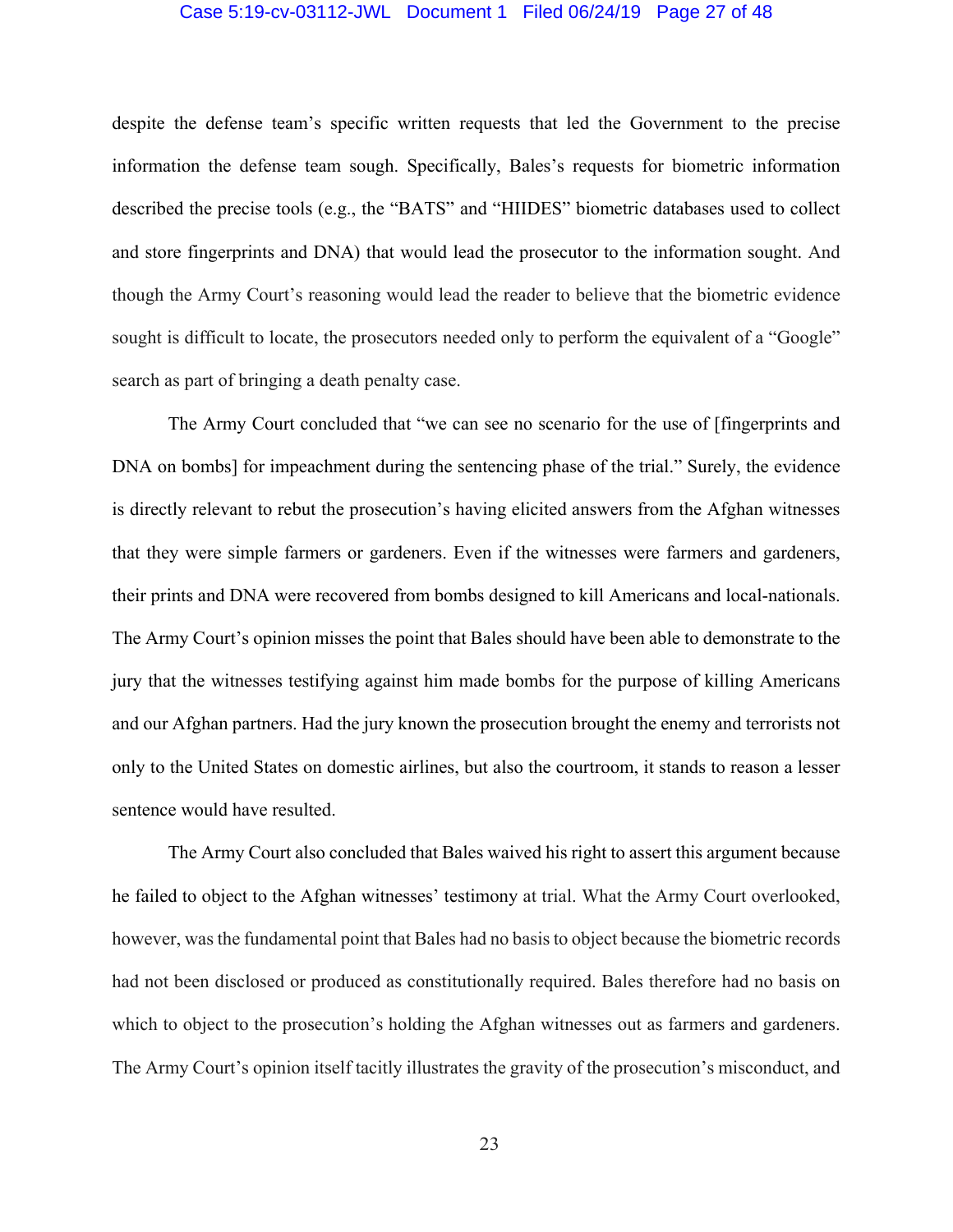#### Case 5:19-cv-03112-JWL Document 1 Filed 06/24/19 Page 28 of 48

its impact on the defense. If the fingerprint and DNA evidence been properly disclosed per *Brady*  and produced in response to the defense request, Bales's team certainly would have used this information on cross-examination, for impeachment, and during argument.

 We do not argue here that this evidence would have exonerated Bales; rather, we simply ask this Court to agree with the simple and fair proposition that the jury should have known these facts, that the prosecution prevented that from occurring, and the Army Court missed or avoided the point altogether.

### **H. The CAAF Denied Any Relief in Light of the Constitutional Errors Presented.**

 Bales timely filed a Petition for a Grant of Review to the U.S. Court of Appeals for the Armed Forces (CAAF), the appellate court that exercises civilian oversight of the U.S. military service courts of appeal, and trial courts worldwide. On February 15, 2018, CAAF granted Bales's Petition for a Grant of Review, but on the same day, affirmed the findings and sentence without issuing an opinion or rationale.

### **I. The Supreme Court Declined to Grant Certiorari.**

 On May 16, 2018, Bales sought Supreme Court review, but his petition was denied on June 25, 2018.

### **J. As Part Of A Freedom of Information Act Lawsuit, The US Department Of State Required Bales To Secure Privacy Act Releases From Bombmaking Terrorists Before It Would Release Records About Their Alias Social Security Numbers, Alias Names, And False Visas The Prosecution Used To Bring Them Into the United States And To The Courtroom To Testify Against Bales.**

 On November 28, 2018, Bales filed a FOIA lawsuit in the United States District Court for the District of Columbia seeking the release of records responsive to his requests. *See Bales v. United States Department of State*, (1:18-cv-02779). One of the main intentions behind the lawsuit was to provide this Court with the evidence the Army Court refused to consider in terms of the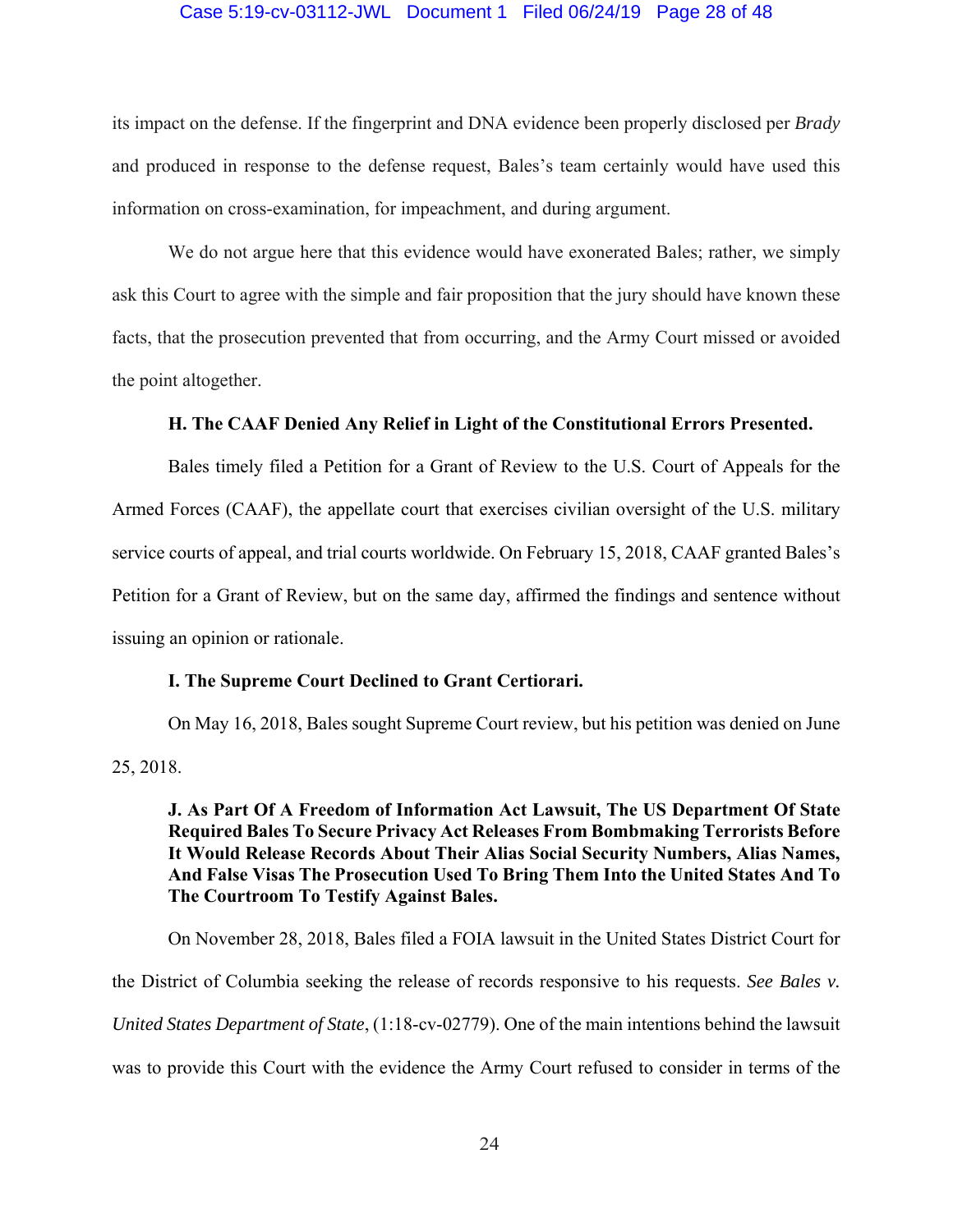### Case 5:19-cv-03112-JWL Document 1 Filed 06/24/19 Page 29 of 48

terrorist bombmakers. Although the appellate defense, through its own due diligence, uncovered the evidence, the idea was to showcase to the Court that the United States always had the evidence but refused to disclose or produce it in violation of the Constitution.

 On April 11, 2019, the United States Department of State informed that no records visa or entry records into the United States for the terrorist bombmakers would be forthcoming, citing the legal requirement that Bales secure privacy releases from those terrorists who entered the country with alias social security numbers, alias names, false professions, and false entry documents, facilitated by the prosecution and the US Department of State. Attachment B.

## **VII. THIS COURT IS EMPOWERED BY THE CONSTITUTION, FEDERAL STATUTES, AND TENTH CIRCUIT PRECEDENT TO REACH THE MERITS OF BALES'S CONSTITUTIONAL CLAIMS THAT WERE NEITHER FULLY NOR FAIRLY REVIEWED BY ARTICLE I MILITARY COURTS AND GRANT THE WRIT**

This Court is authorized to reach and determine the merits of Bales' constitutional claims and award the writ. Federal statutes, 28 U.S.C. § 2241 and 28 U.S.C. § 2243, empower this Court to entertain a military prisoner's habeas claims and to grant relief as law and justice require. In *Burns v. Wilson*, 346 U.S. 137 (1953), the Supreme Court made clear that civilian habeas review of military decisions is altogether proper when constitutional deprivations resulted in unfair proceedings or unreliable results, and consequently unjust confinement. In *Burns*, the Supreme Court observed:

> The constitutional guarantee of due process is meaningful enough, and sufficiently adaptable, to protect soldiers – as well as civilians – from the crude injustices of a trial so conducted that it becomes bent on fixing guilt by dispending with rudimentary fairness rather than finding truth through adherence to those basic guarantees which have long been recognized and honored by the military courts as well as the civilian courts.

*Burns*, 346 U.S. at 142.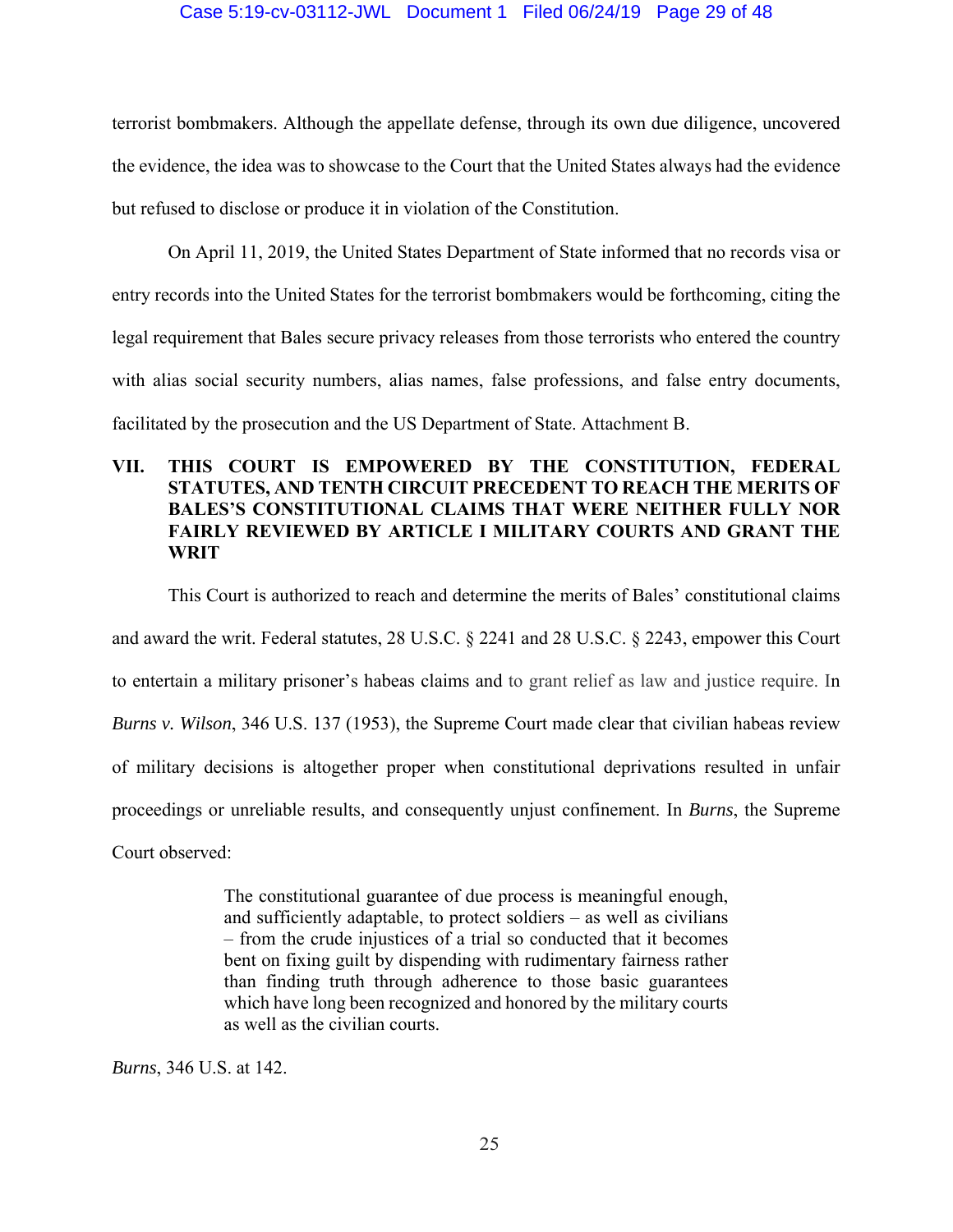#### Case 5:19-cv-03112-JWL Document 1 Filed 06/24/19 Page 30 of 48

 Although determinations made in military proceedings are final and binding on all courts, 10 U.S.C. § 876 (2012), the district courts' jurisdiction over a petition for habeas from a military prisoner is not displaced. *Schlesinger v. Councilman*, 420 U.S. 738, 745 (1975) (taking note of the binding nature of court-martial decisions on civil courts, but also recognizing the civil courts' jurisdiction to review habeas petitions stemming from court-martial convictions); *Gusik v. Schilder,* 340 U.S. 128, 132 (1950) (describing the "terminal point" of court-martial proceedings where civil habeas corpus review may begin).

Where constitutional protections were not observed at the trial court level or during direct appeal, the Federal habeas court is empowered to address those claims. *Monk v. Zelez*, 901 F.2d 885, 893 (10th Cir. 1990) ("The writ of habeas corpus shall issue immediately."); *Burns*, 346 U.S. at 139 (explaining that Federal civil courts have jurisdiction over habeas petitions alleging the proceedings "denied them basic rights guaranteed by the Constitution"); *Dodson v. Zelez*, 917 F.2d 1250, 1252 (10th Cir. 1990) (federal jurisdiction to review court-martial proceedings requires "[t]he asserted error . . . be of substantial constitutional dimension."); *Dixon v. United States*, 237 F.2d 509, 510 (10th Cir. 1956) ("in military habeas corpus the civil courts have jurisdiction to determine whether the accused was denied any basic right guaranteed to him by the Constitution").

 The Tenth Circuit uses a four-part test to determine whether a Federal habeas court should reach the merits of a constitutional challenge to a court-martial conviction or sentence: (1) whether the asserted error is of substantial constitutional dimension; (2) whether the issue is one of law rather than one of disputed fact previously determined by a military tribunal; (3) whether military considerations warrant different treatment of the constitutional claim(s); and (4) whether the military courts gave adequate consideration to the issues involved and applied proper legal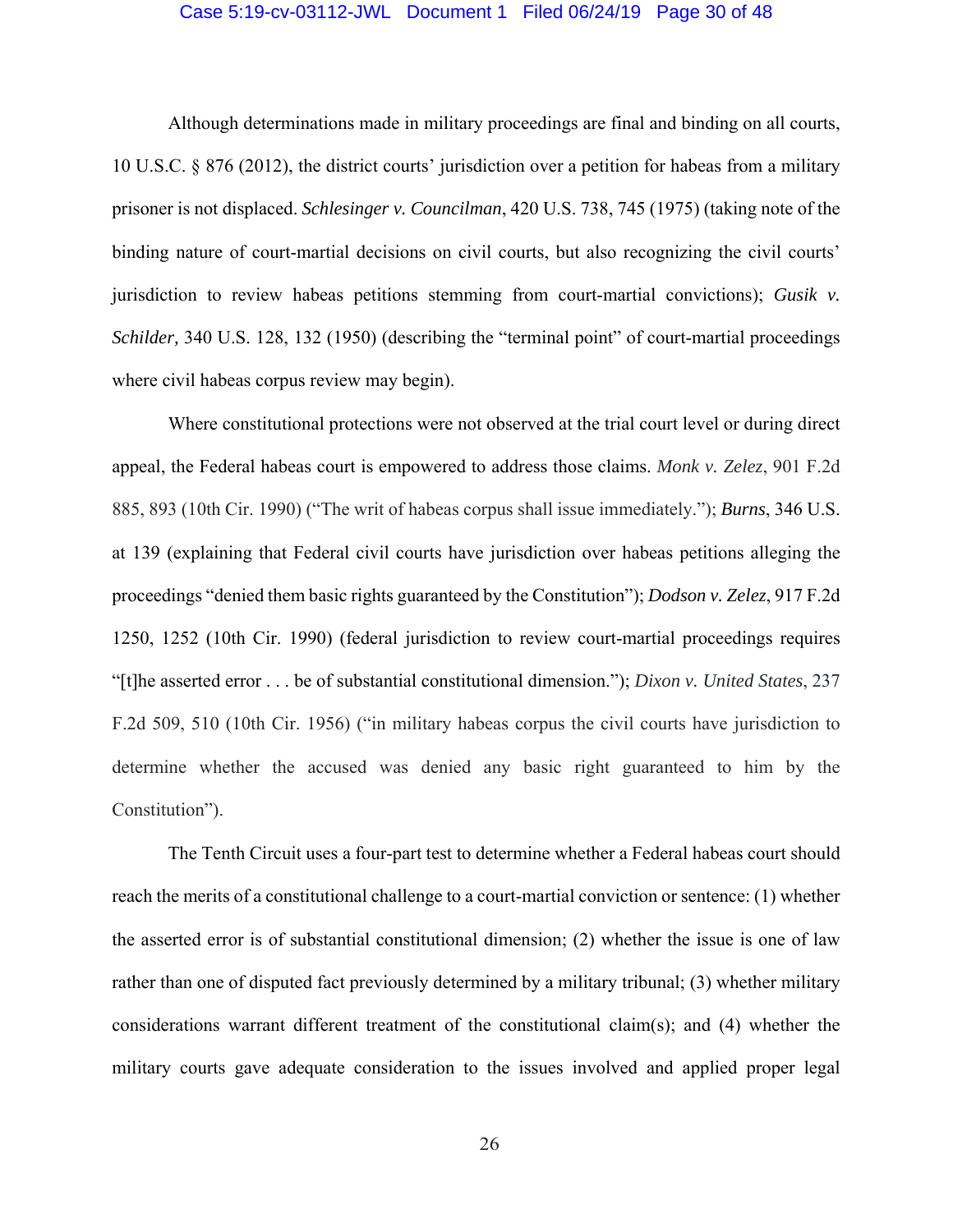#### Case 5:19-cv-03112-JWL Document 1 Filed 06/24/19 Page 31 of 48

standards. *Mendrano v. Smith,* 797 F. 2d 1538, 1542 n.6 (10th Cir. 1986) ("our cases establish that we have the power to review constitutional issues in military cases where appropriate."); *Monk*, 901 F.2d at 888 (constitutional claim is subject to our further review because it is both "substantial and largely free of factual questions."). In *Monk*, the Tenth Circuit favorably cited *Calley v. Callaway*, 519 F.2d 184, 199-203 (5th Cir. 1975), *cert. denied*, 425 U.S. 911 (1976). *Id*. "Consideration by the military of such [an issue] will not preclude judicial review for the military must accord to its personnel the protections of basic constitutional rights essential to a fair trial and the guarantee of due process of law." *Calley*, 519 F.2d at 203.

 This Court has discretion to determine if Bales's claims were fully and fairly considered by the military, reach the merits, and award the writ. In *Dodson,* 917 F.2d at 1252, the Court noted that a district judge has a "large amount of discretion" when determining whether a military habeas petitioner's claims were fully and fairly considered on direct appeal: "[w]e recognize that these factors still place a large amount of discretion in the hands of the federal courts." Turning to the definition of full and fair consideration, the Tenth Circuit in *Watson* explained that "full and fair" consideration has not been defined precisely, but leaves the Article III trial judge with the discretion to reach the merits and determine if constitutional protections were correctly considered and applied:

> Although there has been inconsistency among the circuits on the proper amount of deference due the military courts and the interpretation and weight to be given the "full and fair consideration" standard of *Burns*, this circuit has consistently granted broad deference to the military in civilian collateral review of court-martial convictions. Although we have applied the "full and fair consideration" standard, we have never attempted to define it precisely. Rather, we have often recited the standard and then considered or refused to consider the merits of a given claim, with minimal discussion of what the military courts actually did.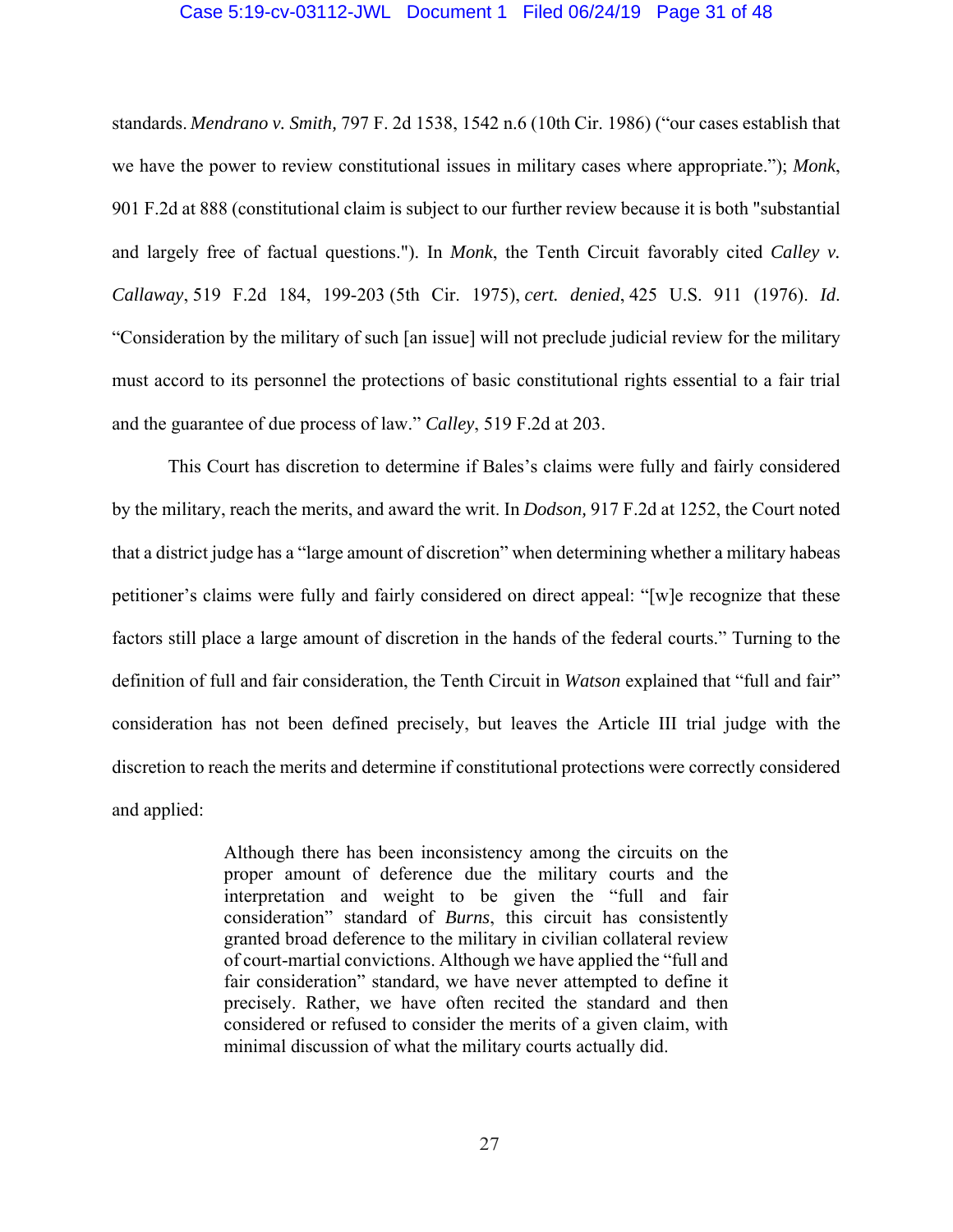#### Case 5:19-cv-03112-JWL Document 1 Filed 06/24/19 Page 32 of 48

*Watson v. McCotter*, 782 F.2d 143, 144 (10th Cir.), *cert. denied*, 476 U S. 1184 (1986) (internal citations omitted).

 Consequently, the applicable federal habeas statutes, 28 U.S.C. § 2241 and 28 U.S.C. § 2243, and the Supreme Court and Tenth Circuit precedents in *Burns*, *Watson, Mendrano*, *Monk*, and *Dodson*, *supra*, authorize Article III courts to reach the merits of constitutional habeas challenges arising from Article I courts-martial and issue the writ -- even when the issue was briefed and decided by the military before arriving in Federal court.

 Put another way, none of the applicable legal authorities requires the Federal civilian judiciary to follow an Article I court's constitutional determinations lock-step. To the contrary, *Burns*, (on which the Tenth Circuit's decision in *Watson* is based), specifically states that review is narrow, not foreclosed, and Article III review is appropriate where "military review was legally inadequate to resolve the claims which they have urged upon the civil courts." *Burns*, 346 U.S. at 146.

 The instant case falls within the permissible scope of review. This is especially so where, like here, the military's "full and fair consideration" is fatally flawed. Military review cannot be "full" where pivotal evidence was not evaluated and material evidence was misstated. Nor can review be "fair" where Supreme Court precedents interpreting the Fifth and Sixth Amendments in a Federal criminal trial were misapplied. As the Tenth Circuit observed in *Lips v. Commandant*, 997 F.2d 808, 811 (10th Cir. 1993), "[o]nly when the military has not given a petitioner's claims full and fair consideration does the scope of review by the federal civil court expand."

 Examples where the court correctly determined that the military had not given a petitioner's claims full and fair consideration, and thus reviewed the merits of a military habeas petitioner's claims in the Tenth Circuit include: *Mendrano*, 797 F.2d at 1541-42 ("full review of petitioner's

28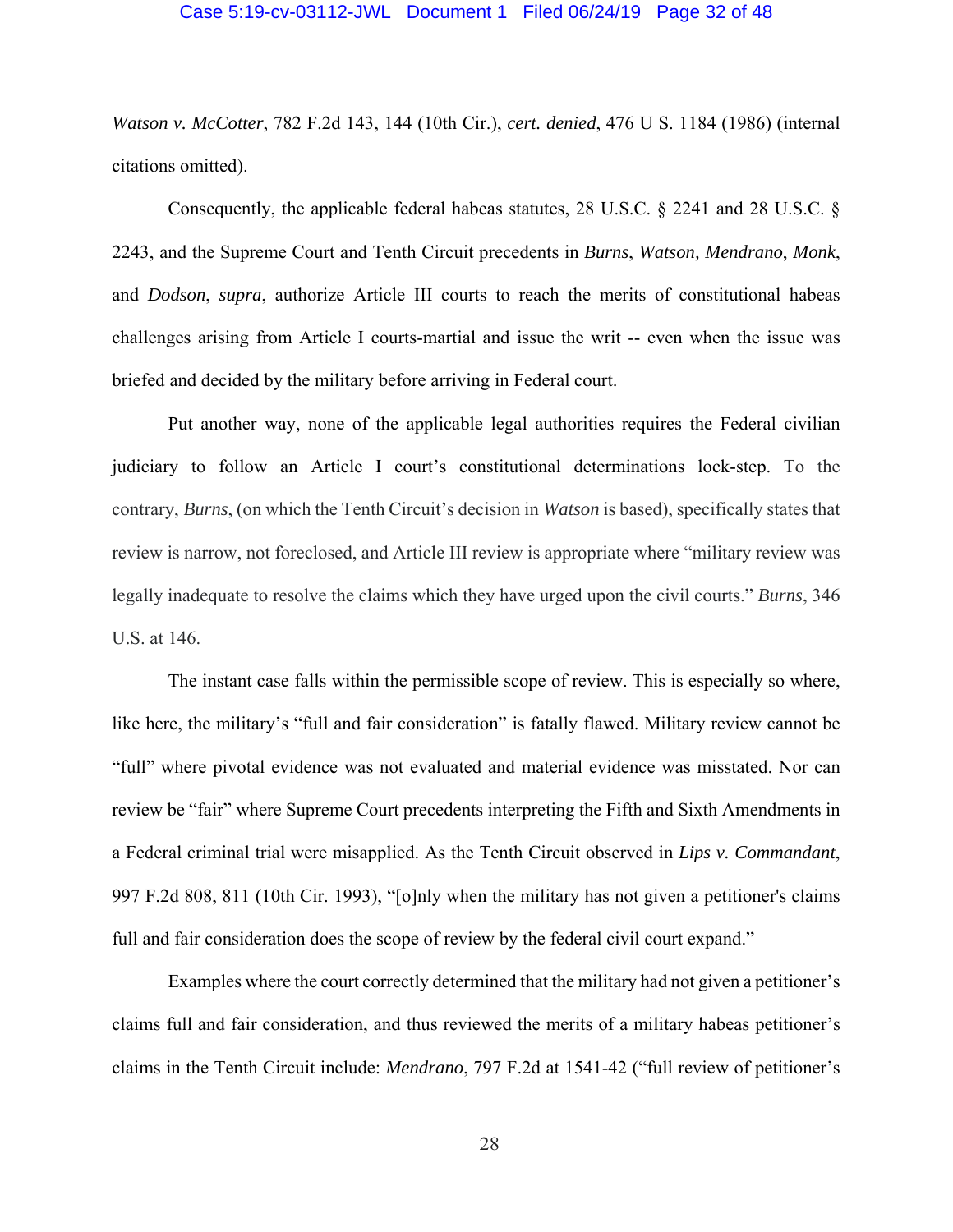#### Case 5:19-cv-03112-JWL Document 1 Filed 06/24/19 Page 33 of 48

claim is especially appropriate here" in context of Due Process and Sixth Amendment right to jury trial); *Wallis v. O'Kier*, 491 F.2d 1323, 1325 (10th Cir.), *cert. denied*, 419 U.S. 901, (1974) ("Wallis asserted in his habeas corpus petition that he was being deprived of his liberty in violation of a right guaranteed to him by the United States Constitution. Where such a constitutional right is asserted and where it is claimed that the petitioner for the Great Writ is in custody by reason of such deprivation, the constitutional courts of the United States have the power and are under the duty to make inquiry."); *Kennedy v. Commandant, U.S. Disciplinary*, 377 F.2d 339, 342 (10th Cir. 1967) ("We believe it is the duty of this Court to determine if the military procedure for providing assistance to those brought before a special court-martial is violative of the fundamental rights secured to all by the United States Constitution."); and *Monk*, 901 F.2d at 888 (reviewing reasonable doubt instruction and granting petitioner's request for a writ).

 That this Court may determine the merits of Bales's claims is further shown by looking to the purpose of the military justice system and the basis for Article III deference to Article I courtsmartial. To be sure, Article III courts ought to defer to the military courts insofar as "[t]he purpose of military law is to promote justice, to assist in maintaining good order and discipline in the armed forces, to promote efficiency and effectiveness in the military establishment, and, thereby, strengthen the national security of the United States." Part I-1, Manual for Courts-Martial, United States (2016 Ed.); *see also Burns*, 346 U.S. at 141 (noting that "the rights of men in the armed forces must perforce be conditioned to meet certain overriding demands of discipline and duty," and that federal courts have "had no role in [military law] development"). The military courts are surely better equipped than the civilian courts in their analysis of the Manual for Courts-Martial or matters impacting good order and discipline.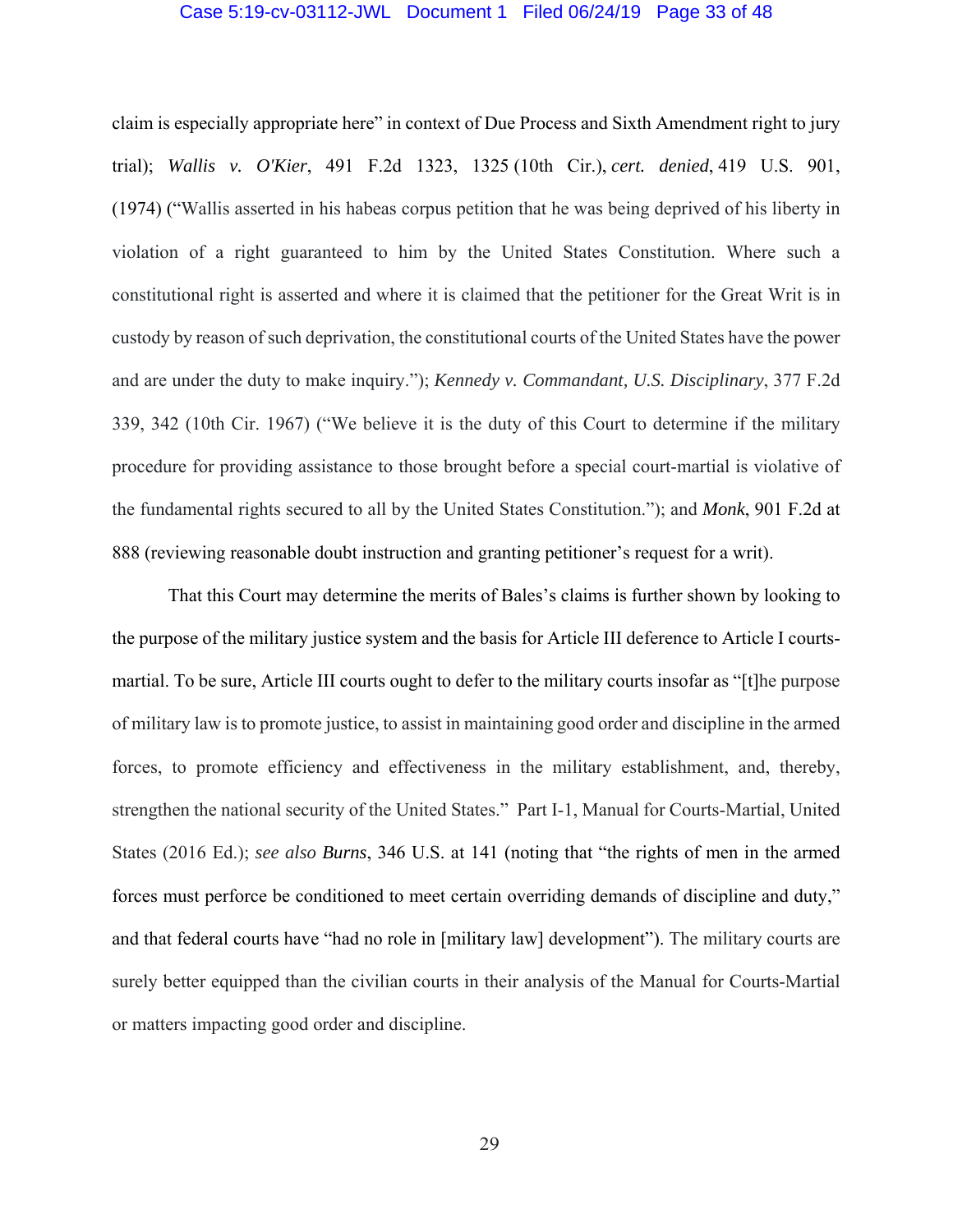#### Case 5:19-cv-03112-JWL Document 1 Filed 06/24/19 Page 34 of 48

 But this is not the case where the habeas issues involve fundamental constitutional guarantees applicable to all citizens involving capital murder and potential life in prison. Whether a prosecutor and his investigators complied with the Fifth Amendment's Due Process obligations, or a defense counsel fulfilled his duties under the Sixth Amendment's standard for effective assistance of counsel at trial, or whether a military appellate court conducted a meaningful review to ensure constitutional safeguards were observed, has nothing to do with the unique nature of the military as a distinct society -- the basis for civilian judicial deference. The Fifth and Sixth Amendments apply equally in both the military and civilian settings, unaffected by the military's unique position in American society. Indeed, it is incumbent upon the district court to examine whether the constitutional rulings of a military court conform to prevailing Supreme Court standards. *Kauffman v. Secretary of the Air Force*, 415 F.2d 991, 997 (9th Cir. 1969).

 Accordingly, there is no reason to defer to the military courts where, as here, the habeas claims involve application of the Constitution during trial and appeal. Congress and the Supreme Court have defined Article III review of military convictions to be appropriate in situations where military courts denied a servicemember "basic rights guaranteed by the Constitution." *Burns*, 346 U.S. at 139. Here, each of Bales's five habeas grounds involve constitutional rulings of military courts which do not conform to prevailing Supreme Court standards and were thus neither fully nor fairly reviewed. In this case, the Court may evaluate the merits and award the writ.

### **VIII. ARTICLE I REVIEW OF BALES'S CONSTITUTIONAL CLAIMS DEPARTED FROM PREVAILING LEGAL PRECEDENT AND IGNORED THE MOST CRITICAL CONSTITUTIONAL ISSUES BALES RAISED**

 Prosecutors have a continuing interest in preserving the fair and effective administration of criminal trials, and, as such, the duty of prosecutors is "to seek justice within the bounds of the law, not merely to convict." A.B.A. Standards for Criminal Justice: Prosecution and Defense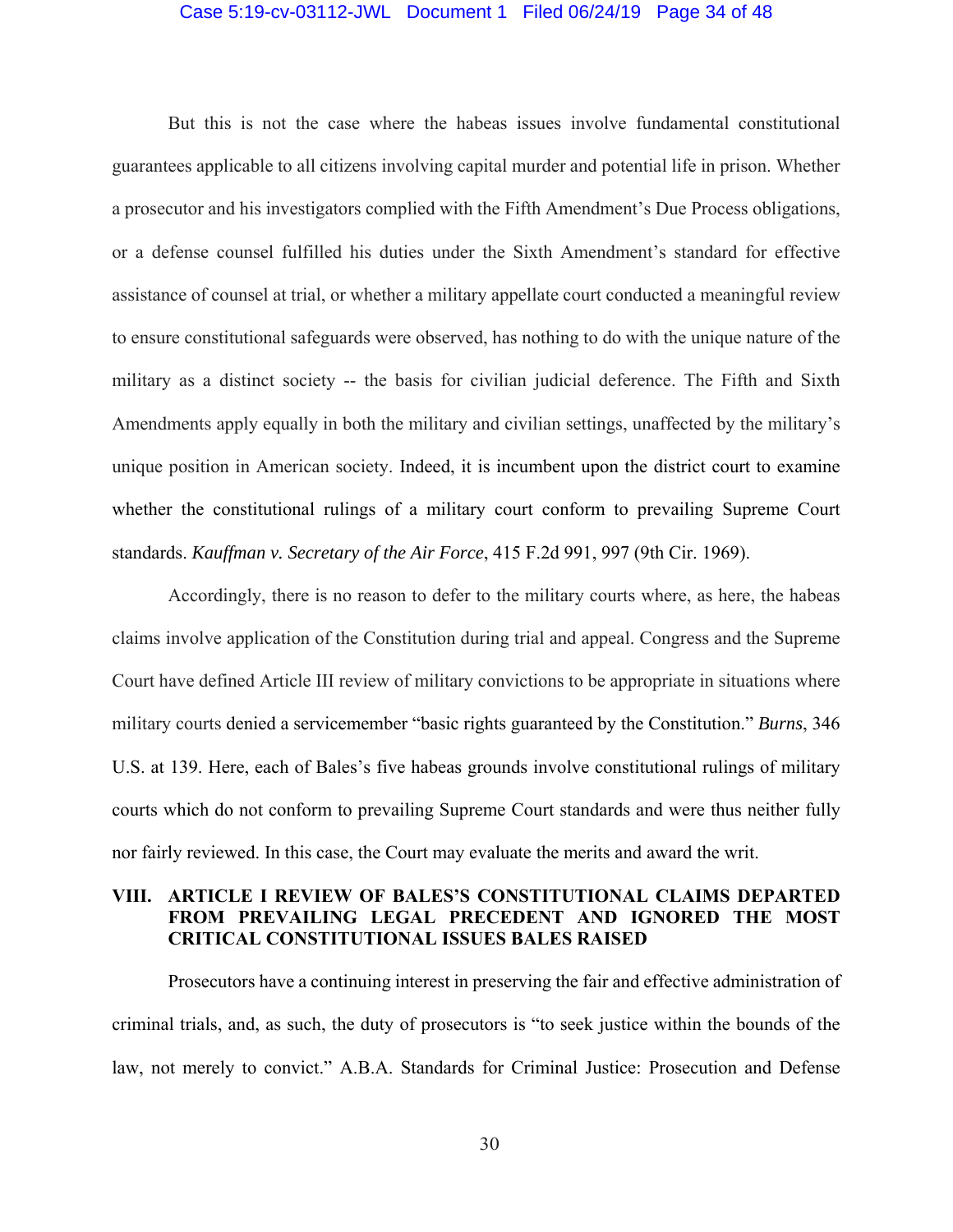Function, Standard 3-1.2(c) (4th ed. 2015). Fundamental to fulfilling this responsibility is making timely disclosure of all evidence favorable to the defense, and responding to defense requests for relevant and material evidence in the prosecution's possession.

## **A. The Army Court Ignored And Misapplied Binding Legal Standards in its Evaluation of the Prosecution's Failure to Disclose Information Favorable to Bales.**

 As the Supreme Court recognized in *Brady v. Maryland*, the failure to disclose favorable evidence "violates due process... irrespective of the good faith or bad faith of the prosecution." 373 U.S. at 87; *see also United States v. Nixon*, 418 U.S. 683, 709 (1974) ("The very integrity of the judicial system and public confidence in the system depend on full disclosure of all the facts, within the framework of the rules of evidence.").

 This affirmative duty is above and beyond the "pure adversary model," *United States v. Bagley*, 473 U.S. 667, 675 n.6 (1985), it is also grounded in the recognition of the prosecutor's "special role in the search for truth in criminal trial." *Banks v. Dretke*, 540 U.S. 668, 696 (2004).

 In *United States v. Agurs*, 427 U.S. 97, 110 (1976), the Supreme Court held that a prosecutor is required to disclose certain favorable evidence "even without a specific request" from the defense. The Court reasoned that "obviously exculpatory" evidence must be disclosed as a matter of "elementary fairness," and that prosecutors must be faithful.

 Prosecutors are subject to heightened ethical obligations due in part to their special position. *Berger v. United States*, 295 U.S. 78, 88 (1935) ("The United States Attorney [Federal prosecutor] is the representative not of an ordinary party to a controversy, but of a sovereignty, whose interest, therefore, in a criminal prosecution is not that it shall win a case, but that justice shall be done").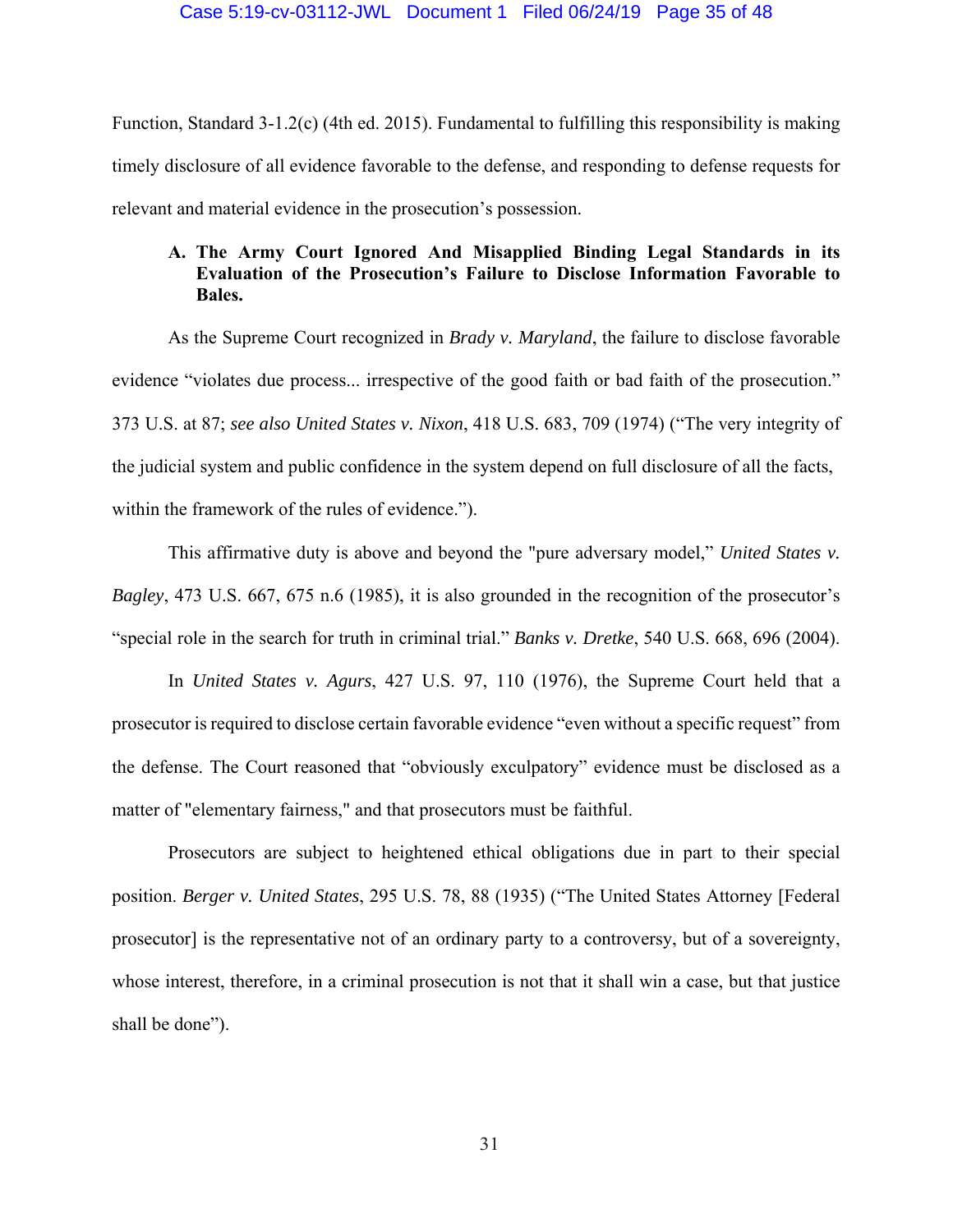#### Case 5:19-cv-03112-JWL Document 1 Filed 06/24/19 Page 36 of 48

 As representatives of the United States, prosecutors cannot lose sight that their duty is more than to be exclusively adversarial or ardent advocates. *Bagley*, 473 U.S. at 675 n.6. It is not the prosecutor's responsibility to win at all costs but rather to "ensure that a miscarriage of justice does not occur." *Id*. at 675. Basic to this duty and obligation is "disclos[ing] evidence favorable to the accused that, if suppressed, would deprive the defendant of a fair trial." *Id*.

 The Supreme Court has made it clear that "a prosecutor anxious about tacking too close to the wind will disclose a favorable piece of evidence." *Kyles*, 514 U.S. at 439; *accord Agurs*, 427 U.S. at 108 ("[T]he prudent prosecutor will resolve doubtful questions in favor of disclosure"). As the Court in *Kyles* acknowledged, "[s]uch disclosure will serve to justify trust in the prosecutor as the representative of the sovereignty whose interest in a criminal prosecution is not that it shall win a case, but that justice shall be done." 514 U.S. at 439 (quoting *Berger*, 295 U.S. at 88).

The Justice Manual, until recently known as the United States Attorney's Manual, sets forth Justice Department policy and counsels, in part:

> It is the obligation of federal prosecutors, in preparing for trial, to seek all exculpatory and impeachment information from all the members of the prosecution team. Members of the prosecution team include federal, state, and local law enforcement officers and other government officials participating in the investigation and prosecution of the criminal case against the defendant.

> A prosecutor must disclose information that is inconsistent with any element of any crime charged against the defendant or that establishes a recognized affirmative defense, regardless of whether the prosecutor believes such information will make the difference between conviction and acquittal of the defendant for a charged crime.

\* \* \* \* \*

\* \* \* \* \*

A prosecutor must disclose information that either casts a substantial doubt upon the accuracy of any evidence—including but not limited to witness testimony—the prosecutor intends to rely on to prove an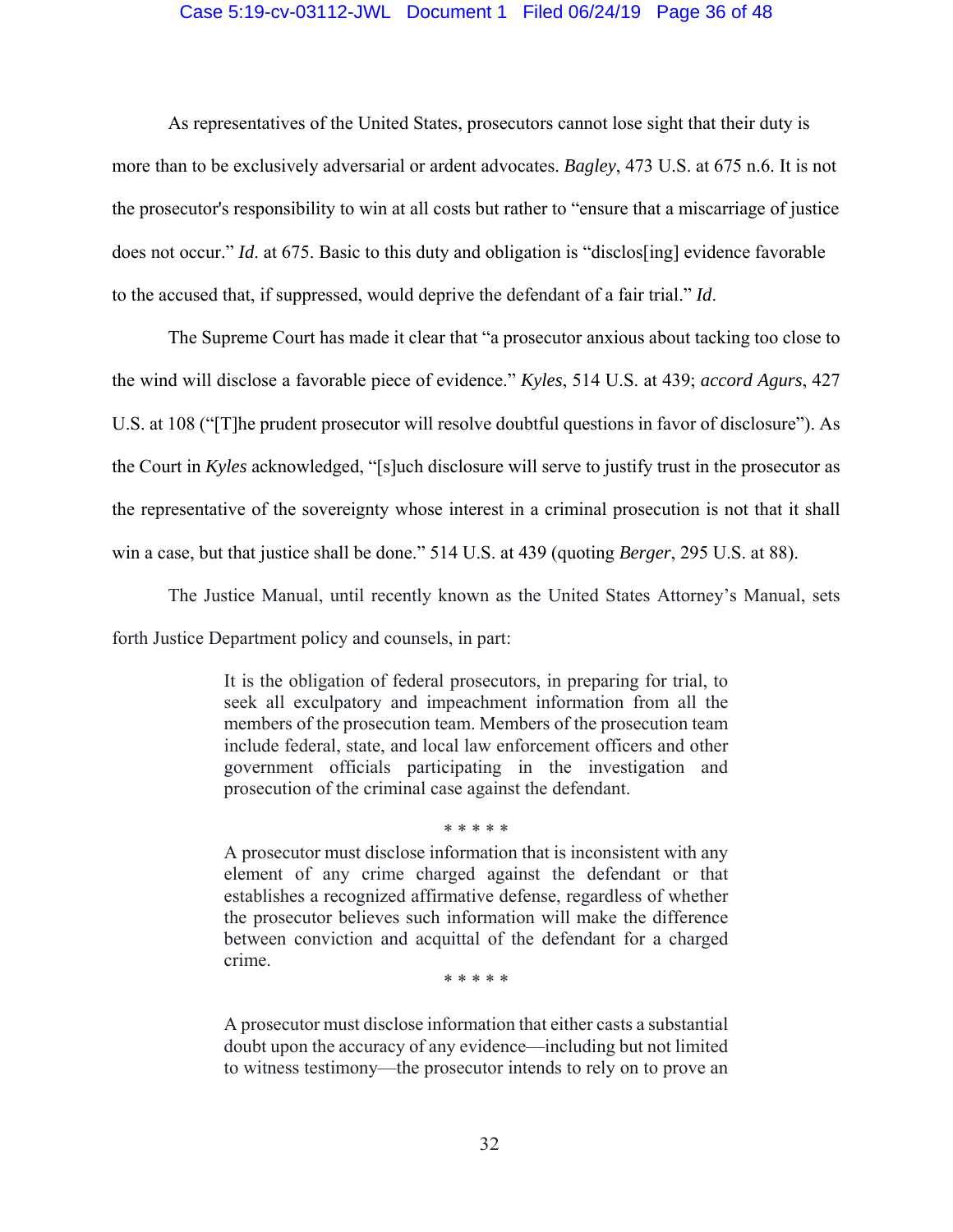element of any crime charged, or might have a significant bearing on the admissibility of prosecution evidence.

*Justice Manual*, United States Department of Justice, 9-5.002 Criminal Discovery (internal citations omitted).

 Due process requires that disclosure of exculpatory and impeachment evidence material to guilt or innocence must be made in sufficient time to permit the defendant to make effective use of that information at trial. *See*, *e.g. Weatherford v. Bursey*, 429 U.S. 545, 559 (1997).

## **B. The Army Court Ignored Unchallenged Expert Medical Evidence That Mefloquine Psychosis Compromised Bales** *Mens Rea* **to Commit Multiple Premeditated Murders And Whether His Guilty Plea Was Truly Knowing, Voluntary, and Intelligent.**

 The United States had in its possession evidence that mefloquine is known to cause longlasting adverse effects. These include symptoms of psychosis, even years after use. Prosecutors knew or reasonably should have known that the United States ordered Bales to take mefloquine, even without proper medical documentation of this exposure. Revelation ofthis evidence stood to be a game-changer.

 If Bales were laboring under symptoms of psychosis caused by his exposure to and his involuntary intoxication from mefloquine, his mindset for murder is reasonably called into question and should have been evaluated by the sanity board and constitutionally-speaking, the defense counsel.

 Had the mefloquine information been disclosed before trial, and had Bales's trial defense team been allowed to use the evidence before and during trial, at least nine significant and different outcomes were possible:

> (1) the death penalty authorization may not have occurred as not supported by the medical evidence.

(2) lesser charges may have been deemed reasonable.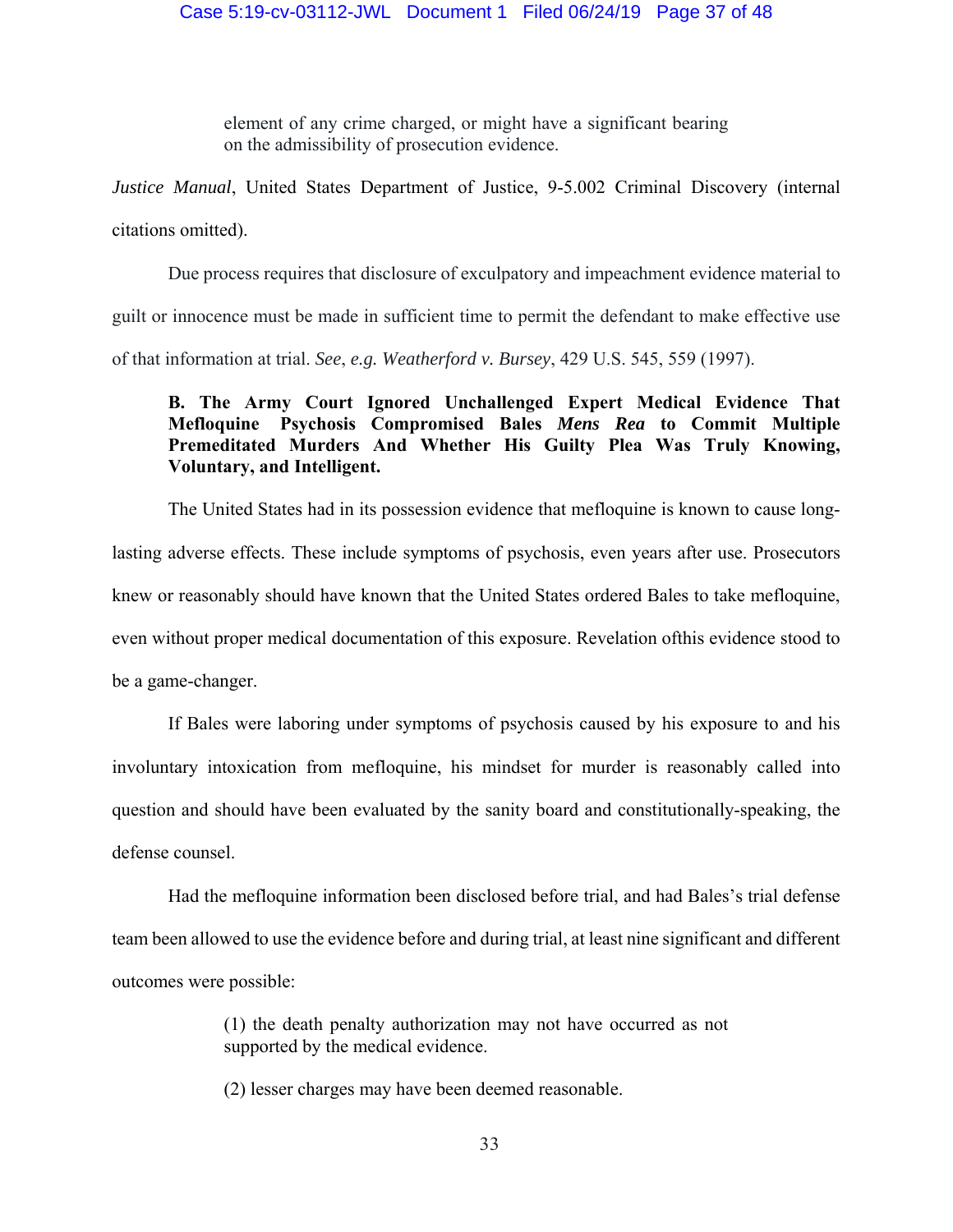(3) Bales's plea of guilty may not been accepted by the military judge as knowing and intelligent given the substantial unresolved legal questions about involuntary mefloquine intoxication.

(4) Bales may not have pled guilty to the murder charges because of his diminished capacity to develop specific intent.

(5) Bales may have pled not guilty due lack of mental responsibility, given that mefloquine can cause long-lasting adverse effects including symptoms of psychosis even years after use.

(6) involuntary mefloquine intoxication could have been developed and presented as a trial defense.

(7) plea negotiations would have occurred under conditions more favorable to Bales.

(8) Bales may have pled guilty to a lesser offense with a lesser punishment.

(9) mefloquine could have been offered as a matter in mitigation during sentencing.

*See, i.e., Caspari*, 173 F.3d at 1136 (habeas corpus granted because guilty plea not voluntary, knowing, and intelligent where petitioner was diagnosed by psychiatrist has having mental illness); *Runnels*, 505 F.3d at 922 (habeas corpus granted where cumulative effects of multiple errors violated due process).

 Evidence is material when there is "any reasonable likelihood" it could have "affected the judgment of the jury." *Napue v. Illinois*, 360 U.S. 264, (1959). In at least these nine different ways, the entire landscape of the trial, to include findings and sentencing, would have been materially different and more favorable to Bales. *California v. Trombetta*, 467 U.S. 479 (1984) (constitutional guarantee that criminal defendants be afforded a meaningful opportunity to present a complete defense).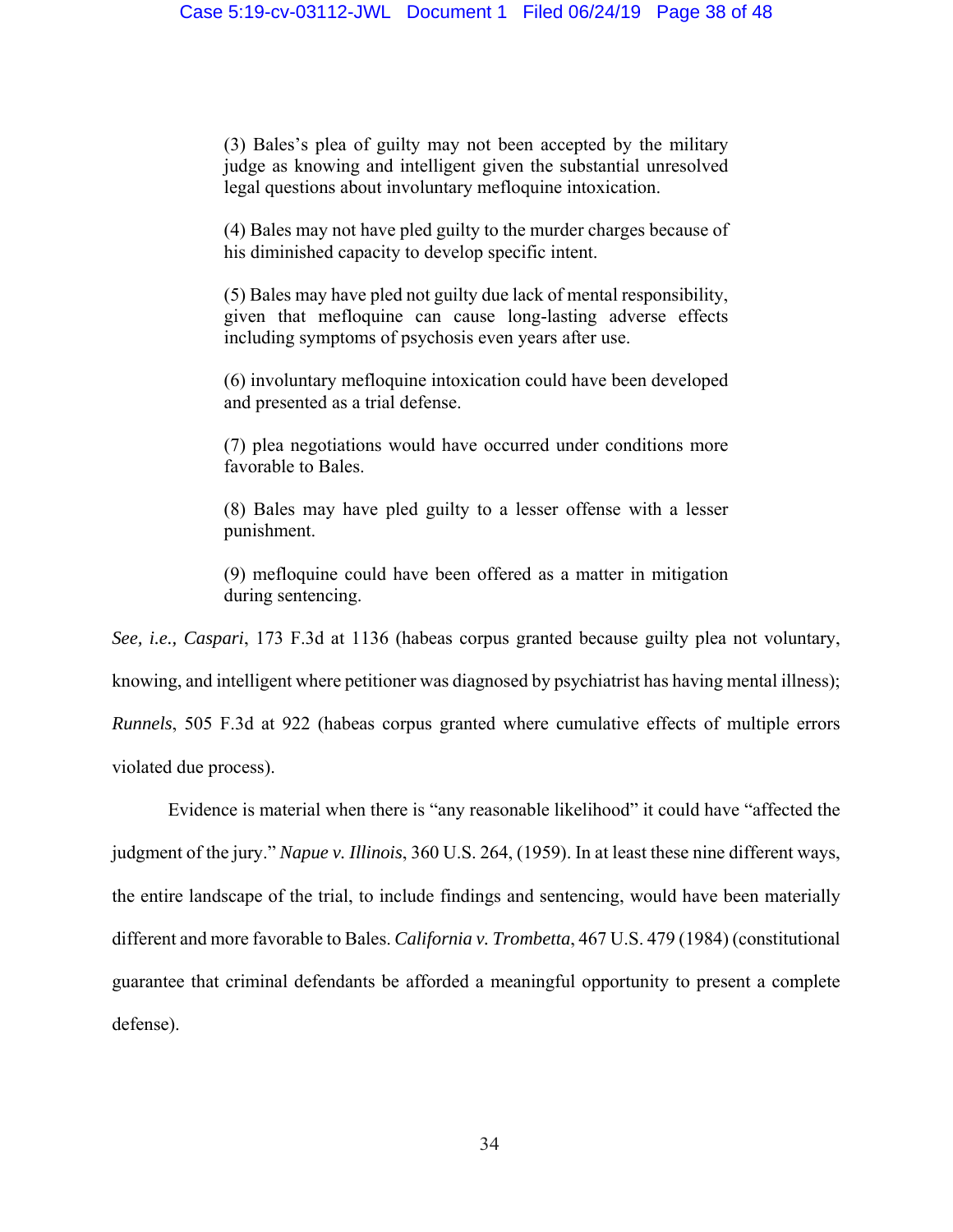#### Case 5:19-cv-03112-JWL Document 1 Filed 06/24/19 Page 39 of 48

 As in *Blake v. Kemp*, 758 F.2d 523 (11th Cir. 1985), where the prosecution's withholding of evidence relating to the petitioner's sanity precluded a meaningful opportunity to prepare and present an insanity defense, the United States' withholding of mefloquine precluded Bales' meaningful development of his trial defenses.

 Without the ability to assess and develop the mefloquine evidence, Bales was also effectively denied the right to counsel during plea negotiations. *United States v. Fuller*, 941 F.2d 993 (9th Cir. 1991). Consequently, his plea of guilty cannot be seen as knowing and intelligent. *Boykin*, 395 U.S. at 238.

 Absent direction from this Court, military prosecutors and Courts of Appeal will continue to underappreciate the evidentiary significance of involuntary mefloquine intoxication bearing on premeditated murder cases as measured against prevailing Supreme Court standards, especially in death penalty cases, thereby preventing the truth from ever being brought to the light of day. That the Army Court declined to direct a new sanity board to consider mefloquine makes this point clear. *See generally, Burt v. Uchtman*, 422 F.3d 557 (7th Cir. 2005) (trial judge violated due process without *sua sponte* ordering renewed competency hearing upon notice that accused was treated with large doses of medication).

## **C. The Military Justice System Has Not Kept Pace With Biometrics in Criminal Prosecutions.**

 Biometrics have been used for years to fight the wars in Afghanistan, Iraq, against nonstate actors across the world, and domestically within the United States for safety and law enforcement purposes. "Biometrics in Afghanistan centers on denying the enemy anonymity among the populace." Center for Army Lessons Learned, Commander's Guide to Biometrics in Afghanistan – Observations, Insights, and Lessons (No. 11-25, 2011) (Biometrics Handbook) p. 37.

35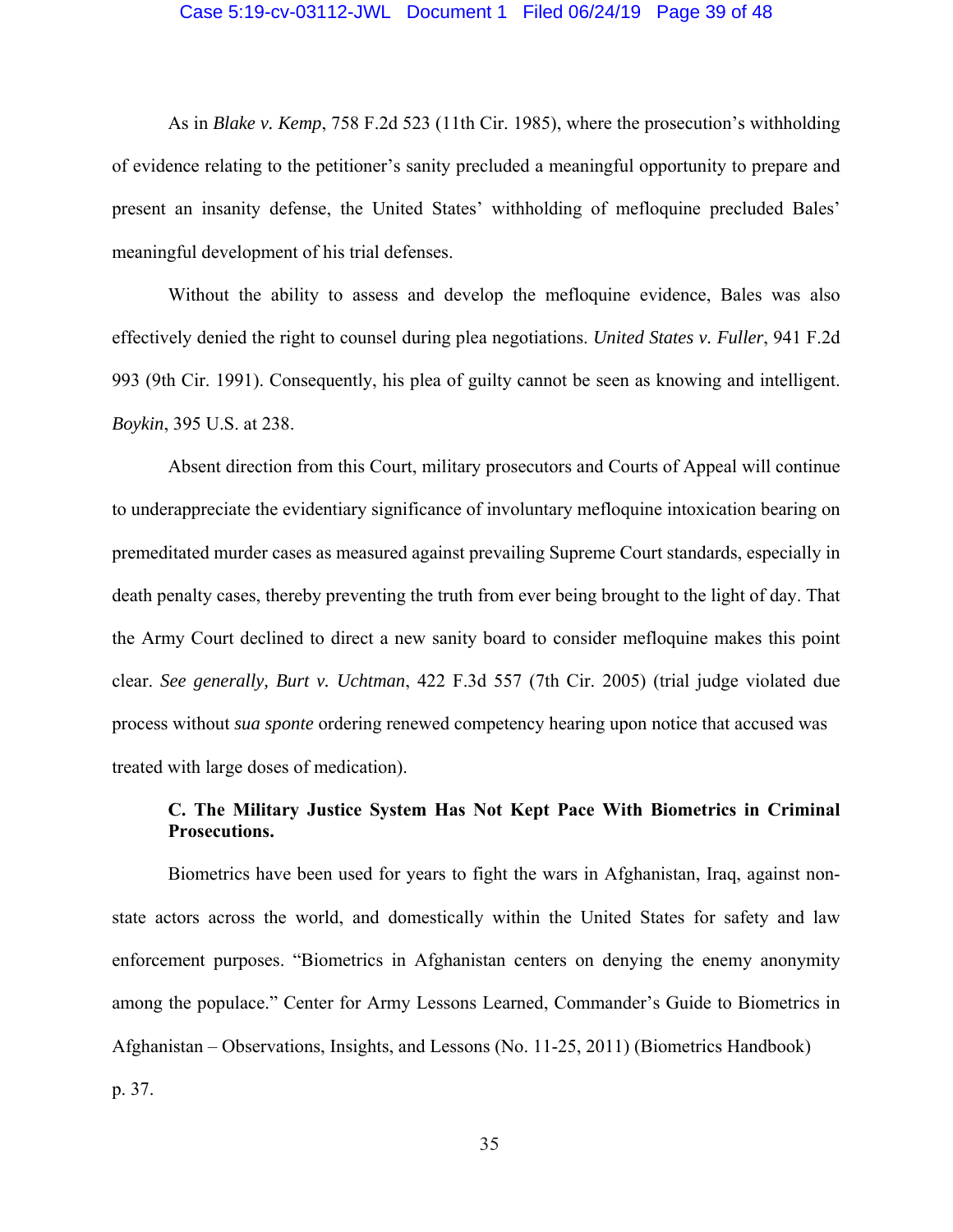Biometrics is a decisive battlefield capability being used with increasing intensity and success across Afghanistan. It effectively identifies insurgents, verifies local and third country's accessing our bases and facilities, and links people to events.

\* \* \* \* \*

Biometrics allows an almost foolproof means of identification that is noninvasive yet extraordinarily accurate.

*Id*. at 23.

 Soldiers carrying enrollment devices in their kits, called "BAT," for Biometrics Automated Toolset, and/or "HIIDE," for Handheld Interagency Identity Detection Equipment. *Id*. at 50. Upon biometrics enrollment, the person is assigned a biometric enrollment number, their fingerprints and photograph are taken, an iris scan is performed, DNA is secured, personal data is obtained, all uploaded as a template. The biometrics enrollment is transmitted to the authoritative database – Automated Biometrics Identification System (ABIS) or (A-ABIS) Afghanistan Automated Biometrics Identification System, where it is stored for later reference. *Id*. at 47.

 When an IED event occurs, be it an explosion or where forces discover and diffuse the bomb, the GRID coordinate is recorded, the event is assigned an "IED event number" and the IED components are exploited for biometrics, *i.e*., DNA from skin left on wires when the terrorist twists the wires or fingerprints left on components. Latent fingerprints recovered from bomb parts are then compared, or "exploited," to templates already within ABIS or A-ABIS stored from previous enrollments. A "match" is often referred to as a "hit."

 The reverse is also true. Fingerprint and DNA information from IED components is uploaded, and later, when a local-national physically encounters US or Coalition personnel using biometrics equipment, a match can occur linking the individual to the previously-uploaded DNA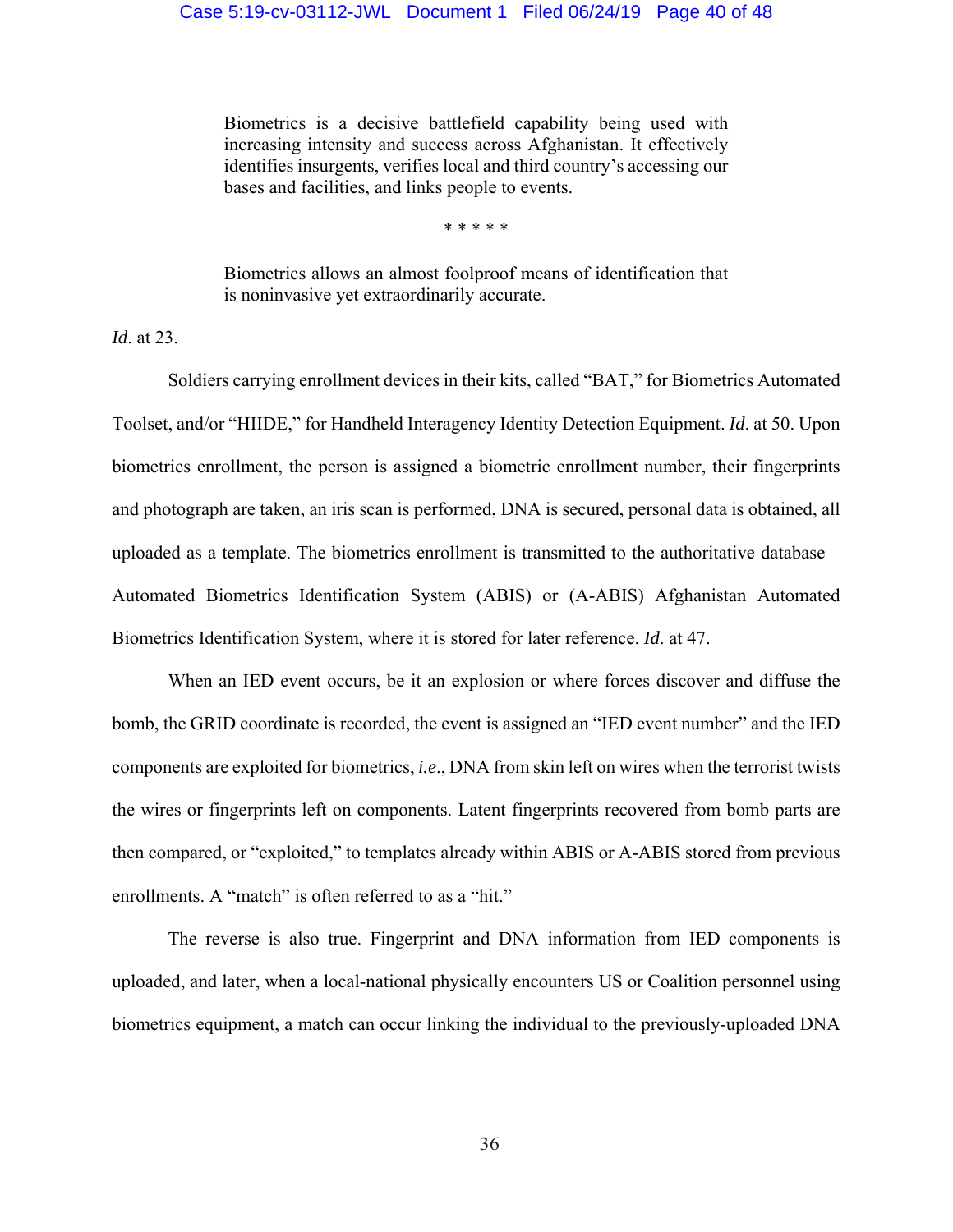and/or fingerprint information. "Simply stated, collecting fingerprints with biometric collection devices has led to the apprehension of bomb makers and emplacers." *Id*. at 4.

 "Biometrics will positively identify an encountered person and unveil terrorist or criminal activities regardless of paper documents, disguises, or aliases." *Id*. "Every staff element has a role in ensuring the proper incorporation of biometrics into mission accomplishment," and, "[a]ll units will have access to both table top and hand-held biometrics collection equipment like

[BAT] and [HIIDE]." *Id*. at 21.

General Petraeus lauded the technology, not only for separating insurgents from the population in which they seek to hide, but also for cracking cells that build and plant roadside bombs, the greatest killer of American troops in Iraq and Afghanistan. Fingerprints and other forensic tidbits can be lifted from a defused bomb or from remnants after a blast and compared with the biometric files on former detainees and suspected or known militants. 'This data is virtually irrefutable and generally is very helpful in identifying who was responsible for a particular device in a particular attack, enabling subsequent targeting. Based on our experience in Iraq, I pushed this hard [for] Afghanistan, too, and Afghan authorities have recognized the value and embraced the systems.

Thom Shanker, To Track Militants, U.S. Has a System That Never Forgets a Face, New York

Times, July 13, 2011, *available at* http://www.nytimes.com /2011/07/14/world/asia/14identity.html?=0

Biometric information is available to, and used regularly by, other federal agencies, state,

and local departments, to include the US Department of State For example,

DOD Biometrics protects the nation through identity dominance by enabling responsive, accurate, and secure biometrics, any place and any time, in cooperation with the Department of Homeland Security, Department of Justice, Department of State, and other government agencies and inter partners.

(https://peoiews.army.mil/programs/biometrics).

At base, biometrics relies on tried and true fingerprint and DNA evidence, something

with which all courts are familiar and comfortable.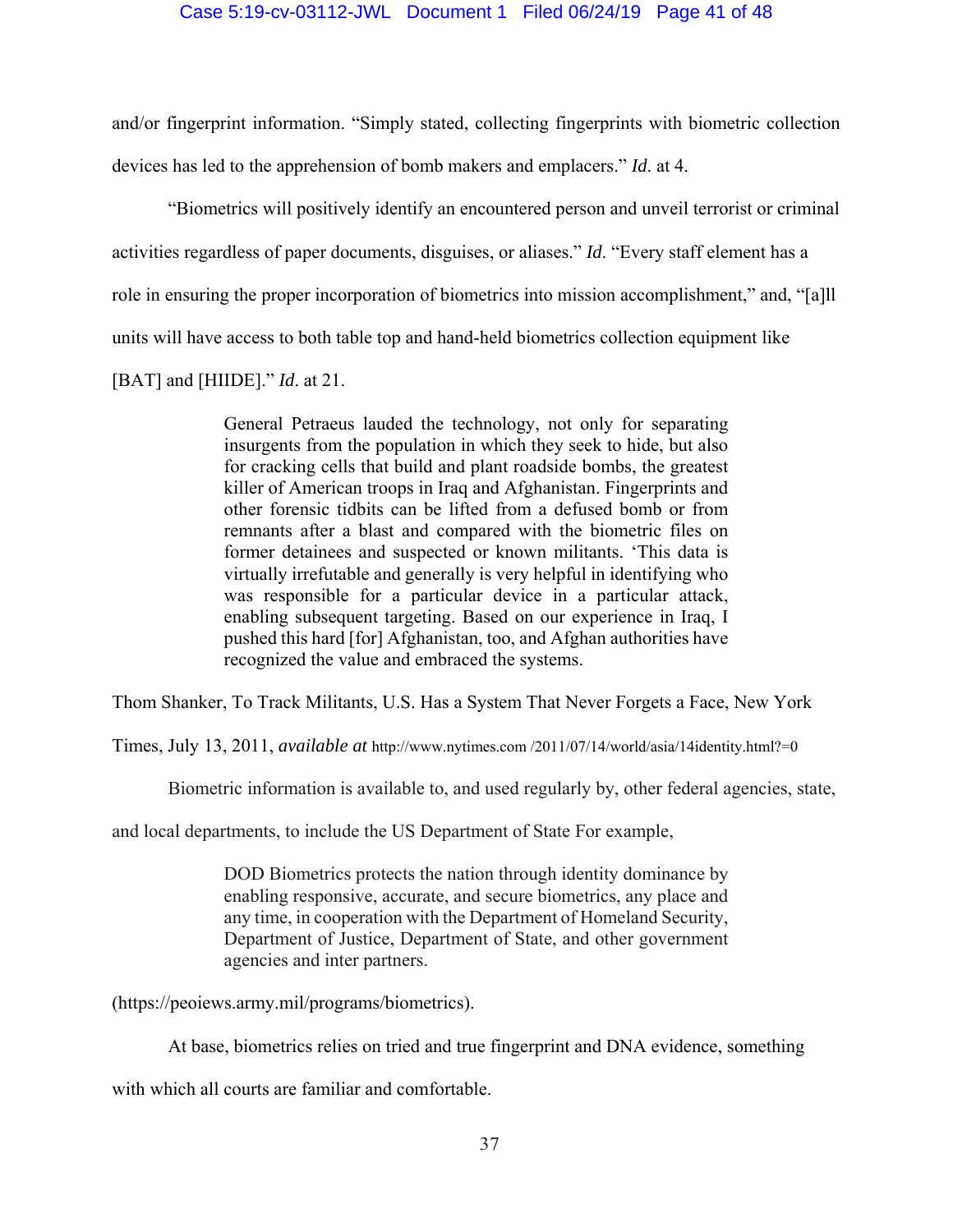**D. The Prosecution and the Trial Judge Turned a Blind Eye to Terrorist Bombmaking Evidence and the Army Court Failed to Apply** *Kyles v. Whitley* **to the Prosecution's Admitted Coordination with the State Department to Respond to the Defense's Written Pretrial Request for Biometric Records Associated with Afghan Witnesses.** 

 In *Kyles*, 514 U.S. at 437, the Supreme Court held that the prosecution has a duty to search files maintained by other branches of government which are aligned with its interests. Bales briefed this prevailing case to the Army Court, but it went wholly unaddressed. Had the Army Court applied *Kyles*, the Army Court would have recognized the constitutional errors the prosecution and the trial judge made, compelling action favorable to Bales.

 The United States flew Afghan witnesses from the Kandahar battlefield into the United States to testify during sentencing. The United States did not, however, disclose that three of them left their fingerprints on bombs, which is constitutional error. *Barbee v. Warden*, 331 F.2d 842 (4th Cir. 1964) (police suppressed results of fingerprint and ballistics tests). The prosecution did so after having received a written defense request for biometric records relating to each Afghan witness and responding that no such records exist (which is flatly contradicted by the defense's post-trial showing that the records exist in US Army and US Government databases).

 The trial judge violated due process by failing to require the prosecution to produce the biometric records pertaining to Mullah Baraan and all other Afghan witnesses the United States intended to call.

 Before considering the issue "resolved," the trial judge should have required the prosecution to search for and produce the records and reviewed them *in camera* to determine if they were material and favorable to the defense. *See, i.e., Love v. Johnson*, 57 F.3d 1305 (4th Cir. 1995) (trial judge violated due process by quashing petitioner's request for agency records without first conducting an in-camera inspection to determine whether portions of them were material and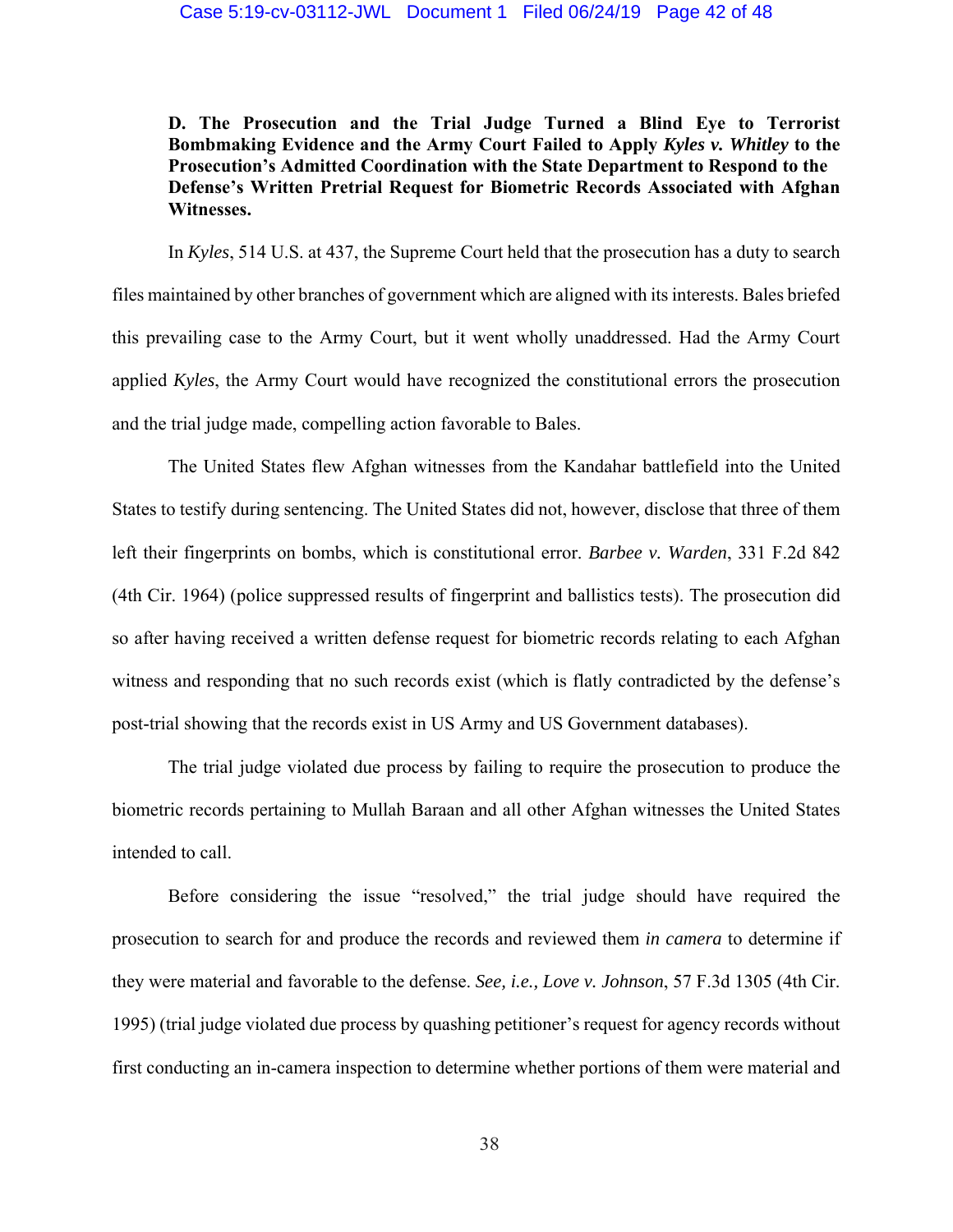#### Case 5:19-cv-03112-JWL Document 1 Filed 06/24/19 Page 43 of 48

favorable to the defense); *see also United States v. Weintraub*, 871 F.2d 1257 (5th Cir. 1989) (habeas corpus granted where prosecution withheld police reports that were material to sentencing).

 This information might have informed Bales' defense strategy and advanced his efforts to undermine witnesses' credibility. *Giglio v. United States*, 405 U.S. 150, 154-55 (1972) (recognizing the importance of witnesses' credibility in a criminal trial); *see also Barton v. Warden*, 786 F.3d 450 (6th Cir. 2015) (prosecution withheld witness impeachment evidence); *accord Lewis v. Connecticut Comm'r of Correction*, 790 F.3d 1109 (2d Cir. 2015); *Bies v. Sheldon*, 775 F.3d 386 (6th Cir. 2014); *Dow v. Virga*, 729 F.3d 1041 (9th Cir. 2013).

 As a matter of reasonable investigation, the prosecutor should have coordinated to ensure that biometric searches were performed when evaluating witness credibility and making plans to bring them into the United States from the Kandahar battlefield. That the records were not apparently in the prosecution's files is one error, but it is entirely another degree of legal error to claim in open court that the U.S. Department of State would not turn over the biometric records. Prosecutors have a duty to search the files of cooperating agencies working on case, and surely the U.S. Department of State was working with the prosecution. *Kyles*, 54 U.S. at 437; *United States v. Brooks*, 966 F.2d 1500, 1503 (D.C. Cir. 1992) (prosecution has a duty to search files maintained by other branches of government which are aligned with its interests).

The Supreme Court noted in *Pointer v. Texas*, 380 U.S. 400 (1965) that:

There are few subjects, perhaps, upon which this Court and other courts have been more nearly unanimous than in their expressions of belief that the right of confrontation and cross-examination is an essential and fundamental requirement for the kind of fair trial which is this country's constitutional goal.

*Pointer*, 380 U.S. at 405.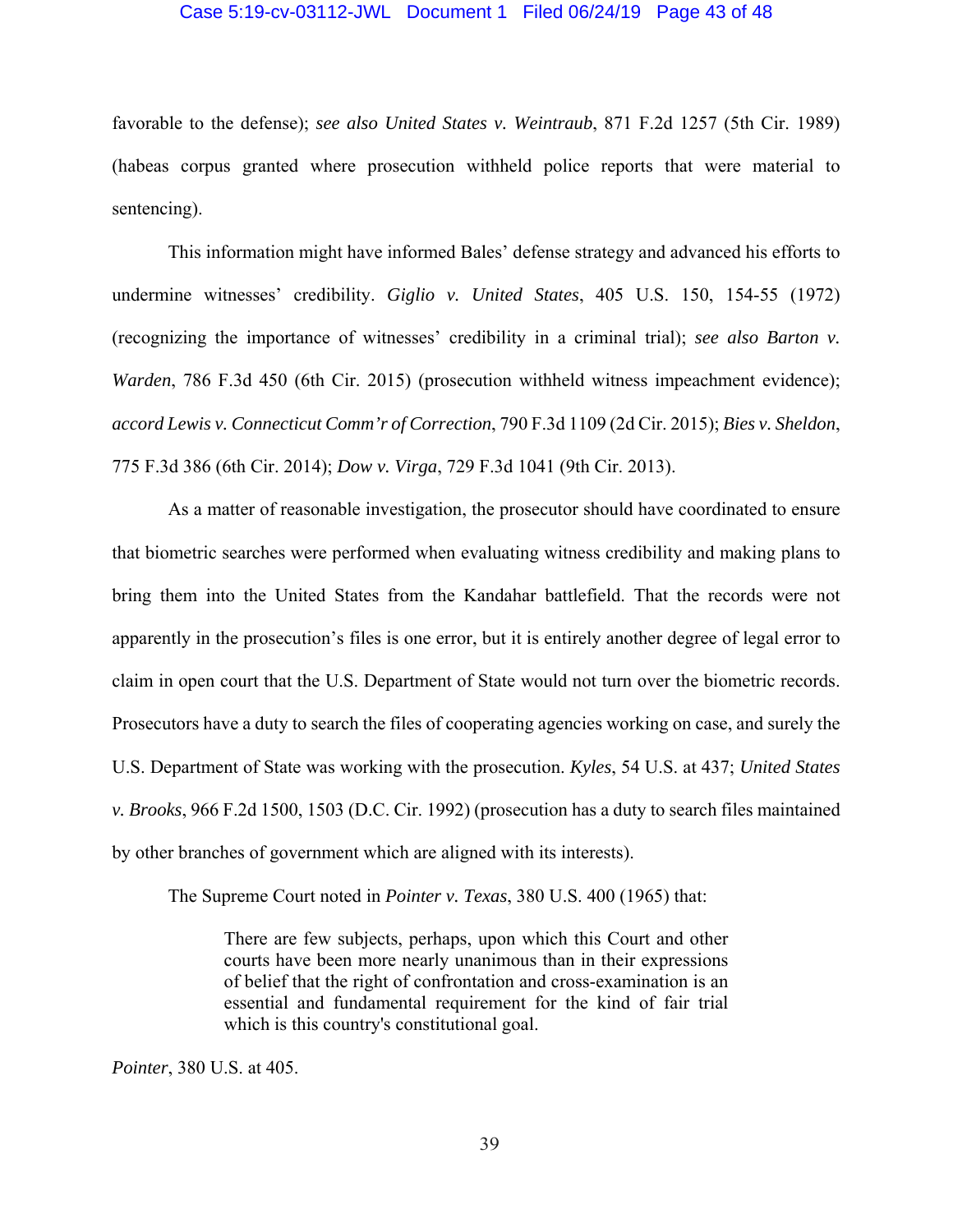#### Case 5:19-cv-03112-JWL Document 1 Filed 06/24/19 Page 44 of 48

 Bales was not able to confront the sentencing witnesses with the evidence of their terror bombmaking activities to rebut the prosecution's evidence that they were "farmers" or "gardeners" in contravention of this Court's Fifth and Sixth Amendment caselaw, the remedy for which is a new trial.

 Because the Army Court determined not to review the post-conviction fingerprint and DNA impeachment evidence, it was not in a position to determine if the nondisclosures were material or favorable to the defense, which compounded the constitutional trial errors before the Court of Appeals.

 But, the prosecution, through its motion *in limine*, at trial revealed just how substantially game-changing the fingerprint and DNA evidence of terror was when it moved the trial judge to stop the defense from mentioning it before the jury. The prosecution's mindful decision not to disclose biometric evidence that the U.S. Department of State reported is problematic on its own. Mere negligence or slight omission is one thing.

 What is more troubling, and invites the attention of this Court, is the prosecution's mindset to actively suppress the evidence for tactical advantage by keeping it not only from the defense but also from the jury, which is surely a departure from the search for truth and justice fundamental to a prosecutor's unique position of public trust. Here, the suppression was an act of *commission* rather than omission. That the prosecution tried to quash mention of biometrics proves that the evidence was "material" and "favorable to the defense." It is also reveals why the prosecution declined to pursue biometric evidence in connection with all Afghan witnesses it planned to call, especially after they were on notice of potential biometric links from the U.S. Department of State: if, as has now been revealed, the prosecution found direct evidence of terror and bombmaking,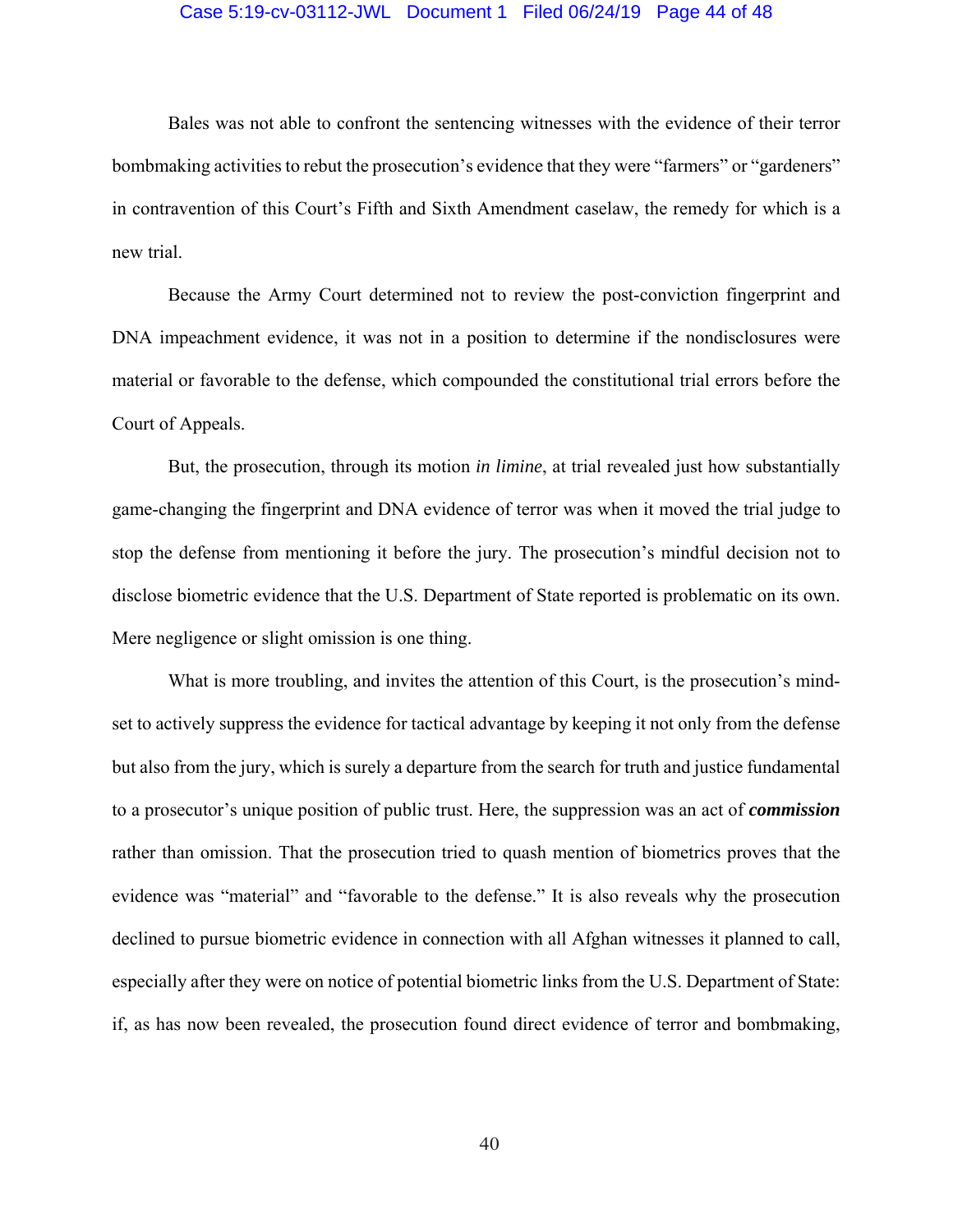they stood to lose a tactical advantage as they strove toward imposition of the maximum penalty rather than the truth.

## **IX. CONCLUSION – ARTICLE I REVIEW WAS NEITHER FULL NOR FAIR, DEPARTED FROM PREVAILING LEGAL STANDARDS, LACKED OBJECTIVE APPELLATE ANALYSIS, SUCH THAT THIS ARTICLE III COURT MAY RIGHTLY DETERMINE THE CONSTITUTIONAL ISSUES RAISED**

 Bales's guilty plea cannot be fairly seen as knowing, intelligent, and voluntary in the absence of his defense counsel's assessment and development of the mefloquine intoxication evidence and the biometric terrorist impeachment evidence, both of which stood to significantly degrade the prosecution's case, but were withheld in violation of the Constitution.

 Lesser charges and penalties to include taking the death penalty off the table were likely appropriate had the United States diligently made the mefloquine and terror evidence a part of this investigation and trial.

 The sanity board's conclusions are not reliable because the evidence of involuntary mefloquine intoxication was not considered, nor were mefloquine's psychotic side-effects evaluated against the *mens rea* required for premeditated murder or the affirmative defenses of lack of mental responsibility and involuntary mefloquine intoxication. Accordingly, substantial question remain as to whether Bales's plea of guilty was truly knowing, voluntary, and intelligent.

 Had the jury known that the Afghan sentencing witnesses were not simple farmers or gardeners as the prosecution speciously urged, but also terrorist bombmakers, they would have adjudged a lesser sentence.

 The United States departed from the Fifth and Sixth Amendments' rights to due process, confrontation, and the right to present a complete defense, which not only deprived Bales of a fair trial and a reliable sentence, but if left as it currently stands, deprives future accused's the right to a fair trial and a reliable sentence.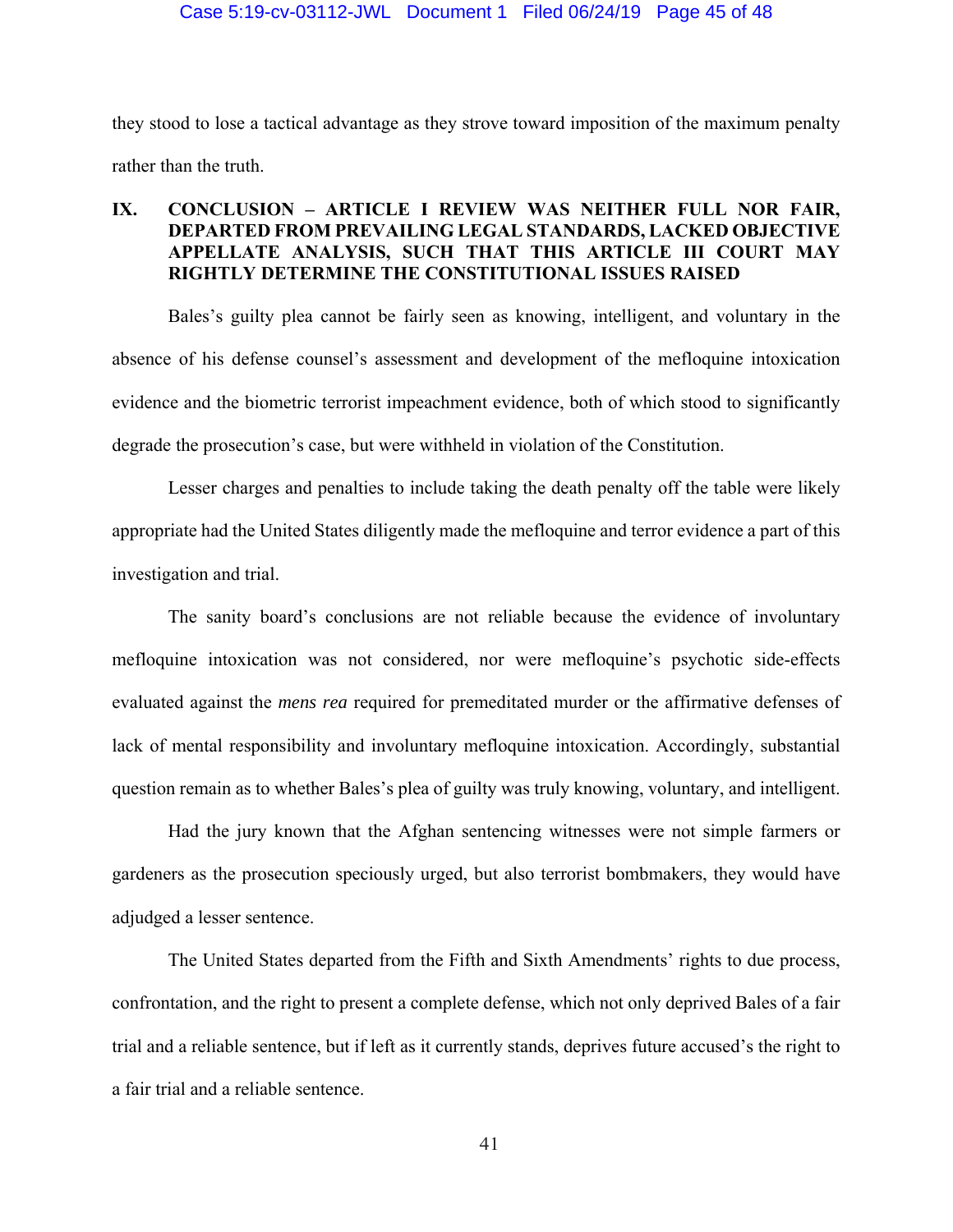#### Case 5:19-cv-03112-JWL Document 1 Filed 06/24/19 Page 46 of 48

 This case, absent review by this Court, sets conditions for military prosecutors and the Army Court to continue disobeying the Constitution generally and devalue the significance of mefloquine intoxication and the reliability of biometric fingerprint and DNA evidence specifically when bringing multiple homicide prosecutions involving the death penalty.

 Because the net effect of the evidence withheld raises the very real probability that its disclosure would have produced a different result, Bales is entitled to a new trial. The Army Court should have granted a new trial or remanded the case to a trial judge with directions to conduct a fact-finding hearing to resolve the significant, novel, and undeveloped issues this case presents: involuntary mefloquine intoxication as a defense to multiple premeditated murders and the United States' obligation to review and produce biometric impeachment evidence available to it in a prosecution involving the death penalty.

 The Article I legislative courts, military courts in this case, failed to give adequate consideration to the issues involved, failed to apply proper legal standards to his claims, and neither fully nor fairly considered his constitutional claims such that this Article III Court may reach the merits and decide the issues to ensure constitutional guarantees and justice were properly observed. *Burns*, 346 U.S. at 137.

#### **X**. **PRAYER FOR RELIEF**

WHEREFORE, Petitioner Robert Bales respectfully prays that the Court:

1) Award the writ, reverse, overturn, and vacate his convictions and sentence;

 2) Grant such other relief as may be appropriate and to dispose of this matter as law and justice require, 28 U.S.C. § 2243; or alternatively,

 3) Pursuant to Rule 5 of the Rules Governing Section 2254 Cases in the United States District Courts (Habeas Rules), order the Respondents to produce the transcript of trial, the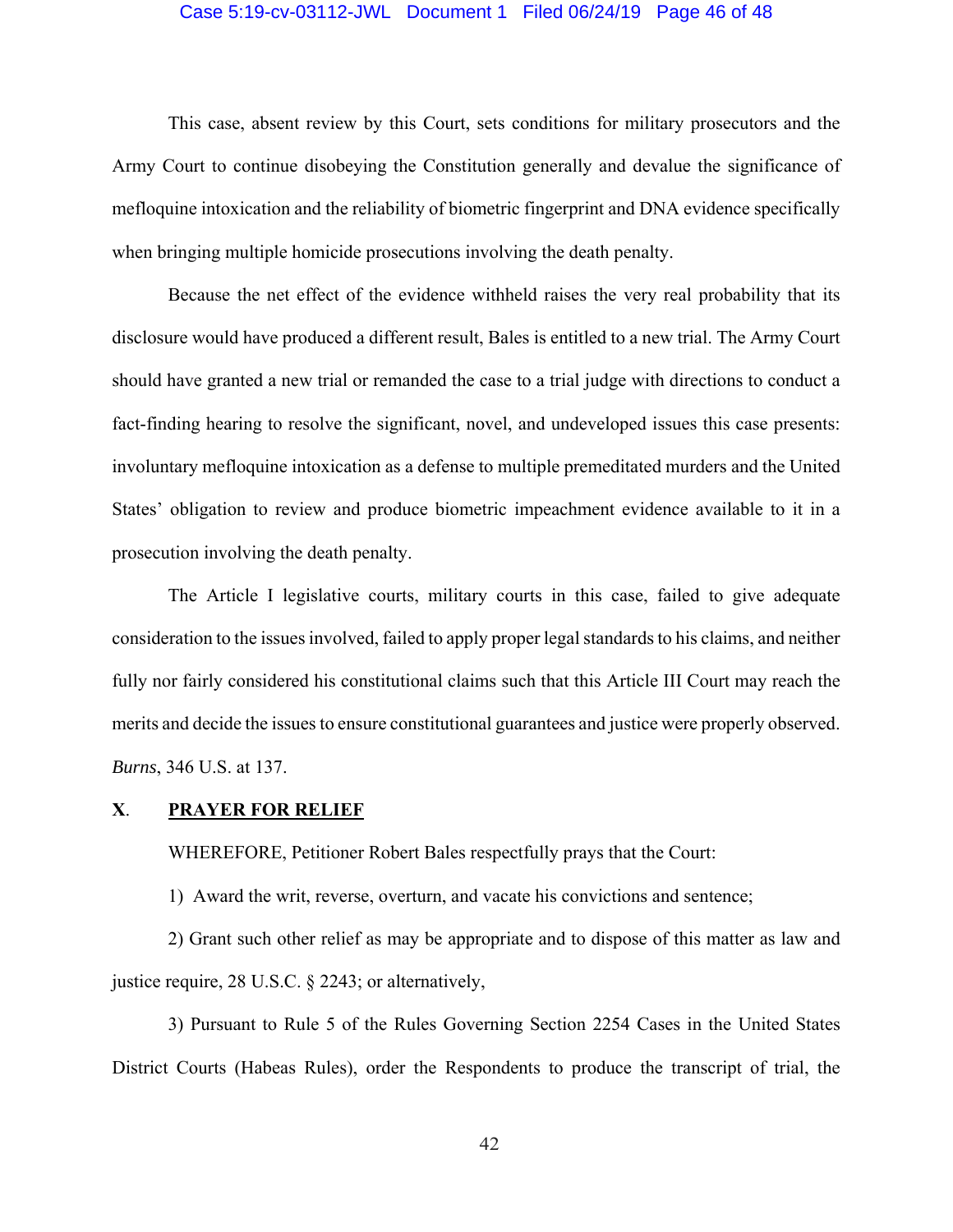### Case 5:19-cv-03112-JWL Document 1 Filed 06/24/19 Page 47 of 48

transcript of all post-conviction hearings (before the Army Court and the CAAF), other relevant records in the case, file its answer, motion, or other response, and afford Petitioner the opportunity to reply to the Respondents' answer;

4) Order discovery on behalf of Petitioner pursuant to Habeas Rule 6;

5) Order expansion of the record pursuant to Habeas Rule 7;

6) Conduct a hearing at which evidence may be offered concerning the factual allegations

of the Petition; and

 7) Grant such other relief as may be appropriate and to dispose of this matter as law and justice require. 28 U.S.C. § 2243.

Respectfully submitted,

Robert Bales

 By: /s/ Christopher Joseph *Attorneys for Petitioner* 

John N. Maher *pro hac vice* Christopher Joseph, #19778 Kevin J. Mikolashek Carrie Parker, #24988 David Bolgiano Diane Bellquist, #20969 Don Brown JOSEPH, HOLLANDER & CRAFT LLC MAHER LEGAL SERVICES PC 1508 SW Topeka Blvd. 7 East Main Street, Number 1053 Topeka, KS 66612-1887 ST. CHARLES, ILLINOIS 60174 (785) 234-3272 Main Tel: (708) 468-8155 (785) 234-3610 Fax johnmaher@maherlegalservices.com cjoseph@josephhollander.com